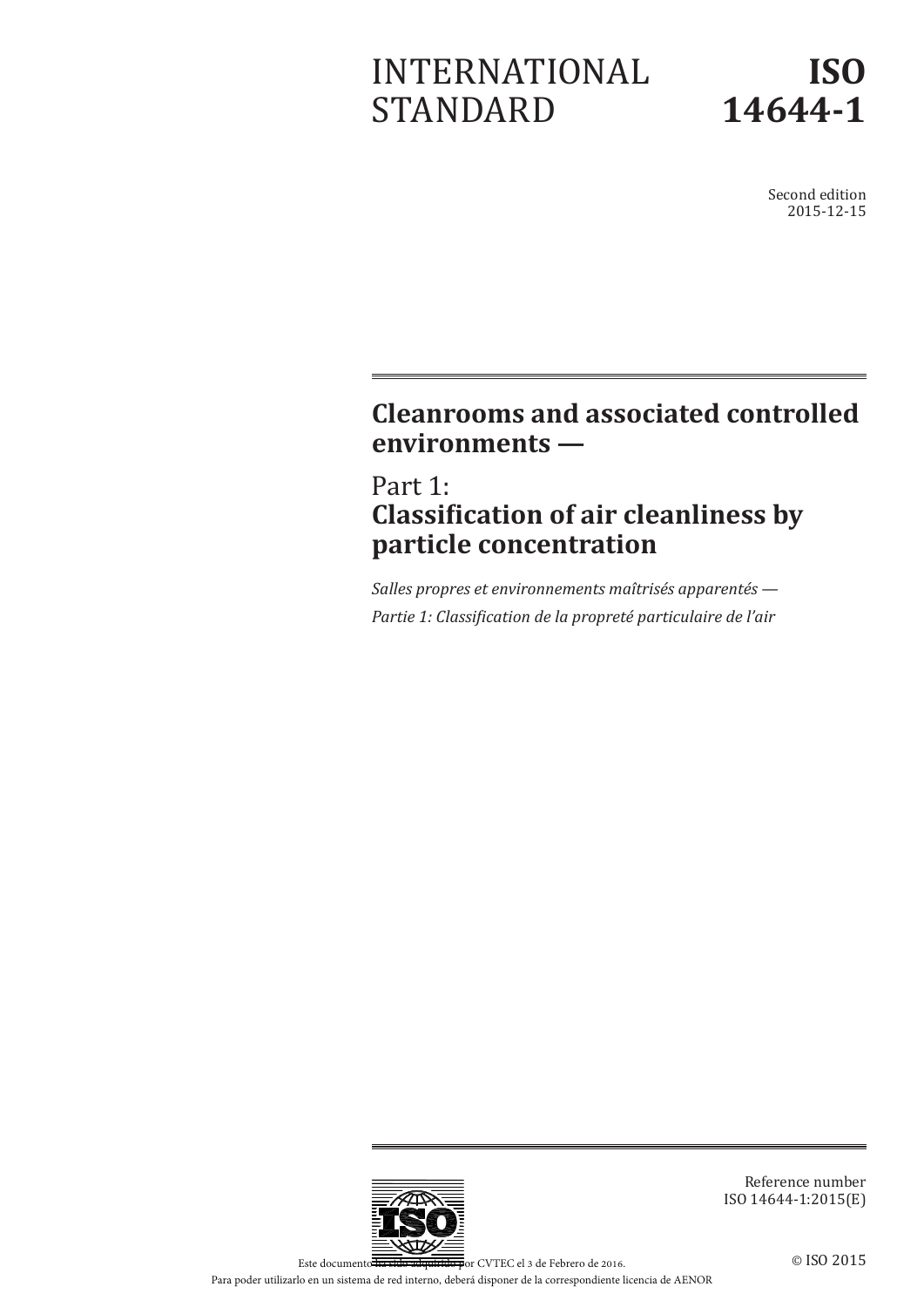

#### © ISO 2015, Published in Switzerland

All rights reserved. Unless otherwise specified, no part of this publication may be reproduced or utilized otherwise in any form or by any means, electronic or mechanical, including photocopying, or posting on the internet or an intranet, without prior written permission. Permission can be requested from either ISO at the address below or ISO's member body in the country of the requester.

ISO copyright office Ch. de Blandonnet 8 • CP 401 CH-1214 Vernier, Geneva, Switzerland Tel. +41 22 749 01 11 Fax +41 22 749 09 47 copyright@iso.org www.iso.org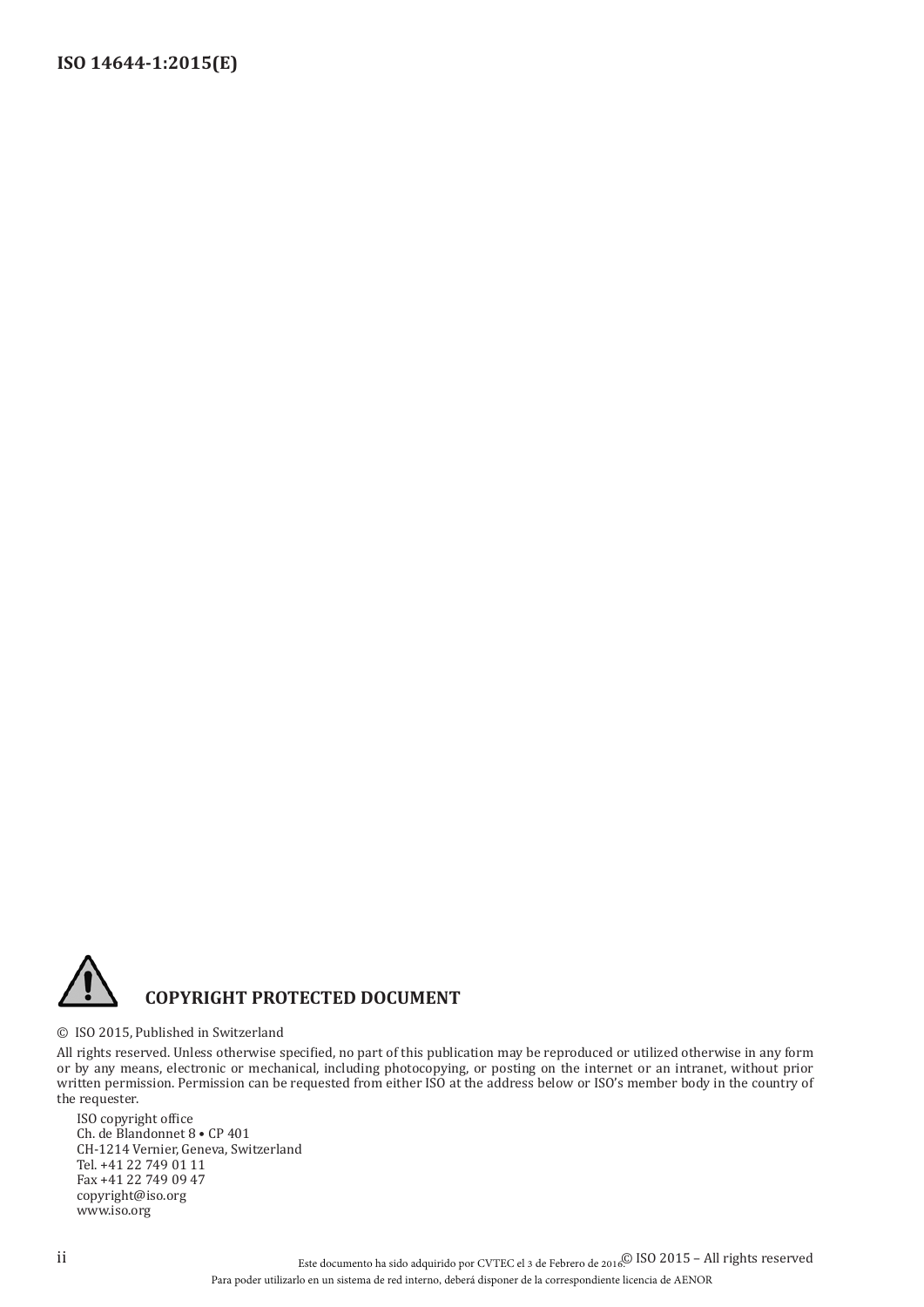## **Contents**

| ٠<br>۰,<br>× |
|--------------|
|--------------|

| 1            |                                                                                                                                                                                                        |  |
|--------------|--------------------------------------------------------------------------------------------------------------------------------------------------------------------------------------------------------|--|
| $\mathbf{2}$ |                                                                                                                                                                                                        |  |
| 3            | 3.1<br>3.2<br>3.3<br>Testing instrumentation (see Annex F) <b>Example 2018</b> 2014 12:33<br>3.4<br>3.5                                                                                                |  |
| 4            | $\textbf{Classification} \text{ \dots } \text{4}$<br>4.1<br>4.2<br>ISO Class number 2014 and 2015 and 2016 and 2016 and 2017 and 2018 and 2018 and 2018 and 2018 and 2018 and 201<br>4.3<br>4.4<br>4.5 |  |
| 5            | Demonstration of compliance <b>Election</b> 6<br>5.1<br>5.2<br>5.3<br>5.4                                                                                                                              |  |
|              | Annex A (normative) Reference method for classification of air cleanliness by                                                                                                                          |  |
|              |                                                                                                                                                                                                        |  |
|              | Annex C (informative) Counting and sizing of airborne macroparticles <b>Manual Annex C</b> (informative) Counting and sizing of airborne macroparticles <b>Manual Annual Annual Annual</b> 22          |  |
|              |                                                                                                                                                                                                        |  |
|              | Annex E (informative) Specification of intermediate decimal cleanliness classes and                                                                                                                    |  |
|              |                                                                                                                                                                                                        |  |
|              |                                                                                                                                                                                                        |  |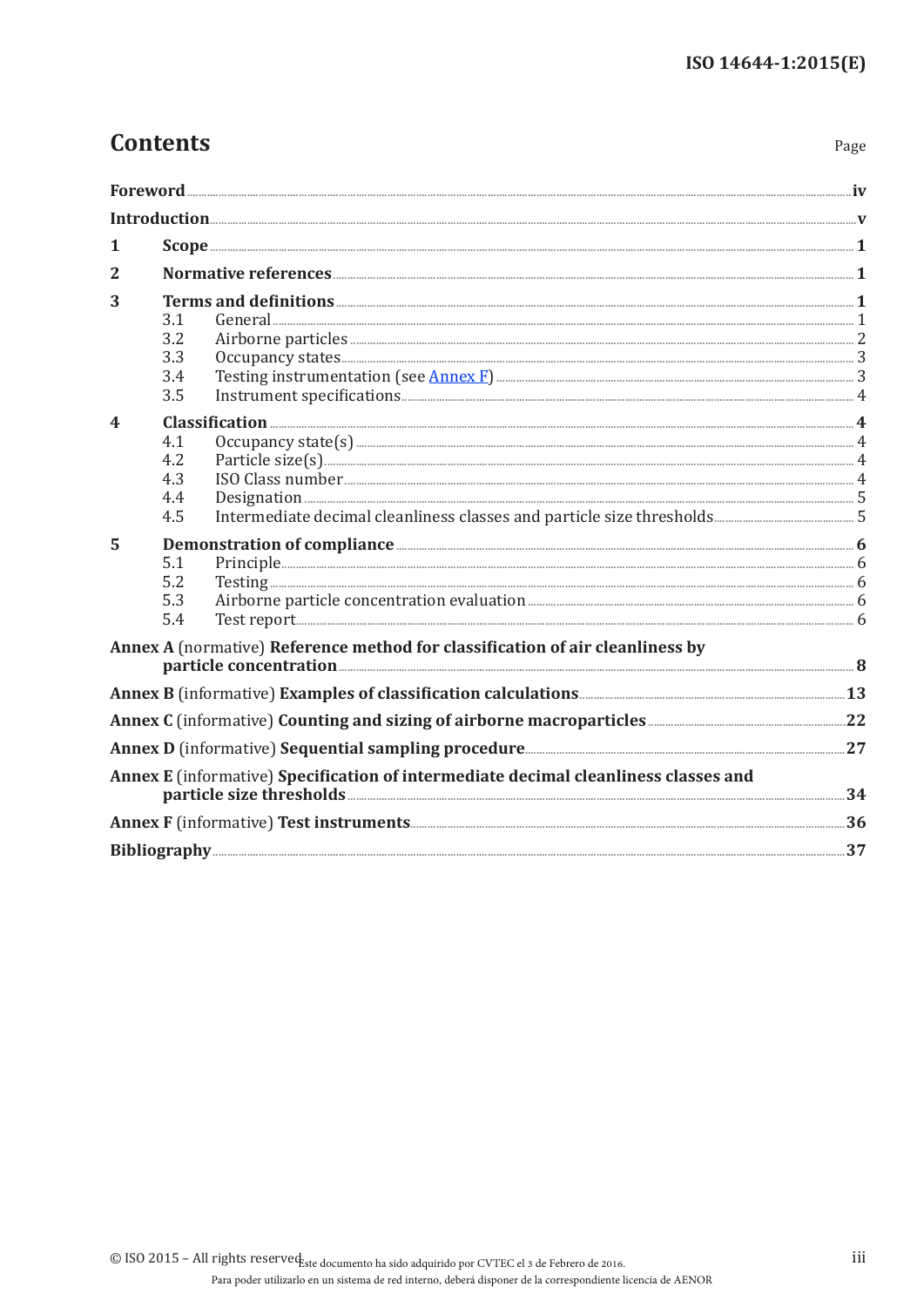## <span id="page-3-0"></span>**Foreword**

ISO (the International Organization for Standardization) is a worldwide federation of national standards bodies (ISO member bodies). The work of preparing International Standards is normally carried out through ISO technical committees. Each member body interested in a subject for which a technical committee has been established has the right to be represented on that committee. International organizations, governmental and non-governmental, in liaison with ISO, also take part in the work. ISO collaborates closely with the International Electrotechnical Commission (IEC) on all matters of electrotechnical standardization.

The procedures used to develop this document and those intended for its further maintenance are described in the ISO/IEC Directives, Part 1. In particular the different approval criteria needed for the different types of ISO documents should be noted. This document was drafted in accordance with the editorial rules of the ISO/IEC Directives, Part 2 (see [www.iso.org/directives\)](http://www.iso.org/directives).

Attention is drawn to the possibility that some of the elements of this document may be the subject of patent rights. ISO shall not be held responsible for identifying any or all such patent rights. Details of any patent rights identified during the development of the document will be in the Introduction and/or on the ISO list of patent declarations received (see [www.iso.org/patents](http://www.iso.org/patents)).

Any trade name used in this document is information given for the convenience of users and does not constitute an endorsement.

For an explanation on the meaning of ISO specific terms and expressions related to conformity assessment, as well as information about ISO's adherence to the WTO principles in the Technical Barriers to Trade (TBT) see the following URL: [Foreword - Supplementary information](http://www.iso.org/iso/home/standards_development/resources-for-technical-work/foreword.htm)

The committee responsible for this document is ISO/TC 209, *Cleanrooms and associated controlled environments*.

This second edition cancels and replaces the first edition (ISO 14644-1:1999), which has been technically revised throughout.

ISO 14644 consists of the following parts, under the general title *Cleanrooms and associated controlled environments*:

- *Part 1: Classification of air cleanliness by particle concentration*
- *Part 2: Monitoring to provide evidence of cleanroom performance related to air cleanliness by particle concentration*
- *Part 3: Test methods*
- *Part 4: Design, construction and start-up*
- *Part 5: Operations*
- *Part 7: Separative devices (clean air hoods, gloveboxes, isolators and mini-environments)*
- *Part 8: Classification of air cleanliness by chemical concentration (ACC)*
- *Part 9: Classification of surface cleanliness by particle concentration*
- *Part 10: Classification of surface cleanliness by chemical concentration*

Attention is also drawn to ISO 14698, *Cleanrooms and associated controlled environments* — *Biocontamination control:*

- *Part 1: General principles and methods*
- *Part 2: Evaluation and interpretation of biocontamination data*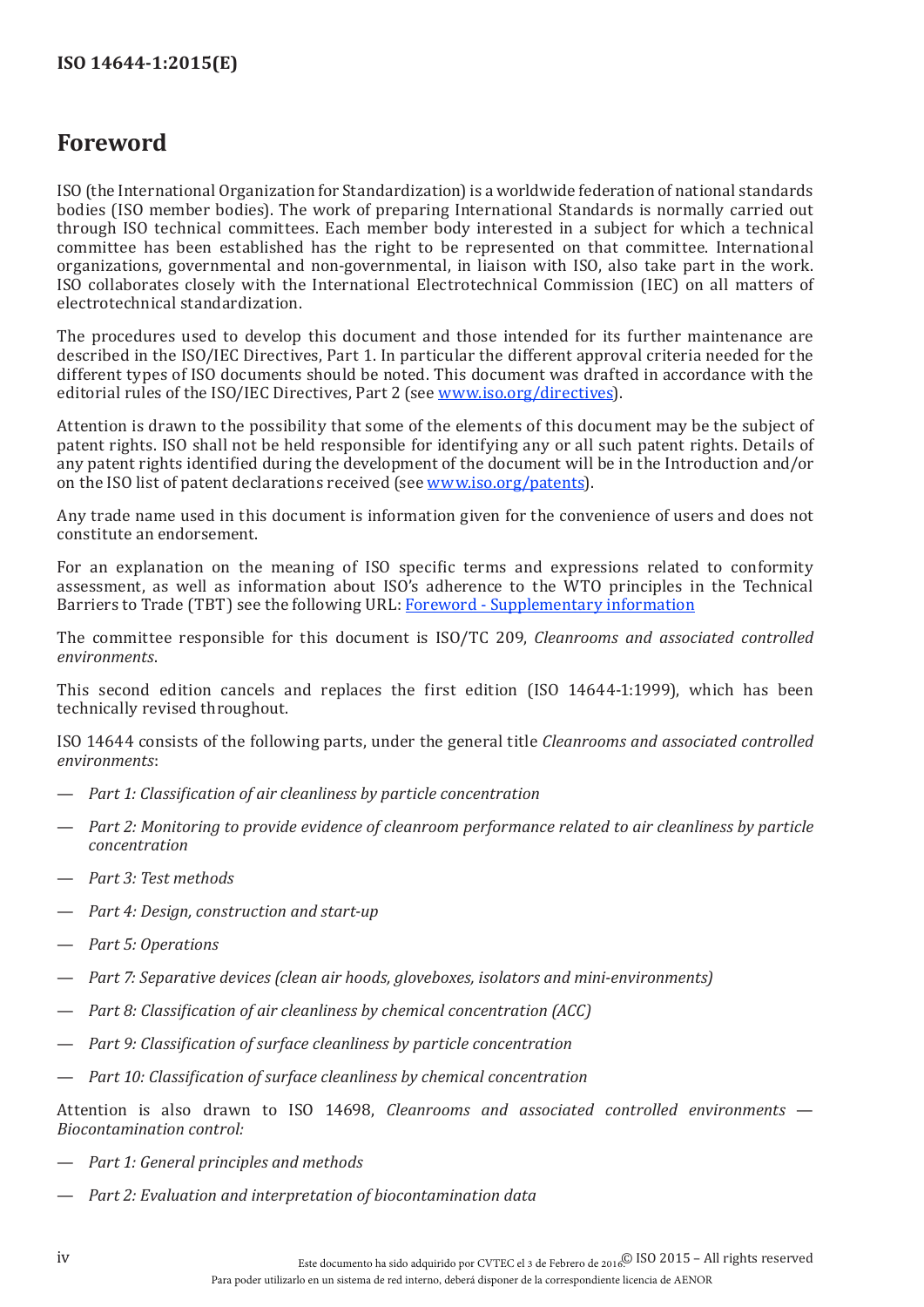## <span id="page-4-0"></span>**Introduction**

Cleanrooms and associated controlled environments provide for the control of contamination of air and, if appropriate, surfaces, to levels appropriate for accomplishing contamination-sensitive activities. Contamination control can be beneficial for protection of product or process integrity in applications in industries such as aerospace, microelectronics, pharmaceuticals, medical devices, healthcare and food.

This part of ISO 14644 specifies classes of air cleanliness in terms of the number of particles expressed as a concentration in air volume. It also specifies the standard method of testing to determine cleanliness class, including selection of sampling locations.

This edition is the result of a response to an ISO Systematic Review and includes changes in response to user and expert feedback validated by international enquiry. The title has been revised to "Classification of air cleanliness by particle concentration" to be consistent with other parts of ISO 14644. The nine ISO cleanliness classes are retained with minor revisions. [Table](#page-10-1) 1 defines the particle concentration at various particle sizes for the nine integer classes. [Table](#page-39-1) E.1 defines the maximum particle concentration at various particle sizes for intermediate classes. The use of these tables ensures better definition of the appropriate particle-size ranges for the different classes. This part of ISO 14644 retains the macroparticle descriptor concept; however, consideration of nano-scale particles (formerly defined as ultrafine particles) will be addressed in a separate standard.

The most significant change is the adoption of a more consistent statistical approach to the selection and the number of sampling locations; and the evaluation of the data collected. The statistical model is based on adaptation of the hypergeometric sampling model technique, where samples are drawn randomly without replacement from a finite population. The new approach allows each location to be treated independently with at least a 95 % level of confidence that at least 90 % of the cleanroom or clean zone areas will comply with the maximum particle concentration limit for the target class of air cleanliness. No assumptions are made regarding the distribution of the actual particle counts over the area of the cleanroom or clean zone; while in ISO 14644-1:1999 an underlying assumption was that the particle counts follow the same normal distribution across the room, this assumption has now been discarded to allow the sampling to be used in rooms where the particle counts vary in a more complex manner. In the process of revision it has been recognized that the 95 % UCL was neither appropriate nor was applied consistently in ISO14644-1:1999. The minimum number of sampling locations required has been changed, compared with ISO 14644-1:1999. A reference table, [Table](#page-14-0) A.1, is provided to define the minimum number of sampling locations required based on a practical adaptation of the sampling model technique. An assumption is made that the area immediately surrounding each sampling location has a homogeneous particle concentration. The cleanroom or clean zone area is divided up into a grid of sections of near equal area, whose number is equal to the number of sampling locations derived from [Table](#page-14-0) A.1. A sampling location is placed within each grid section, so as to be representative of that grid section.

It is assumed for practical purposes that the locations are chosen representatively; a "representative" location (see [A.4.2](#page-14-1)) means that features such as cleanroom or clean zone layout, equipment disposition and airflow systems should be considered when selecting sampling locations. Additional sampling locations may be added to the minimum number of sampling locations.

Finally, the annexes have been reordered to improve the logic of this part of ISO 14644 and portions of the content of certain annexes concerning testing and test instruments have been included from ISO 14644-3:2005.

The revised version of this part of ISO 14644 addresses the  $\geq$  5 µm particle limits for ISO Class 5 in the sterile products annexes of the EU, PIC/S and WHO GMPs by way of an adaptation of the macroparticle concept.

The revised version of this part of ISO 14644 now includes all matters related to classification of air cleanliness by particle concentration. The revised version of ISO 14644-2:2015 now deals exclusively with the monitoring of air cleanliness by particle concentration.

Cleanrooms may also be characterized by attributes in addition to the classification of air cleanliness by particle concentration. Other attributes, such as air cleanliness in terms of chemical concentration, may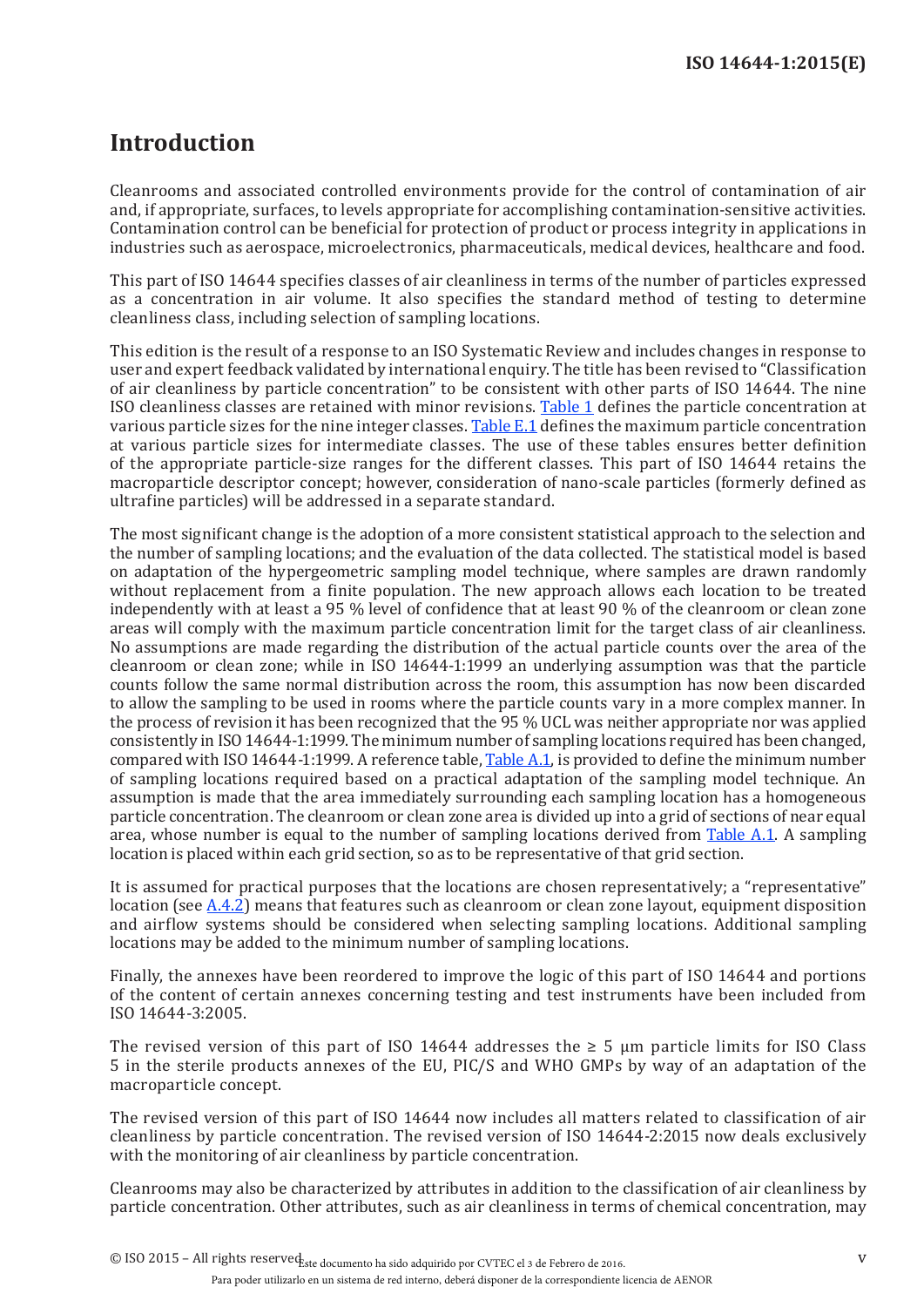## **ISO 14644-1:2015(E)**

be monitored and the attribute's grade or level may be designated along with the classification of the ISO Class of cleanliness. These additional attributes do not suffice alone to classify a cleanroom or clean zone.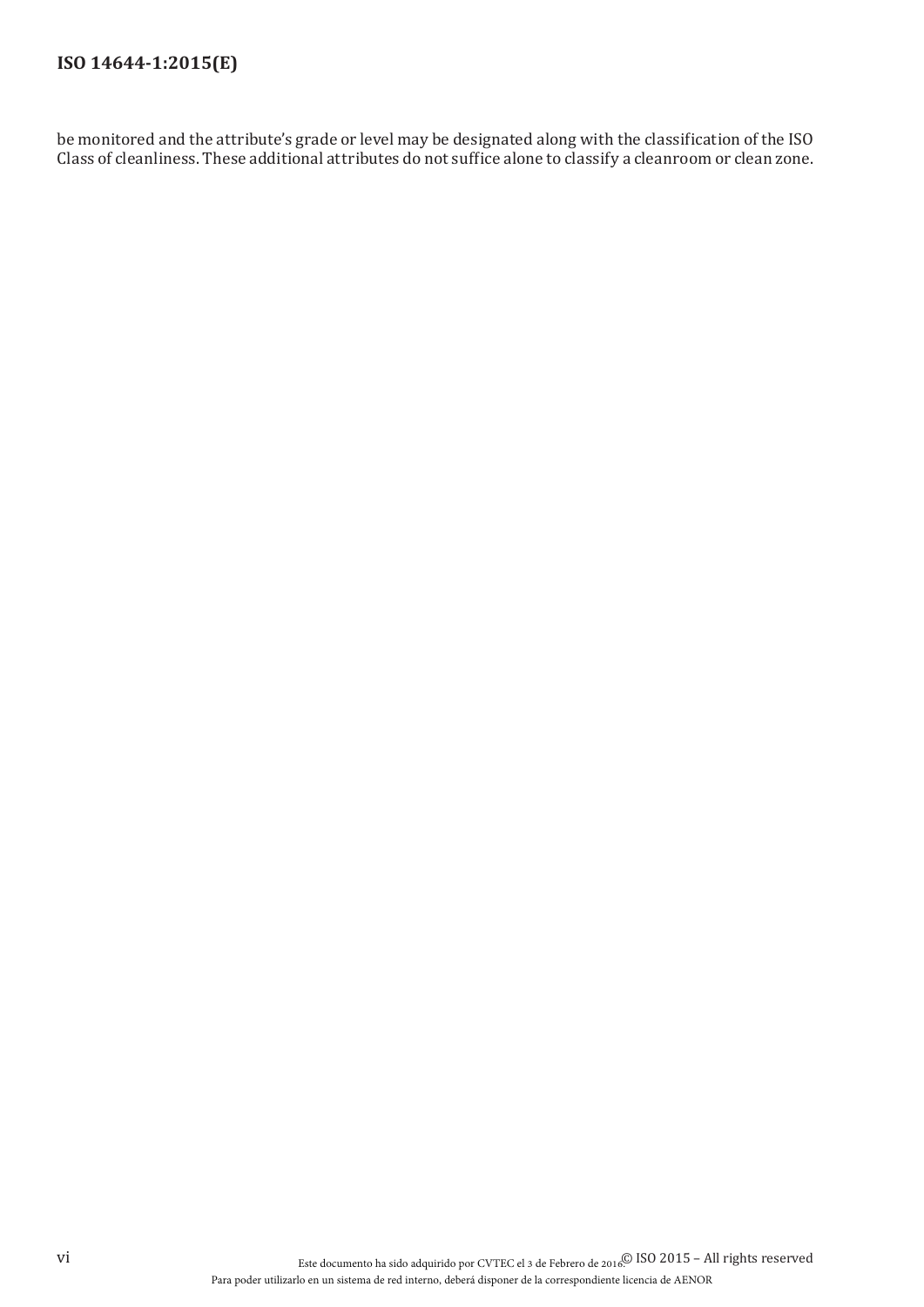## <span id="page-6-0"></span>**Cleanrooms and associated controlled environments —**

## Part 1: **Classification of air cleanliness by particle concentration**

## **1 Scope**

This part of ISO 14644 specifies the classification of air cleanliness in terms of concentration of airborne particles in cleanrooms and clean zones; and separative devices as defined in ISO 14644-7.

Only particle populations having cumulative distributions based on threshold (lower limit) particle sizes ranging from  $0.1 \mu m$  to 5  $\mu m$  are considered for classification purposes.

The use of light scattering (discrete) airborne particle counters (LSAPC) is the basis for determination of the concentration of airborne particles, equal to and greater than the specified sizes, at designated sampling locations.

This part of ISO 14644 does not provide for classification of particle populations that are outside the specified lower threshold particle-size range,  $0,1 \mu m$  to 5  $\mu m$ . Concentrations of ultrafine particles (particles smaller than  $0,1 \mu m$ ) will be addressed in a separate standard to specify air cleanliness by nano-scale particles. An M descriptor (see [Annex](#page-27-1) C) may be used to quantify populations of macroparticles (particles larger than 5  $\mu$ m).

This part of ISO 14644 cannot be used to characterize the physical, chemical, radiological, viable or other nature of airborne particles.

### **2 Normative references**

The following documents, in whole or in part, are normatively referenced in this document and are indispensable for its application. For dated references, only the edition cited applies. For undated references, the latest edition of the referenced document (including any amendments) applies.

ISO 14644-2:2015, *Cleanrooms and associated controlled environments — Part 2: Monitoring to provide evidence of cleanroom performance related to air cleanliness by particle concentration*

ISO 14644-7, *Cleanrooms and associated controlled environments — Part 7: Separative devices (clean air hoods, gloveboxes, isolators and mini-environments)*

### <span id="page-6-1"></span>**3 Terms and definitions**

For the purposes of this document, the following terms and definitions apply.

#### **3.1 General**

#### **3.1.1**

#### **cleanroom**

room within which the number concentration of airborne particles is controlled and classified, and which is designed, constructed and operated in a manner to control the introduction, generation and retention of particles inside the room

Note 1 to entry: The class of airborne particle concentration is specified.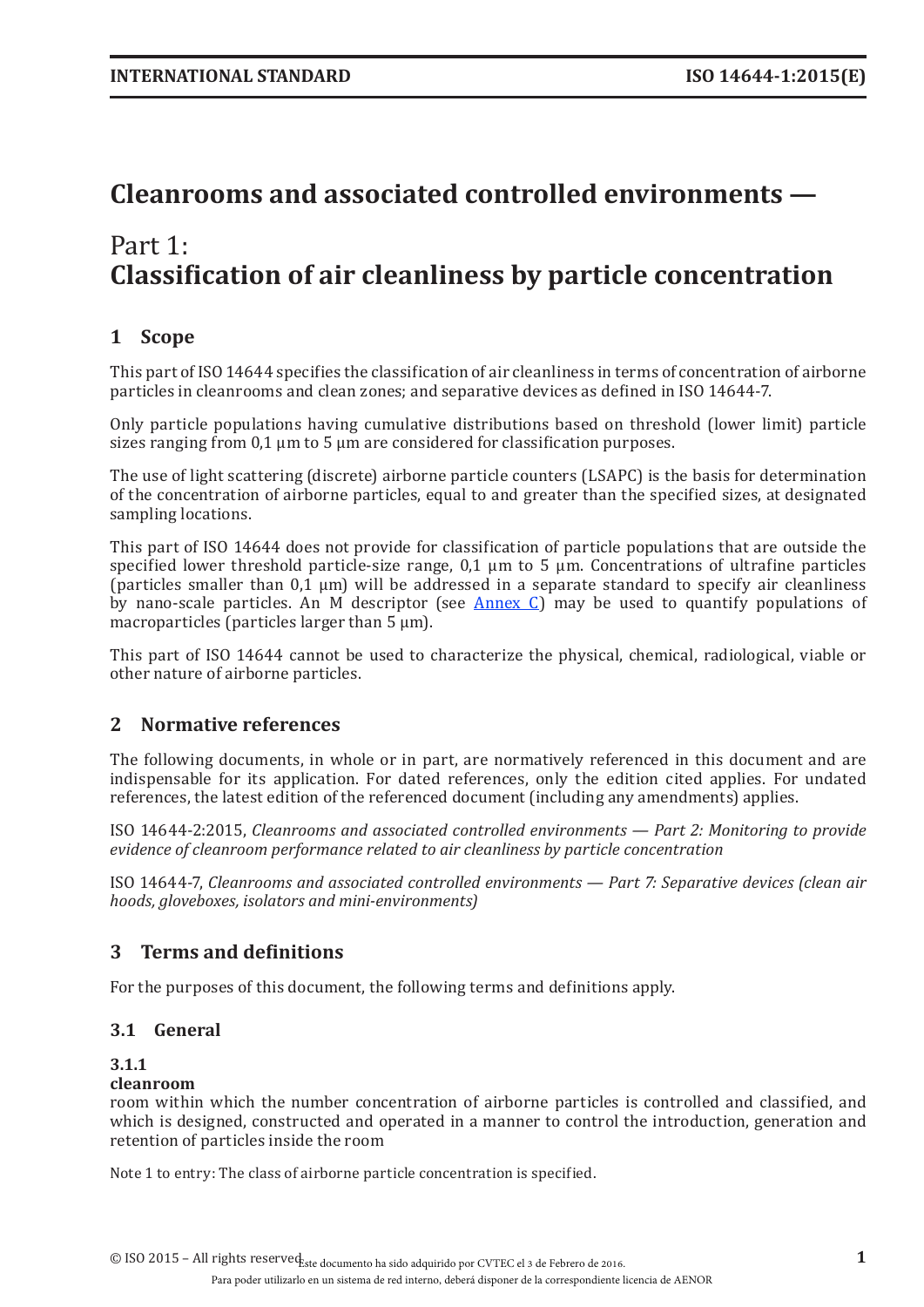<span id="page-7-0"></span>Note 2 to entry: Levels of other cleanliness attributes such as chemical, viable or nanoscale concentrations in the air, and also surface cleanliness in terms of particle, nanoscale, chemical and viable concentrations might also be specified and controlled.

Note 3 to entry: Other relevant physical parameters might also be controlled as required, e.g. temperature, humidity, pressure, vibration and electrostatic.

#### **3.1.2**

#### **clean zone**

defined space within which the number concentration of airborne particles is controlled and classified, and which is constructed and operated in a manner to control the introduction, generation and retention of contaminants inside the space

Note 1 to entry: The class of airborne particle concentration is specified.

Note 2 to entry: Levels of other cleanliness attributes such as chemical, viable or nanoscale concentrations in the air, and also surface cleanliness in terms of particle, nanoscale, chemical and viable concentrations might also be specified and controlled.

Note 3 to entry: A clean zone(s) can be a defined space within a cleanroom or might be achieved by a separative device. Such a device can be located inside or outside a cleanroom.

Note 4 to entry: Other relevant physical parameters might also be controlled as required, e.g. temperature, humidity, pressure, vibration and electrostatic.

#### **3.1.3**

#### **installation**

cleanroom or one or more clean zones, together with all associated structures, air-treatment systems, services and utilities

#### **3.1.4**

#### **classification**

method of assessing level of cleanliness against a specification for a cleanroom or clean zone

Note 1 to entry: Levels should be expressed in terms of an ISO Class, which represents maximum allowable concentrations of particles in a unit volume of air.

#### **3.2 Airborne particles**

#### **3.2.1**

#### **particle**

minute piece of matter with defined physical boundaries

#### **3.2.2**

#### **particle size**

diameter of a sphere that produces a response, by a given particle-sizing instrument, that is equivalent to the response produced by the particle being measured

Note 1 to entry: For discrete-particle light-scattering instruments, the equivalent optical diameter is used.

#### **3.2.3**

#### **particle concentration**

number of individual particles per unit volume of air

#### **3.2.4**

#### **particle size distribution**

cumulative distribution of particle concentration as a function of particle size

#### **3.2.5**

#### **macroparticle**

particle with an equivalent diameter greater than 5 µm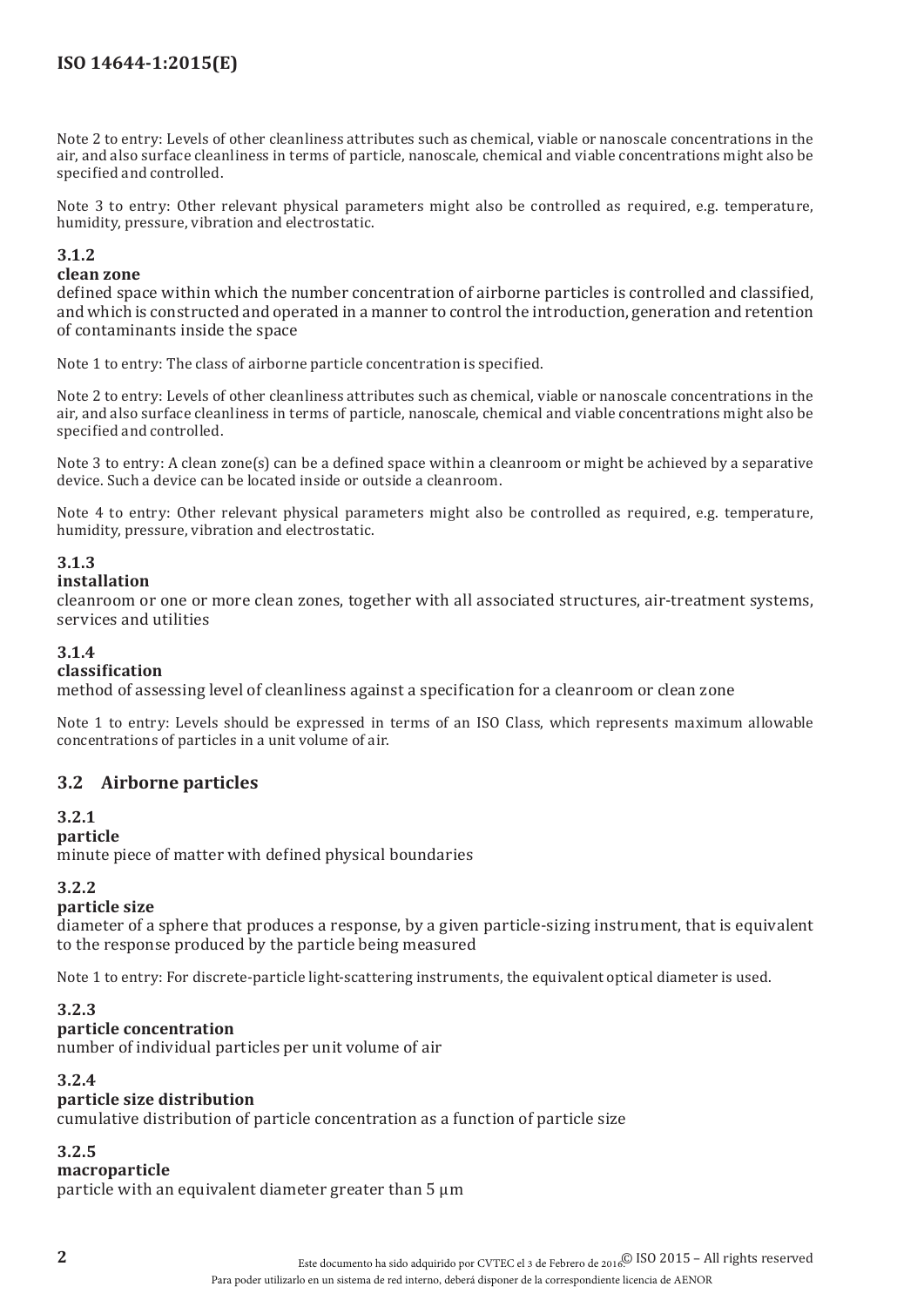## <span id="page-8-0"></span>**3.2.6**

#### **M descriptor**

designation for measured or specified concentration of macroparticles per cubic metre of air, expressed in terms of the equivalent diameter that is characteristic of the measurement method used

Note 1 to entry: The M descriptor can be regarded as an upper limit for the averages at sampling locations. M descriptors cannot be used to define ISO Classes, but the M descriptor may be quoted independently or in conjunction with ISO Classes.

#### **3.2.7**

#### **unidirectional airflow**

controlled airflow through the entire cross-section of a cleanroom or a clean zone with a steady velocity and airstreams that are considered to be parallel

#### **3.2.8**

#### **non-undirectional airflow**

air distribution where the supply air entering the cleanroom or clean zone mixes with the internal air by means of induction

#### <span id="page-8-1"></span>**3.3 Occupancy states**

#### **3.3.1**

#### **as-built**

condition where the cleanroom or clean zone is complete with all services connected and functioning but with no equipment, furniture, materials or personnel present

#### **3.3.2**

#### **at-rest**

condition where the cleanroom or clean zone is complete with equipment installed and operating in a manner agreed upon, but with no personnel present

#### **3.3.3**

#### **operational**

agreed condition where the cleanroom or clean zone is functioning in the specified manner, with equipment operating and with the specified number of personnel present

#### **3.4 Testing instrumentation (see [Annex](#page-41-1) F)**

#### **3.4.1**

#### **resolution**

smallest change in a quantity being measured that causes a perceptible change in the corresponding indication

Note 1 to entry: Resolution can depend on, for example, noise (internal or external) or friction. It may also depend on the value of a quantity being measured.

#### [SOURCE: ISO/IEC Guide 99:2007, 4.14]

#### **3.4.2**

#### **maximum permissible measurement error**

extreme value of measurement error, with respect to a known reference quantity value, permitted by specifications or regulations for a given measurement, measuring instrument, or measuring system

Note 1 to entry: Usually, the term "maximum permissible errors" or "limits of error" is used where there are two extreme values.

Note 2 to entry: The term "tolerance" should not be used to designate "maximum permissible error".

[SOURCE: ISO/IEC Guide 99:2007, 4.26]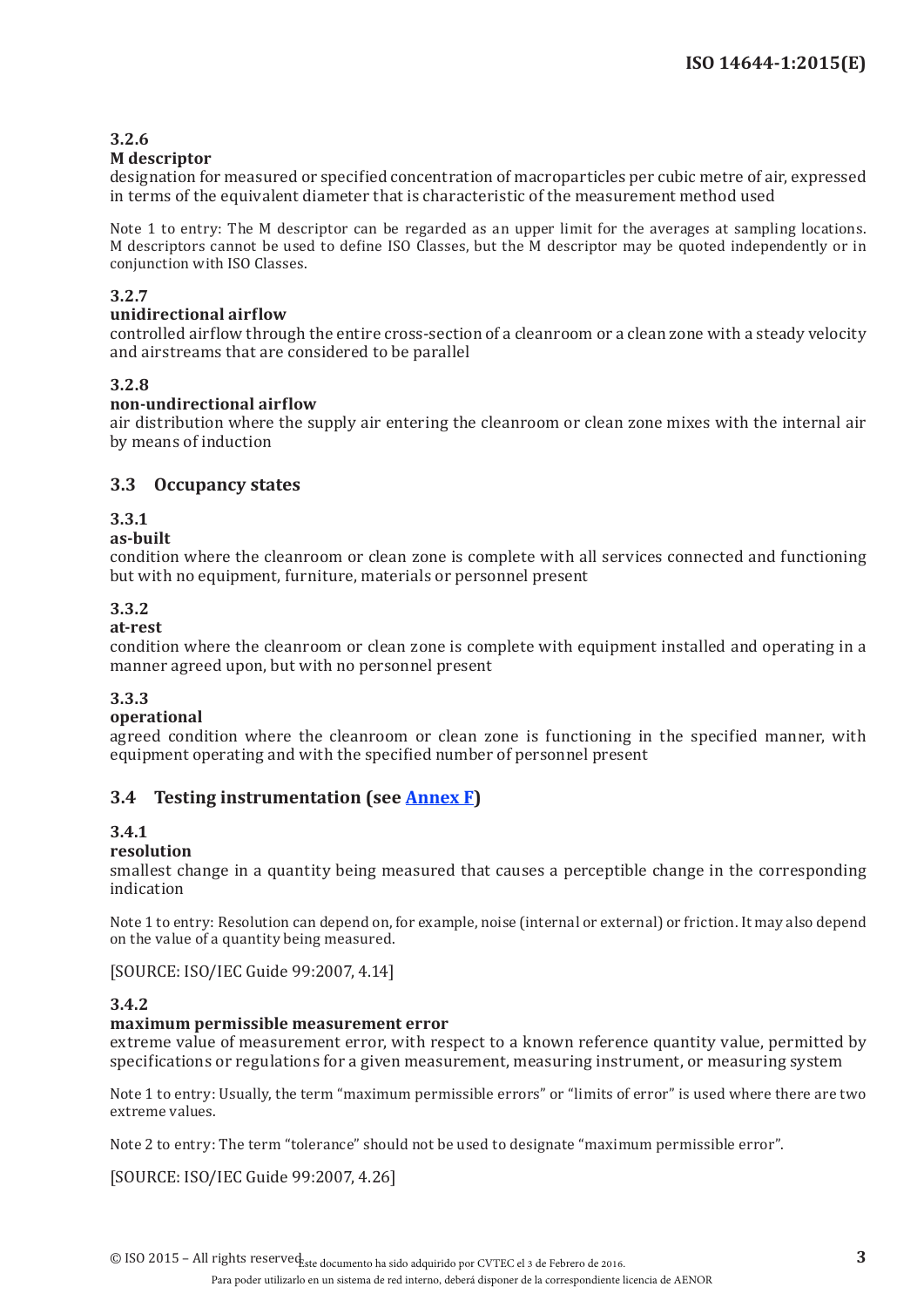#### <span id="page-9-0"></span>**3.5 Instrument specifications**

#### **3.5.1 LSAPC**

## **light scattering airborne particle counter light scattering discrete airborne particle counter**

instrument capable of counting and sizing single airborne particles and reporting size data in terms of equivalent optical diameter

Note 1 to entry: The specifications for the LSAPC are given in ISO 21501-4:2007.

#### **3.5.2**

#### **discrete-macroparticle counter**

instrument capable of counting and sizing single airborne macroparticles

Note 1 to entry: See [Table](#page-41-2) F.1 for specifications.

#### **3.5.3**

#### **time-of-flight particle sizing apparatus**

discrete-particle counting and sizing apparatus that defines the aerodynamic diameter of particles by measuring the time for a particle to accommodate to a change in air velocity

Note 1 to entry: This is usually done by measuring the particle transit time optically after a fluid stream velocity change.

Note 2 to entry: See [Table](#page-41-3) F.2 for specifications.

## **4 Classification**

#### **4.1 Occupancy state(s)**

The air cleanliness class by particle concentration of air in a cleanroom or clean zone shall be defined in one or more of three occupancy states, viz. "as-built," "at-rest" or "operational" (see [3.3](#page-8-1)).

#### **4.2 Particle size(s)**

One, or more than one, threshold (lower limit) particle sizes situated within the range from  $\geq 0.1$  µm to ≥5 µm are to be used to determine air cleanliness particle concentration for classification.

#### **4.3 ISO Class number**

Air cleanliness class by particle concentration shall be designated by an ISO Class number, *N*. The maximum permitted concentration of particles for each considered particle size is determined from [Table](#page-10-1) 1.

Particle number concentrations for different threshold sizes in [Table](#page-10-1) 1 do not reflect actual particle size and number distribution in the air and serve as criteria for classification only. Examples of classification calculations are included in [Annex](#page-18-1) B.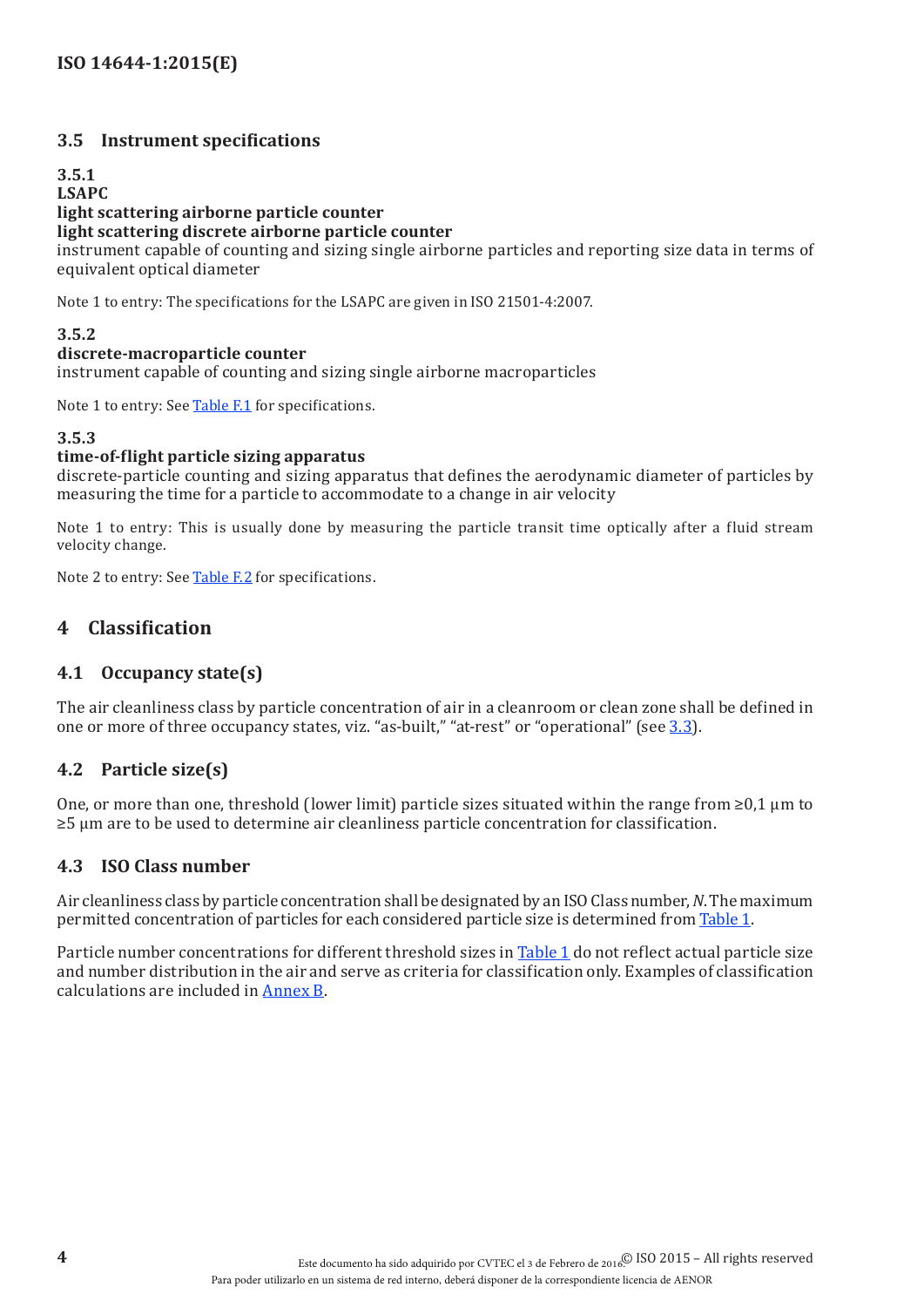<span id="page-10-0"></span>

| (N)            | ISO Class number   Maximum allowable concentrations (particles/ $\text{m}^3$ ) for particles equal to and greater<br>than the considered sizes, shown belowa |                 |                 |                 |                 |           |  |  |
|----------------|--------------------------------------------------------------------------------------------------------------------------------------------------------------|-----------------|-----------------|-----------------|-----------------|-----------|--|--|
|                | $0,1 \mu m$                                                                                                                                                  | $0,2 \mu m$     | $0,3 \mu m$     | $0,5 \mu m$     | $1 \mu m$       | $5 \mu m$ |  |  |
|                | 10 <sup>b</sup>                                                                                                                                              | d               | d               | d               | d               | e         |  |  |
| $\overline{2}$ | 100                                                                                                                                                          | 24 <sup>b</sup> | 10 <sup>b</sup> | d               | d               | e         |  |  |
| 3              | 1 0 0 0                                                                                                                                                      | 237             | 102             | 35 <sup>b</sup> | d               | e         |  |  |
| 4              | 10 000                                                                                                                                                       | 2 3 7 0         | 1 0 2 0         | 352             | 83 <sub>b</sub> | e         |  |  |
| 5              | 100 000                                                                                                                                                      | 23 700          | 10 200          | 3520            | 832             | d, e, f   |  |  |
| 6              | 1 000 000                                                                                                                                                    | 237 000         | 102 000         | 35 200          | 8 3 2 0         | 293       |  |  |
| 7              | $\mathsf C$                                                                                                                                                  | $\mathsf{C}$    | C               | 352 000         | 83 200          | 2930      |  |  |
| 8              | $\mathsf{C}$                                                                                                                                                 | $\mathsf{C}$    | $\mathsf{C}$    | 3 520 000       | 832 000         | 29 300    |  |  |
| 9g             | C                                                                                                                                                            | C               | c               | 35 200 000      | 8 3 2 0 0 0 0   | 293 000   |  |  |

<span id="page-10-1"></span>**Table 1 — ISO Classes of air cleanliness by particle concentration**

All concentrations in the table are cumulative, e.g. for ISO Class 5, the 10 200 particles shown at 0,3 µm include all particles equal to and greater than this size.

 $\overline{b}$  These concentrations will lead to large air sample volumes for classification. Sequential sampling procedure may be applied; see [Annex](#page-32-1) D.

c Concentration limits are not applicable in this region of the table due to very high particle concentration.

 $\frac{d}{dx}$  Sampling and statistical limitations for particles in low concentrations make classification inappropriate.

e Sample collection limitations for both particles in low concentrations and sizes greater than 1 μm make classification at this particle size inappropriate, due to potential particle losses in the sampling system.

f In order to specify this particle size in association with ISO Class 5, the macroparticle descriptor M may be adapted and used in conjunction with at least one other particle size. (See [C.7.](#page-31-0))

This class is only applicable for the in-operation state.

### **4.4 Designation**

The designation of airborne particle concentration for cleanrooms and clean zones shall include

- a) the ISO Class number, expressed as "ISO Class *N*",
- b) the occupancy state to which the classification applies, and
- c) the considered particle size(s).

If measurements are to be made at more than one considered particle size, each larger particle diameter (e.g. *D*2) shall be at least 1,5 times the next smaller particle diameter (e.g. *D*1), i.e.  $D2 \ge 1.5 \times D1$ .

EXAMPLE ISO Class number; occupancy state; considered particle size(s)

ISO Class 4; at rest; 0,2 µm, 0,5 µm

#### **4.5 Intermediate decimal cleanliness classes and particle size thresholds**

Where intermediate classes, or intermediate particle size thresholds for integer and intermediate classes are required, refer to informative [Annex](#page-39-2) E.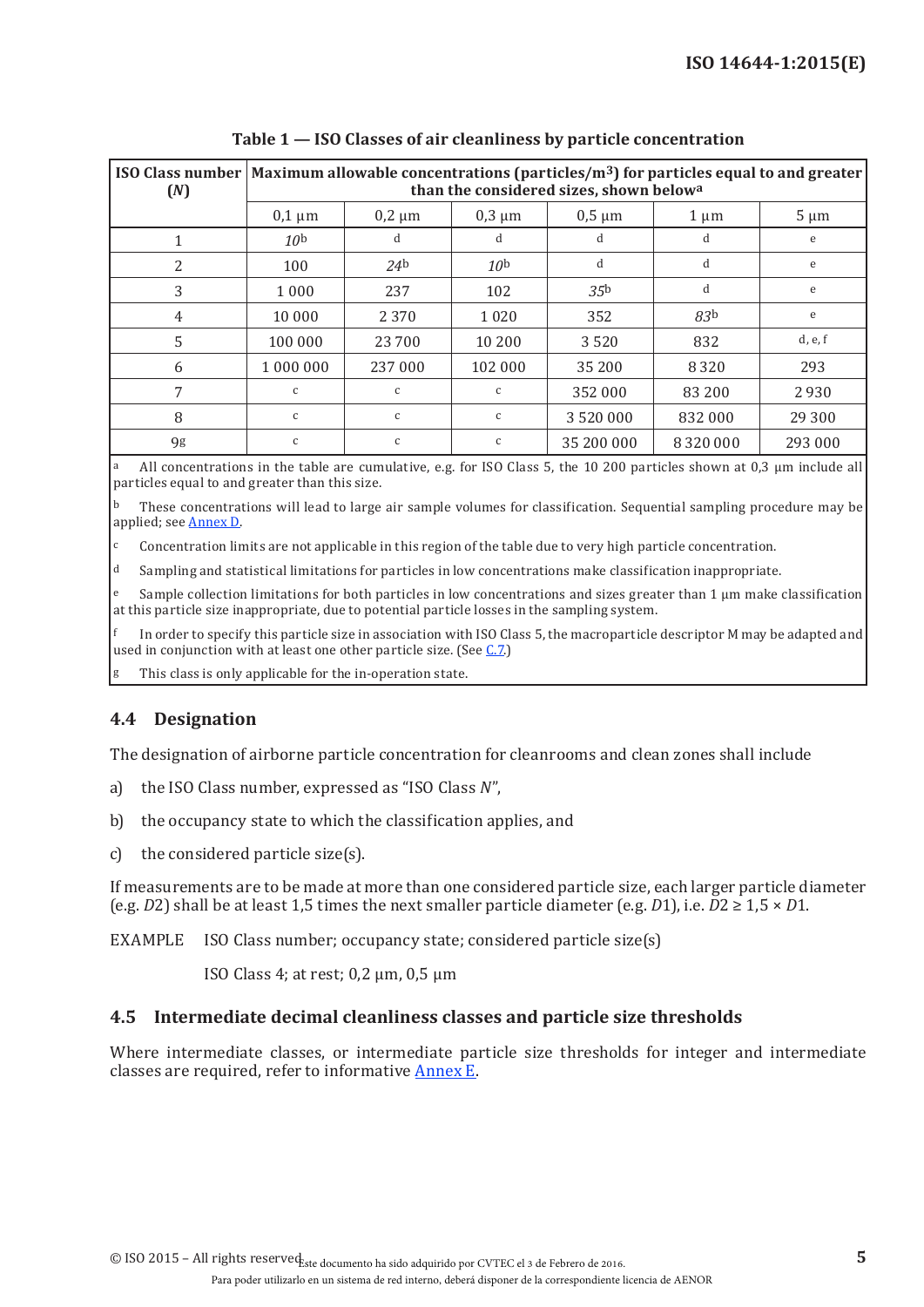## <span id="page-11-0"></span>**5 Demonstration of compliance**

#### <span id="page-11-2"></span>**5.1 Principle**

Compliance with air cleanliness (ISO Class) requirements specified by the customer is verified by performing specified testing procedures and by providing documentation of the results and conditions of testing.

At-rest or operational classification may be performed periodically based upon risk assessment of the application, typically on an annual basis.

For monitoring cleanrooms, clean zones and separative devices, ISO 14644-2:2015 shall be used.

NOTE Where the installation is equipped with instrumentation for continuous or frequent monitoring of air cleanliness by particle concentration and other parameters of performance as applicable, the time intervals between classification may be extended provided that the results of the monitoring remain within the specified limits.

#### <span id="page-11-3"></span>**5.2 Testing**

The reference test method for demonstrating compliance is given in [Annex](#page-13-1) A (normative). Alternative methods or instrumentation (or both), having at least comparable performance, may be specified. If no alternative is specified or agreed upon, the reference method shall be used.

Tests performed to demonstrate compliance shall be conducted using instruments which are in compliance with calibration requirements at the time of testing.

#### **5.3 Airborne particle concentration evaluation**

Upon completion of testing in accordance with  $\frac{\text{Annex A}}{\text{Annex A}}$  $\frac{\text{Annex A}}{\text{Annex A}}$  $\frac{\text{Annex A}}{\text{Annex A}}$ , the concentration of particles (expressed as number of particles per cubic metre) in a single sample volume at each sampling location shall not exceed the concentration limit(s) given in [Table](#page-10-1) 1 or [Table](#page-39-1) E.1 for intermediate decimal classes for the considered size(s). If multiple single sample volumes are taken at a sampling location, the concentrations shall be averaged and the average concentration must not exceed the concentration limits given in [Table](#page-10-1) 1 or [Table](#page-10-1) E 1. Intermediate particle sizes shall be derived from Formula (E.1).

Particle concentrations used for determination of compliance with ISO Classes shall be measured by the same method for all considered particle sizes.

#### <span id="page-11-1"></span>**5.4 Test report**

The results from testing each cleanroom or clean zone shall be recorded and submitted as a comprehensive report, along with a statement of compliance or non-compliance with the specified designation of air cleanliness class by particle concentration.

The test report shall include

- a) the name and address of the testing organization, and the date on which the test was performed,
- b) the number and year of publication of this part of ISO 14644, i.e. ISO 14644-1:2015,
- c) a clear identification of the physical location of the cleanroom or clean zone tested (including reference to adjacent areas if necessary), and specific designations for coordinates of all sampling locations (a diagrammatic representation can be helpful),
- d) the specified designation criteria for the cleanroom or clean zone, including the ISO Class number, the relevant occupancy state(s), and the considered particle size(s),
- e) details of the test method used, with any special conditions relating to the test, or departures from the test method, and identification of the test instrument and its current calibration certificate, and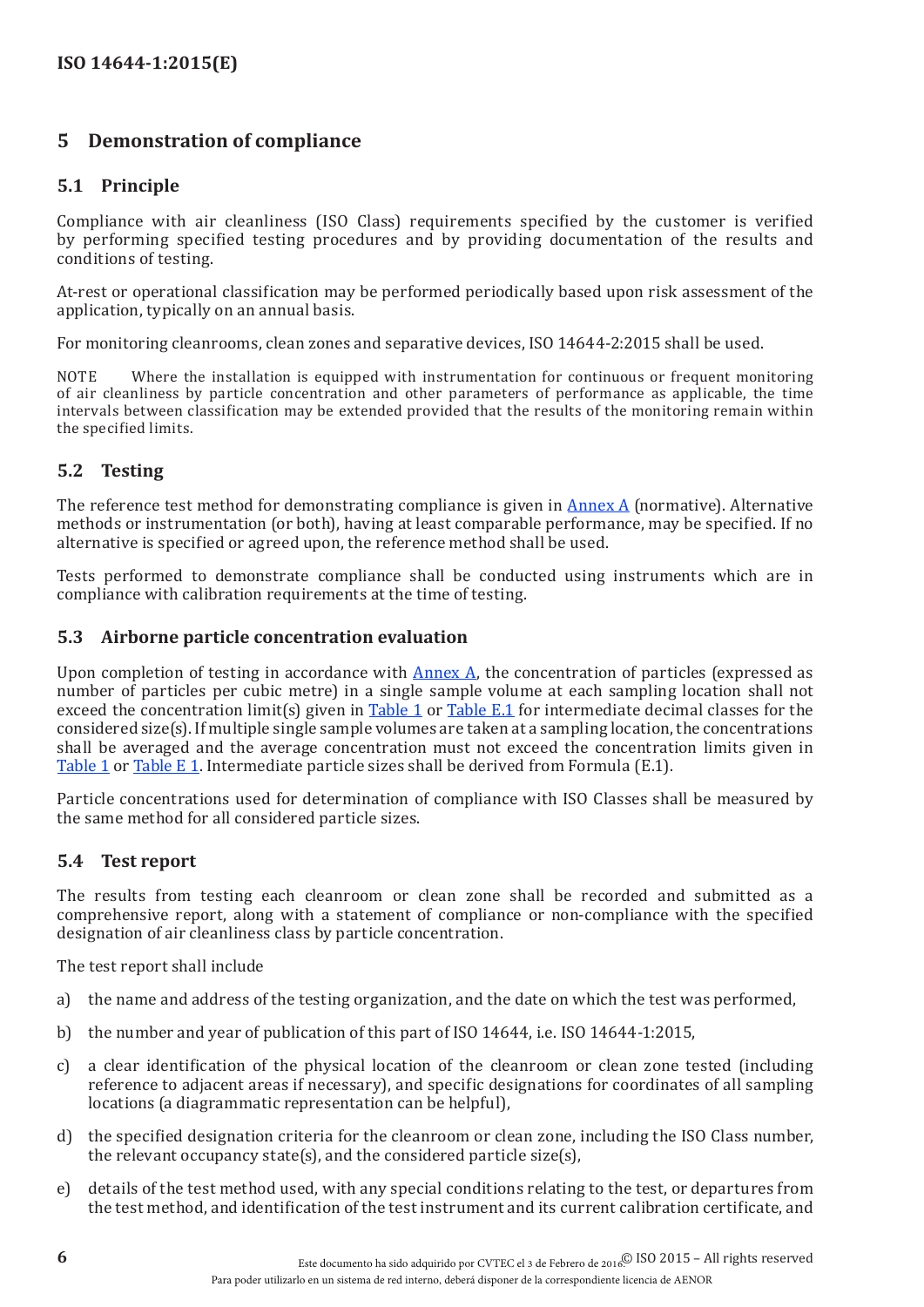f) the test results, including particle concentration data for all sampling locations.

If concentrations of macroparticles are quantified, as described in **[Annex](#page-27-1) C**, the relevant information should be included with the test report.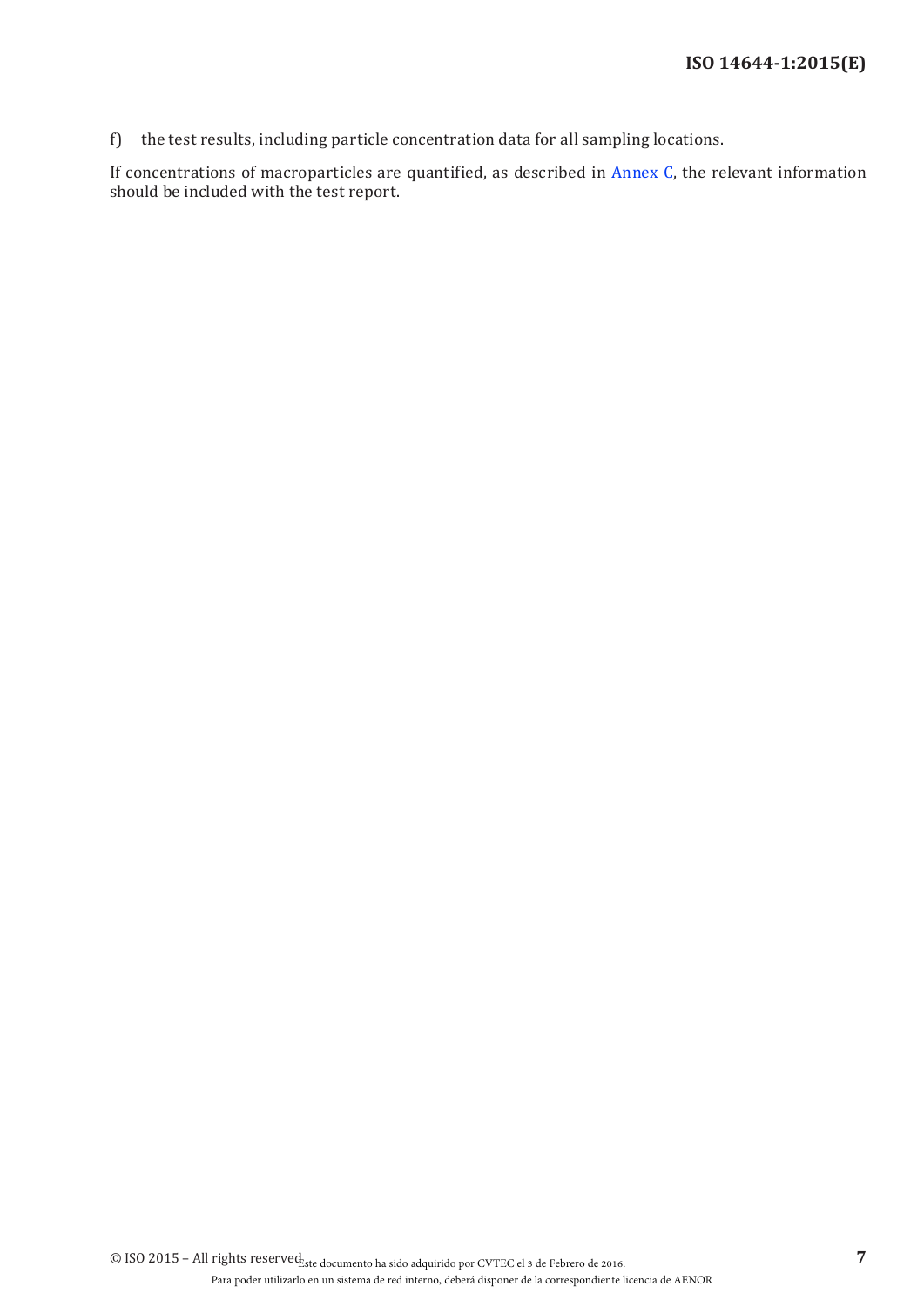## <span id="page-13-1"></span>**Annex A**

## (normative)

## <span id="page-13-0"></span>**Reference method for classification of air cleanliness by particle concentration**

### **A.1 Principle**

A discrete-particle-counting instrument is used to determine the concentration of airborne particles, equal to and greater than the specified sizes, at designated sampling locations.

## <span id="page-13-2"></span>**A.2 Apparatus requirements**

#### **A.2.1 Particle-counting instrument**

The instrument shall have a means of displaying or recording the count and size of discrete particles in air with a size discrimination capability to detect the total particle concentration in the appropriate particle size ranges for the class under consideration.

NOTE Light scattering (discrete) airborne particle counters (LSAPC) are commonly used for undertaking air cleanliness classification.

#### **A.2.2 Instrument calibration**

The particle counter shall have a valid calibration certificate: the frequency and method of calibration should be based upon current accepted practice as specified in ISO 21501-4.[\[1\]](#page-42-1)

NOTE Some particle counters cannot be calibrated to all of the required tests in ISO 21501-4. If this is the case, record the decision to use the counter in the test report.

### **A.3 Preparation for particle count testing**

Prior to testing, verify that all relevant aspects of the cleanroom or clean zone that contribute to its integrity are complete and functioning in accordance with its performance specification.

Care should be taken when determining the sequence for performing supporting tests for cleanroom performance. ISO 14644-3, Annex A provides a checklist.

## <span id="page-13-3"></span>**A.4 Establishment of sampling locations**

### **A.4.1 Deriving the number of sampling locations**

Derive the minimum number of sampling locations, *N*L, from [Table](#page-14-0) A.1. [Table](#page-14-0) A.1 provides the number of sampling locations related to the area of each cleanroom or clean zone to be classified and provides at least 95 % confidence that at least 90 % of the cleanroom or clean zone area does not exceed the class limits.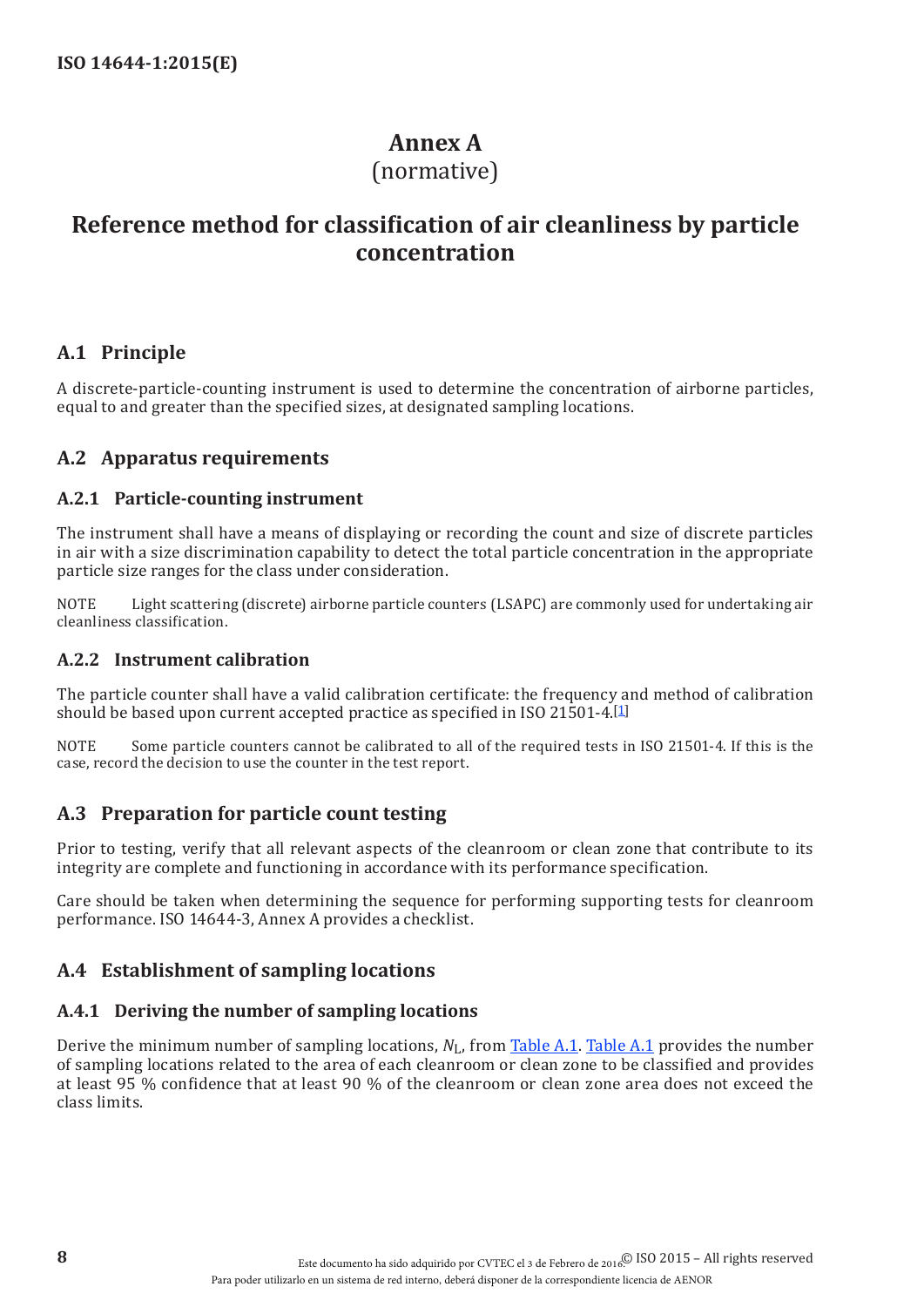| Area of cleanroom (m <sup>2</sup> )<br>less than or equal to | Minimum number of sampling<br>locations to be tested $(N_L)$ |
|--------------------------------------------------------------|--------------------------------------------------------------|
| $\overline{c}$                                               | $\mathbf{1}$                                                 |
| $\overline{4}$                                               | $\overline{2}$                                               |
| 6                                                            | 3                                                            |
| 8                                                            | $\overline{4}$                                               |
| $10\,$                                                       | 5                                                            |
| 24                                                           | 6                                                            |
| 28                                                           | 7                                                            |
| 32                                                           | 8                                                            |
| 36                                                           | 9                                                            |
| 52                                                           | 10                                                           |
| 56                                                           | 11                                                           |
| 64                                                           | 12                                                           |
| 68                                                           | 13                                                           |
| 72                                                           | 14                                                           |
| 76                                                           | 15                                                           |
| 104                                                          | 16                                                           |
| 108                                                          | 17                                                           |
| 116                                                          | 18                                                           |
| 148                                                          | 19                                                           |
| 156                                                          | 20                                                           |
| 192                                                          | 21                                                           |
| 232                                                          | 22                                                           |
| 276                                                          | 23                                                           |
| 352                                                          | 24                                                           |
| 436                                                          | 25                                                           |
| 636                                                          | 26                                                           |
| 1000                                                         | 27                                                           |
| > 1000                                                       | See Formula (A.1)                                            |

<span id="page-14-0"></span>

|  |  | Table A.1 - Sampling locations related to cleanroom area |  |
|--|--|----------------------------------------------------------|--|
|  |  |                                                          |  |

NOTE 1 If the considered area falls between two values in the table, the greater of the two should be selected.

NOTE 2 In the case of unidirectional airflow, the area may be considered as the cross section of the moving air perpendicular to the direction of the airflow. In all other cases the area may be considered as the horizontal plan area of the cleanroom or clean zone.

### <span id="page-14-1"></span>**A.4.2 Positioning the sampling locations**

In order to position the sampling locations

- a) use the minimum number of sampling locations  $N_L$  derived from [Table](#page-14-0) A.1,
- b) then divide the whole cleanroom or clean zone into  $N_L$  sections of equal area,
- c) select within each section a sampling location considered to be representative of the characteristics of the section, and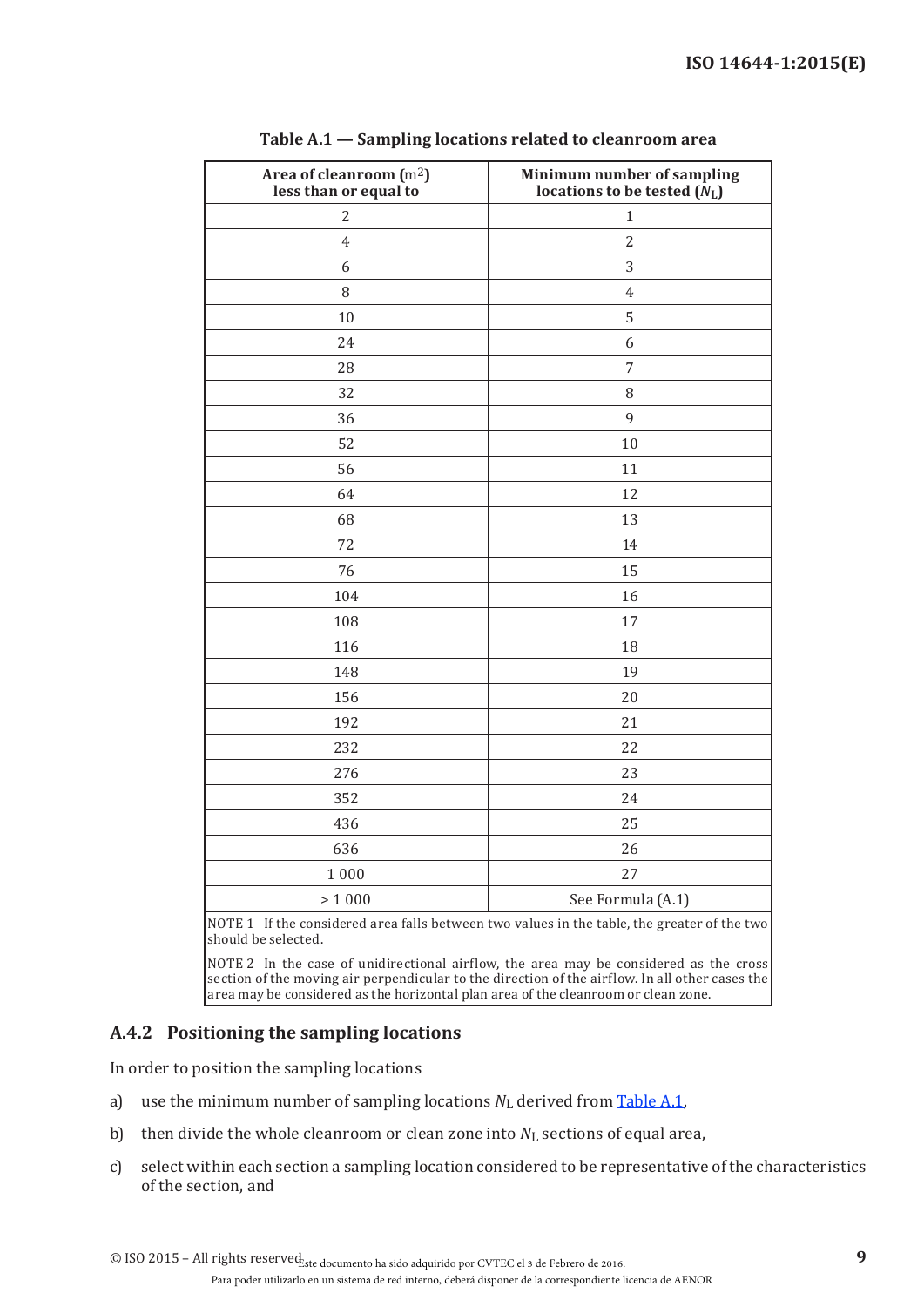d) at each location, position the particle counter probe in the plane of the work activity or another specified point.

Additional sampling locations may be selected for locations considered critical. Their number and positions shall also be agreed and specified.

Additional sections and associated sampling locations may be included to facilitate subdivision into equal sections.

For non-unidirectional airflow cleanrooms or clean zones, locations may not be representative if they are located directly beneath non-diffused supply air sources.

#### **A.4.3 Sampling locations for large cleanrooms or clean zones**

When the area of the cleanroom or clean zone is greater than  $1000 \,\mathrm{m}^2$ , apply Formula (A.1) to determine the minimum number of sampling locations required.

$$
N_{\rm L} = 27 \times \left(\frac{A}{1\ 000}\right) \tag{A.1}
$$

where

- *N*<sub>L</sub> is the minimum number of sampling locations to be evaluated, rounded up to the next whole number;
- *A* is the area of the cleanroom in m2.

#### <span id="page-15-0"></span>**A.4.4 Establishment of single sample volume and sampling time per location**

At each sampling location, sample a volume of air sufficient to detect a minimum of 20 particles if the particle concentration for the largest selected particle size were at the class limit for the designated ISO Class.

The single sample volume,  $V_s$ , per sampling location is determined by using Formula (A.2):

$$
V_{\rm s} = \left(\frac{20}{C_{n,m}}\right) \times 1000\tag{A.2}
$$

where

- Vs is the minimum single sample volume per location, expressed in litres (except see  $\frac{\text{Annex D}}{\text{D}}$  $\frac{\text{Annex D}}{\text{D}}$  $\frac{\text{Annex D}}{\text{D}}$ );
- *Cn,m* is the class limit (number of particles per cubic metre) for the largest considered particle size specified for the relevant class;
- 20 is the number of particles that could be counted if the particle concentration were at the class limit.

The volume sampled at each location shall be at least 2 l, with a minimum sampling time of 1 min for each sample at each location. Each single sample volume at each sampling location shall be the same.

When *V<sub>s</sub>* is very large, the time required for sampling can be substantial. By using the optional sequential sampling procedure (see [Annex](#page-32-1) D), both the required sample volume and the time required to obtain samples may be reduced.

## **A.5 Sampling procedure**

**A.5.1** Set up the particle counter (see  $\underline{A.2}$ ) in accordance with the manufacturer's instructions including performing a zero count check.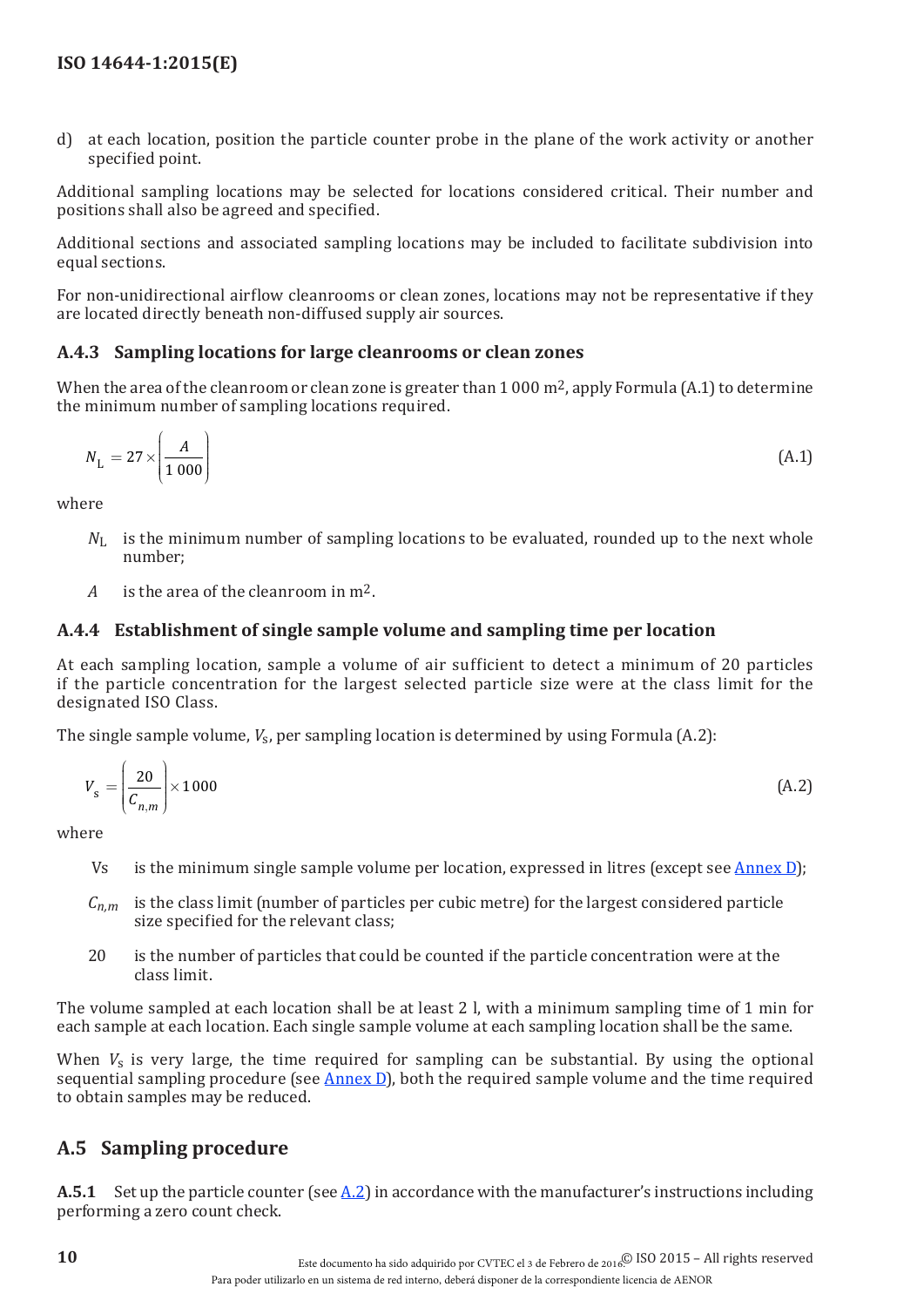**A.5.2** The sampling probe shall be positioned pointing into the airflow. If the direction of the airflow being sampled is not controlled or predictable (e.g. non-unidirectional airflow), the inlet of the sampling probe shall be directed vertically upward.

**A.5.3** Ensure normal conditions for the selected occupancy state are established before sampling.

**A.5.4** Sample the volume of air determined in [A.4.4](#page-15-0), as a minimum, for each sample at each sampling location.

**A.5.5** If an out-of-specification count is found at a location due to an identified abnormal occurrence, then that count can be discarded and noted as such on the test report and a new sample taken.

**A.5.6** If an out-of-specification count found at a location is attributed to a technical failure of the cleanroom or equipment, then the cause should be identified, remedial action taken and retesting performed of the failed sampling location, the immediate surrounding locations and any other locations affected. The choice shall be clearly documented and justified.

### **A.6 Processing of results**

#### **A.6.1 Recording of results**

Record the result of each sample measurement as the number of particles in each single sample volume at each of the considered particle size(s) appropriate to the relevant ISO Class of air cleanliness.

NOTE For particle counters with a concentration calculation mode, the manual evaluation may not be necessary.

#### **A.6.1.1 Average concentration of particles at each sampling location**

When two or more single sample volumes are taken at a location, calculate and record the average number of particles per location at each considered particle size from the individual sample particle concentrations, according to Formula (A.3).

$$
\bar{x}_i = \left(\frac{x_{i,1} + x_{i,2} + \dots x_{i,n}}{n}\right)
$$
(A.3)

where

 $\overline{x_i}$  is the average number of particles at location *i*, representing any location;

 $x_{i1}$  to  $x_{i2}$  are the number of particles in individual samples;

*n* is the number of samples taken at location *i*.

#### **A.6.1.2 Calculate the concentration per cubic metre**

$$
C_i = \frac{\overline{x}_i \times 1000}{V_t} \tag{A.4}
$$

where

- $C_i$  is the concentration of particles per cubic metre;
- $\overline{x_i}$  is the average number of particles at location *i*, representing each location;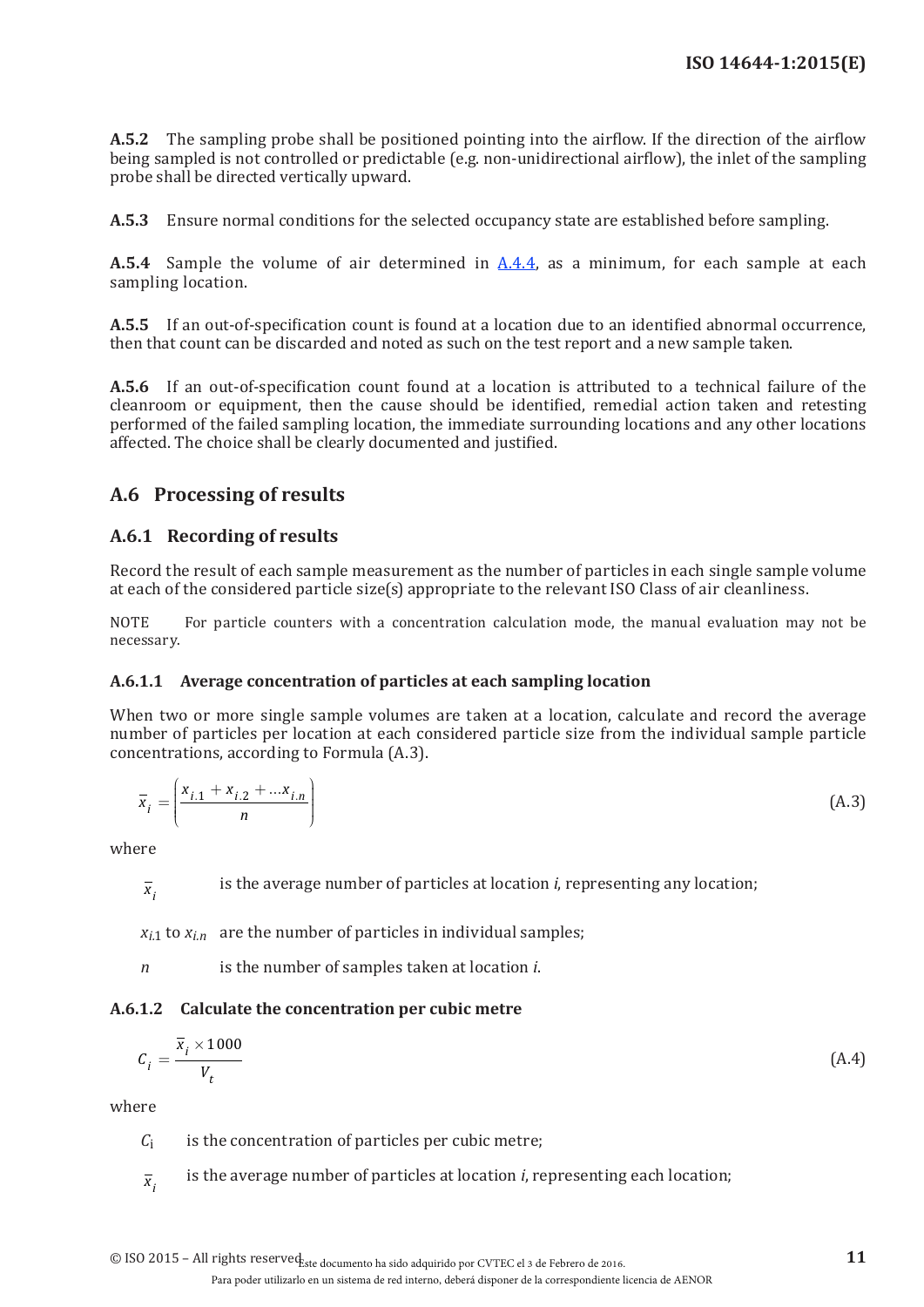*Vt* is the selected single sample volume in litres.

#### **A.6.2 Interpretation of results**

#### **A.6.2.1 Classification requirements**

The cleanroom or clean zone is deemed to have met the specified air cleanliness classification requirements if the average of the particle concentrations (expressed as number of particles per cubic metre) measured at each of the sampling locations does not exceed the concentration limits determined from [Table](#page-10-1) 1.

If intermediate classes or particle sizes are used, as defined in [Annex](#page-39-2) E, appropriate limits derived from [Table](#page-39-1) E.1 or Formula (E.1) should be used.

#### **A.6.2.2 Out-of-specification result**

In the event of an out-of-specification count, an investigation shall be undertaken. The result of the investigation and remedial action shall be noted in the test report (see  $\frac{5.4}{5.4}$ ).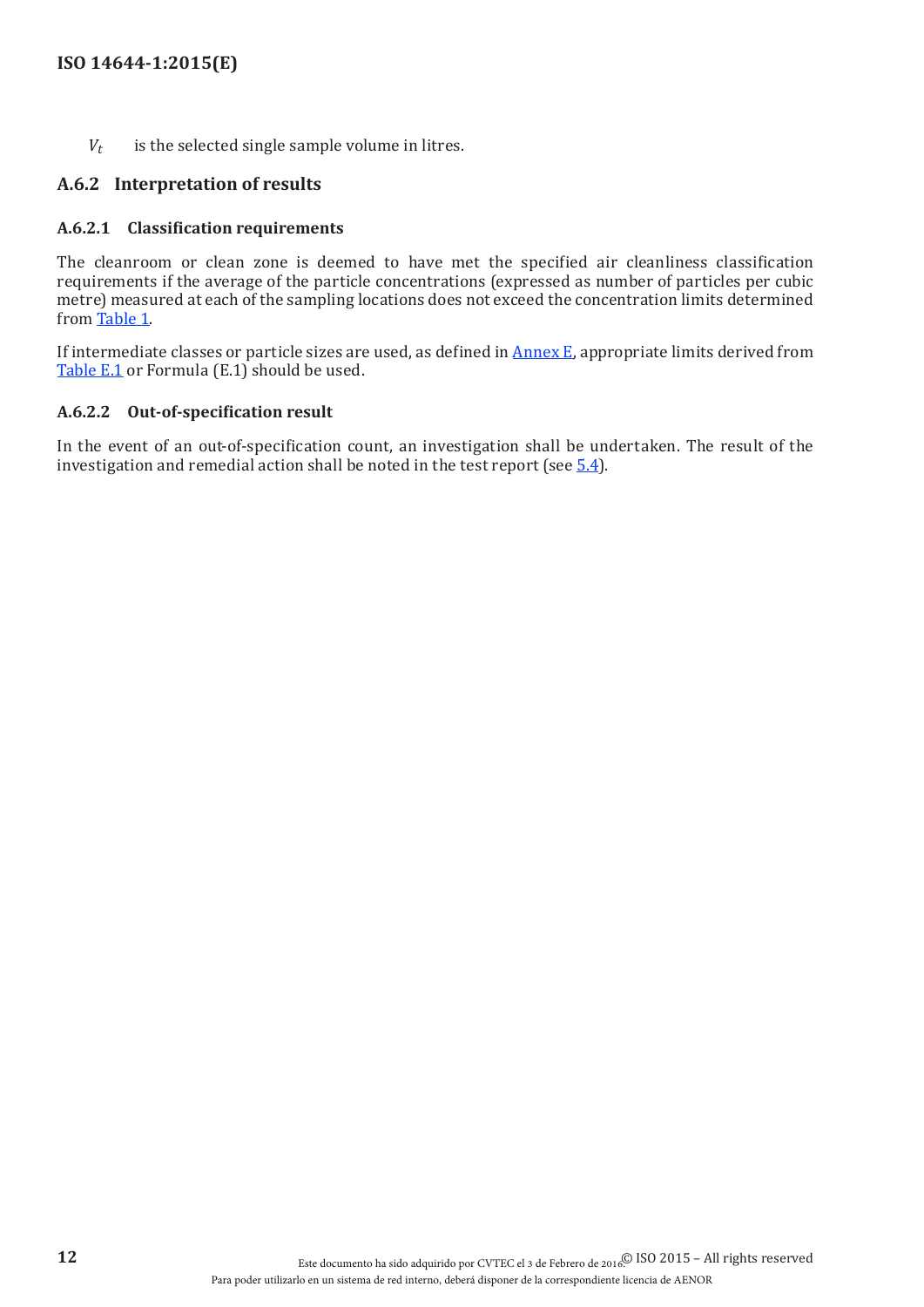## <span id="page-18-1"></span>**Annex B**

## (informative)

## **Examples of classification calculations**

## <span id="page-18-0"></span>**B.1 Example 1**

**B.1.1** A cleanroom has a floor area of 18 m2 and is specified to be ISO Class 5 in operation. The classification is to be performed using a discrete-particle counter having a flow rate of 28,3 l per minute. Two particle sizes are considered:  $D \ge 0.3$  µm and  $D \ge 0.5$  µm.

The number of sampling locations,  $N_{\text{L}}$ , is determined to be six, based on [Table](#page-14-0) A.1.

<span id="page-18-2"></span>**B.1.2** The particle concentration limits for ISO Class 5 are taken from [Table](#page-10-1) 1:

 $C_n$  ( $\geq 0.3$   $\mu$ m) = 10 200 particles/m<sup>3</sup>

 $C_n$  ( $\geq 0.5$   $\mu$ m) = 3 520 particles/m<sup>3</sup>

**B.1.3** The required single sample volume can be calculated from Formula (A.2) as follows:

$$
V_{\rm s} = \left(\frac{20}{C_{n,m}}\right) \times 1000
$$

$$
V_{\rm s} = \left(\frac{20}{3520}\right) \times 1000
$$

$$
V_{\rm s} = \left(0,00568\right) \times 1000
$$

 $V<sub>s</sub> = 5,68$  litres

The single sample volume has been calculated to be 5,68 l. As the LSAPC being used for this test had a flow rate of 28,3 litres per minute, a 1-min single sample count would be required (see  $A.4.4$ ) and therefore 28,3 l would be sampled for each single sample volume.

NOTE In  $A.4.4$ , the minimum sample volume for the procedure is set by calculating the minimum sample volume as shown above and then determining the sample volume obtained for the operation of the particle counter in the time period of 1 min. The sampling at each position must occur for at least 1 min; if the minimum sample volume as calculated is satisfied within the 1-min period, then the sampling process can be stopped at the end of 1 min. If the calculated minimum volume cannot be obtained within the 1-min period with the flow rate of the instrument to be used, then the sampling must continue for a longer time period until at least the minimum sample volume has been obtained. Because there are several possible flow rates for particle counters, users are cautioned to verify the flow rate of the specific instrument(s) to be used when determining the sampling time needed to satisfy both the 1-min requirement and the calculated minimum sample volume.

**B.1.4** At each sampling location only one sample volume is taken. The number of particles per cubic metre, xi, is calculated for each location and each particle size as shown in [Tables](#page-19-0) B.1 and [B.2](#page-19-1).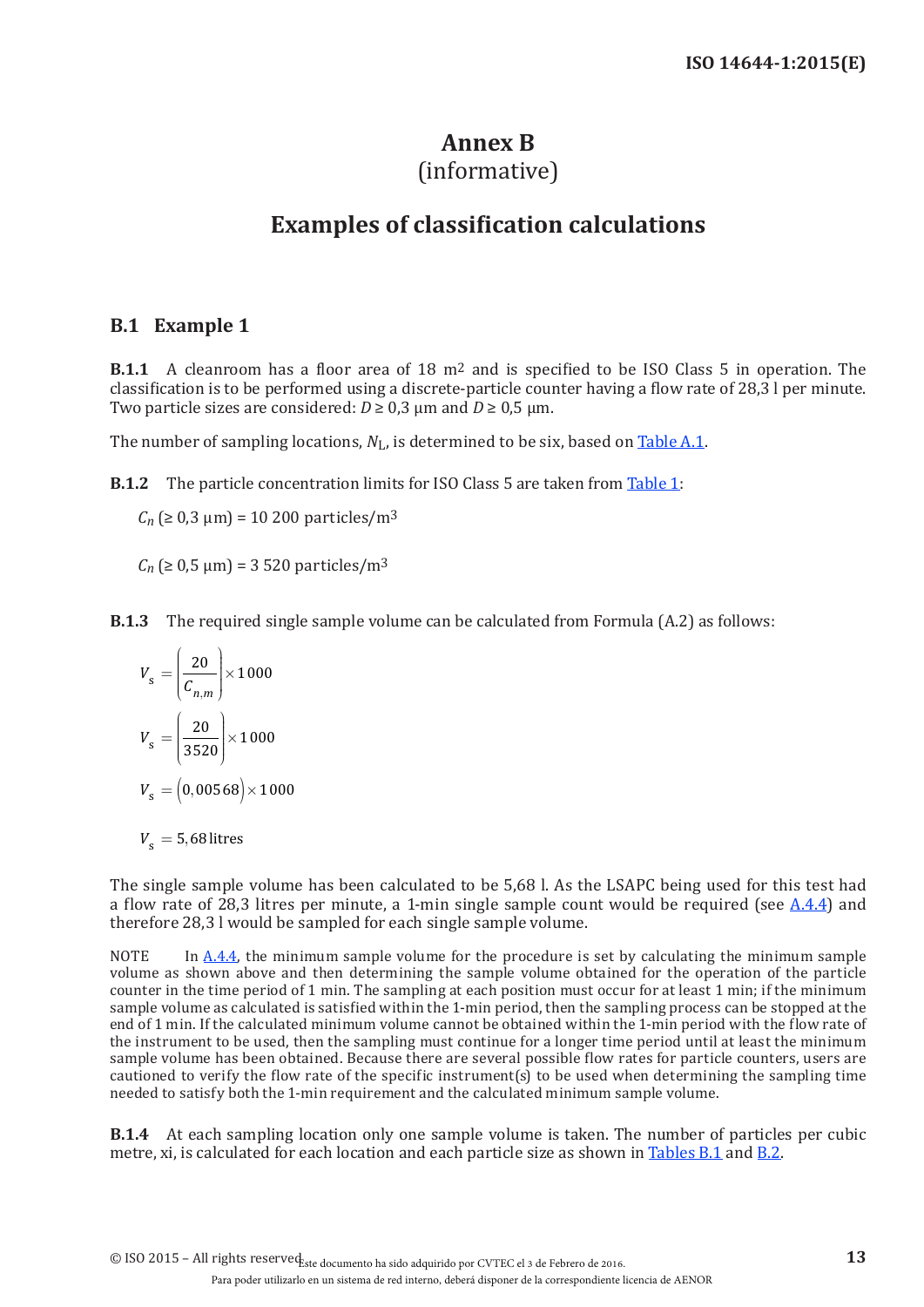| <b>Sampling</b><br><b>location</b> | Sample 1<br>$x_i \geq 0.3$ µm<br>(counts per<br>28,31 | <b>Location sample</b><br>average<br>(counts per<br>28,31 | <b>Location concentration</b><br>average<br>(counts per $m^3$ =<br>location average $\times$ 35,3) | <b>ISO Class 5 limit</b><br>for $0,3 \mu m$<br>particle size | Pass/fail |
|------------------------------------|-------------------------------------------------------|-----------------------------------------------------------|----------------------------------------------------------------------------------------------------|--------------------------------------------------------------|-----------|
|                                    | 245                                                   | 245                                                       | 8649                                                                                               | 10 200                                                       | Pass      |
| 2                                  | 185                                                   | 185                                                       | 6531                                                                                               | 10 200                                                       | Pass      |
| 3                                  | 59                                                    | 59                                                        | 2083                                                                                               | 10 200                                                       | Pass      |
| $\overline{4}$                     | 106                                                   | 106                                                       | 3 742                                                                                              | 10 200                                                       | Pass      |
| 5                                  | 164                                                   | 164                                                       | 5789                                                                                               | 10 200                                                       | Pass      |
| 6                                  | 196                                                   | 196                                                       | 6919                                                                                               | 10 200                                                       | Pass      |

<span id="page-19-0"></span>Table  $B.1 -$  Sampling data for particles  $\geq 0.3$   $\mu$ m

<span id="page-19-1"></span>Table **B.2** → Sampling data for particles  $≥ 0.5 \mu m$ 

| <b>Sampling</b><br>location | Sample 1<br>$x_i \geq 0.5 \mu m$<br>(counts per<br>28,31 | <b>Location sample</b><br>average<br>(counts per<br>28,31 | <b>Location concentration</b><br>average<br>(counts per $m^3$ =<br>location average $\times$ 35,3) | <b>ISO Class 5 limit</b><br>for $0,5 \mu m$<br>particle size | Pass/fail |
|-----------------------------|----------------------------------------------------------|-----------------------------------------------------------|----------------------------------------------------------------------------------------------------|--------------------------------------------------------------|-----------|
|                             | 21                                                       | 21                                                        | 741                                                                                                | 3520                                                         | Pass      |
| 2                           | 24                                                       | 24                                                        | 847                                                                                                | 3520                                                         | Pass      |
|                             | 0                                                        |                                                           | 0                                                                                                  | 3520                                                         | Pass      |
| 4                           |                                                          |                                                           | 247                                                                                                | 3520                                                         | Pass      |
|                             | 22                                                       | 22                                                        | 777                                                                                                | 3520                                                         | Pass      |
|                             | 25                                                       | 25                                                        | 883                                                                                                | 3520                                                         | Pass      |

**B.1.5** Each value of the concentration for  $D \ge 0.3$  µm is less than the limit of 10 200 particles/m<sup>3</sup> and  $D \ge 0.5$  µm is less than the limit of 3 520 particles/m<sup>3</sup> as established in <u>B.1.2</u>; therefore, the air cleanliness by particle concentration of the cleanroom meets the required ISO Class.

## **B.2 Example 2**

**B.2.1** A cleanroom has a floor area of 9 m2 and is specified to be ISO Class 3 in operation. The classification is to be performed using a discrete-particle counter having a flow rate of 50,0 l per minute. Only one particle size  $(D \ge 0, 1 \mu m)$  is considered.

The number of sampling locations,  $N_{L}$ , is determined to be five, based on [Table](#page-14-0) A.1.

**B.2.2** The particle concentration limit for ISO Class  $3$  at  $\geq 0.1$  µm is taken from [Table](#page-10-1) 1:

 $C_n$  ( $\geq 0.1$   $\mu$ m) = 1 000 particles/m<sup>3</sup>

**B.2.3** The required single sample volume can be calculated from Formula (A.2) as follows:

$$
V_{\rm s} = \left(\frac{20}{C_{n,m}}\right) \times 1000
$$

$$
V_{\rm s} = \left(\frac{20}{1000}\right) \times 1000
$$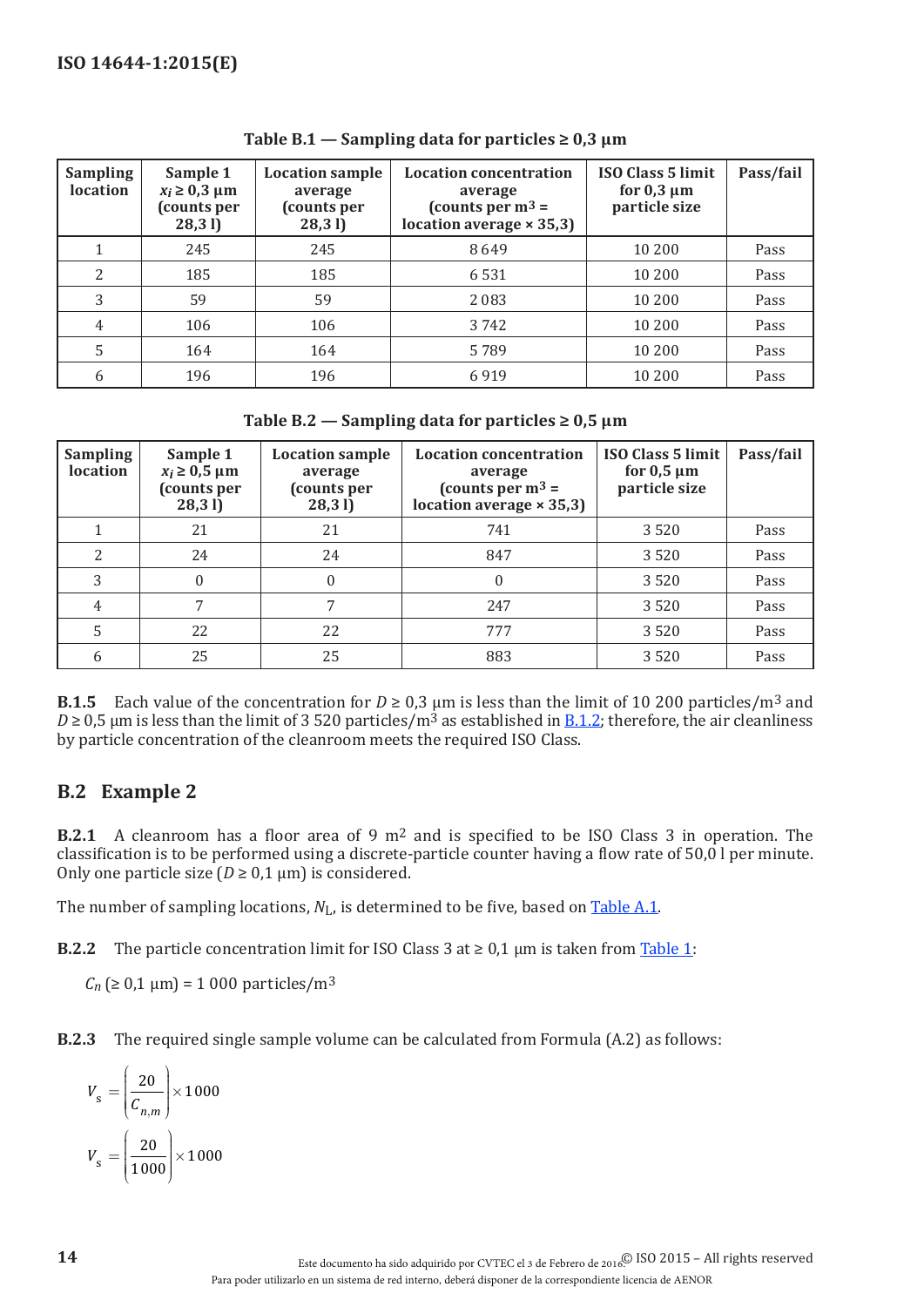$V_s = (0, 02) \times 1000$ 

 $V_{\rm s} = 20,0$  litres

The single sample volume has been calculated to be 20,0 l. As the discrete-particle counter being used for this test had a flow rate of 50,0 l per minute, a 1-min single sample count would be required (see [A.4.4](#page-15-0)) and therefore 50,0 l would be sampled for each single sample volume.

**B.2.4** At each sampling location only one sample volume is taken. The number of particles per cubic metre,  $x_i$ , is calculated for each location and recorded in [Table](#page-20-0) B.3.

| <b>Sampling</b><br>location | Sample 1<br>$x_i \geq 0.1 \mu m$<br>(counts per<br>50,0 l) | <b>Location sample</b><br>average<br>(counts per $50,0$ l) | <b>Location concentration</b><br>average<br>(counts per $m^3$ =<br>location average $\times$ 20) | ISO Class 3 limit<br>for $\geq 0.1$ µm<br>particle size | Pass/fail |
|-----------------------------|------------------------------------------------------------|------------------------------------------------------------|--------------------------------------------------------------------------------------------------|---------------------------------------------------------|-----------|
|                             | 46                                                         | 46                                                         | 920                                                                                              | 1 0 0 0                                                 | Pass      |
| 2                           | 47                                                         | 47                                                         | 940                                                                                              | 1 0 0 0                                                 | Pass      |
| 3                           | 46                                                         | 46                                                         | 920                                                                                              | 1 0 0 0                                                 | Pass      |
| 4                           | 44                                                         | 44                                                         | 880                                                                                              | 1 0 0 0                                                 | Pass      |
|                             |                                                            | 9                                                          | 180                                                                                              | 1 0 0 0                                                 | Pass      |

<span id="page-20-0"></span>**Table B.3 — Sampling data for particles ≥ 0,1 μm**

**B.2.5** Each value of the concentration for  $D \ge 0.1$  µm is less than the limit of 1 000 particles/m<sup>3</sup> established in [Table](#page-10-1) 1; therefore, the air cleanliness by particle concentration of the cleanroom meets the required ISO Class.

## **B.3 Example 3**

**B.3.1** A cleanroom has a floor area of 64 m<sup>2</sup> and is specified ISO Class 5 in operation. The classification is to be performed using a discrete-particle counter having a flow rate of 28,3 l per minute. Only one particle size ( $D \ge 0.5$  µm) is considered.

The number of sampling locations,  $N_{\rm L}$  is determined to be 12, based on [Table](#page-14-0) A.1.

**B.3.2** The particle concentration limit for ISO Class 5 at  $\geq 0.5$  µm is taken from [Table](#page-10-1) 1:

 $C_n$  ( $\geq 0.5$   $\mu$ m) = 3 520 particles/m<sup>3</sup>

**B.3.3** The required single sample volume can be calculated from Formula (A.2) as follows:

$$
V_{\rm s} = \left(\frac{20}{C_{n,m}}\right) \times 1000
$$

$$
V_{\rm s} = \left(\frac{20}{3520}\right) \times 1000
$$

$$
V_{\rm s} = \left(0,00568\right) \times 1000
$$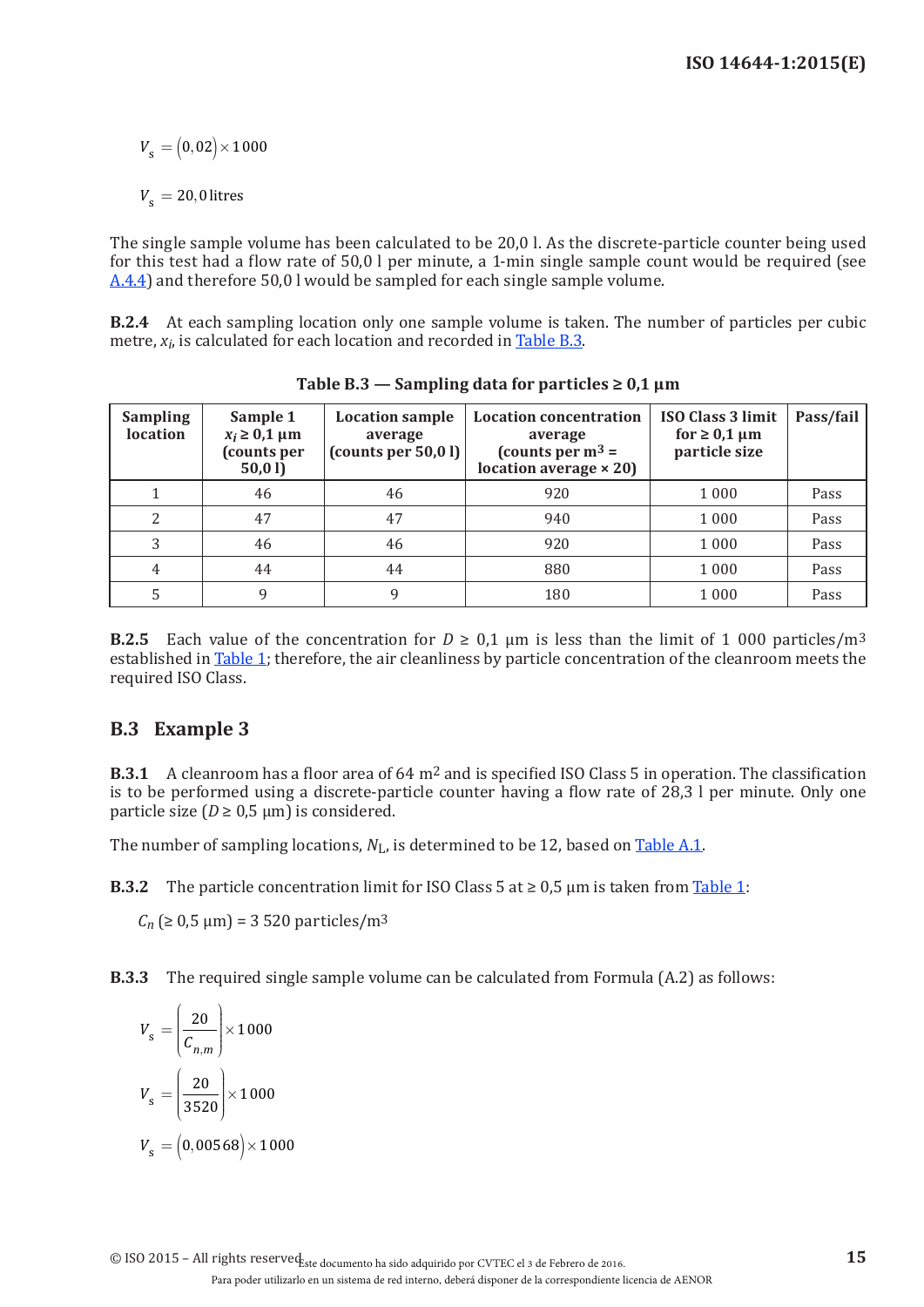$V_s = 5,68$  litres

The single sample volume has been calculated to be 5,68 l. As the discrete-particle counter used for this test had a flow rate of 28,3 l per minute, a 1-min single sample count would be required (see [A.4.4\)](#page-15-0) and therefore 28,3 l would be sampled for each single sample volume.

**B.3.4** At each sampling location only one sample volume is taken. The number of particles per cubic metre,  $x_i$ , is calculated for each location and recorded in [Table](#page-21-0) B.4.

| <b>Sampling</b><br>location | Sample 1<br>$x_i \geq 0.5 \mu m$ | <b>Location sample</b><br>average<br>concentration<br>(counts per<br>28,31 | <b>Location concentration</b><br>average<br>(counts per $m^3$ = location<br>average $\times$ 35,3) | <b>ISO Class 5 limit</b><br>for $0,5 \mu m$<br>particle size | Pass/fail |
|-----------------------------|----------------------------------|----------------------------------------------------------------------------|----------------------------------------------------------------------------------------------------|--------------------------------------------------------------|-----------|
| 1                           | 35                               | 35                                                                         | 1 2 3 6                                                                                            | 3520                                                         | Pass      |
| 2                           | 22                               | 22                                                                         | 777                                                                                                | 3520                                                         | Pass      |
| 3                           | 89                               | 89                                                                         | 3 1 4 2                                                                                            | 3520                                                         | Pass      |
| $\overline{4}$              | 49                               | 49                                                                         | 1730                                                                                               | 3520                                                         | Pass      |
| 5                           | 10                               | 10                                                                         | 353                                                                                                | 3520                                                         | Pass      |
| 6                           | 60                               | 60                                                                         | 2 1 1 8                                                                                            | 3520                                                         | Pass      |
| 7                           | 18                               | 18                                                                         | 635                                                                                                | 3520                                                         | Pass      |
| 8                           | 44                               | 44                                                                         | 1553                                                                                               | 3520                                                         | Pass      |
| 9                           | 59                               | 59                                                                         | 2083                                                                                               | 3520                                                         | Pass      |
| 10                          | 51                               | 51                                                                         | 1800                                                                                               | 3520                                                         | Pass      |
| 11                          | 6                                | 6                                                                          | 212                                                                                                | 3520                                                         | Pass      |
| 12                          | 31                               | 31                                                                         | 1094                                                                                               | 3520                                                         | Pass      |

<span id="page-21-0"></span>**Table**  $B.4$  — Sampling data for particles  $\geq 0.5 \mu m$ 

**B.3.5** Each value of the concentration for  $D = 0.5$  µm is less than the limit of 3 520 particles/m<sup>3</sup> established in [Table](#page-10-1) 1; therefore, the air cleanliness by particle concentration of the cleanroom meets the required ISO Class.

## **B.4 Example 4**

**B.4.1** A cleanroom has a floor area of 25 m2 and is specified to be ISO Class 5 in operation. The classification is to be performed using a discrete-particle counter having a flow rate of 28,3 l per minute. Only one particle size ( $D \ge 0.5 \mu$ m) is considered.

The minimum number of sampling locations from [Table](#page-14-0) A.1 is 7.

**B.4.2** The particle concentration limit for ISO Class 5 at  $\geq 0.5$  µm is obtained from [Table](#page-10-1) 1 as follows:

 $C_n$  ( $\geq 0.5$   $\mu$ m) = 3 520 particles/m<sup>3</sup>

**B.4.3** The required single sample volume can be calculated from Formula (A.2) as follows:

*V n m*  $s =$ ſ l  $\overline{\phantom{a}}$  $\mathcal{L}$ J  $\overline{\phantom{a}}$  $\begin{array}{|c|c|}\n\hline\n20 & \times 1000\n\end{array}$  $c_{n, n}$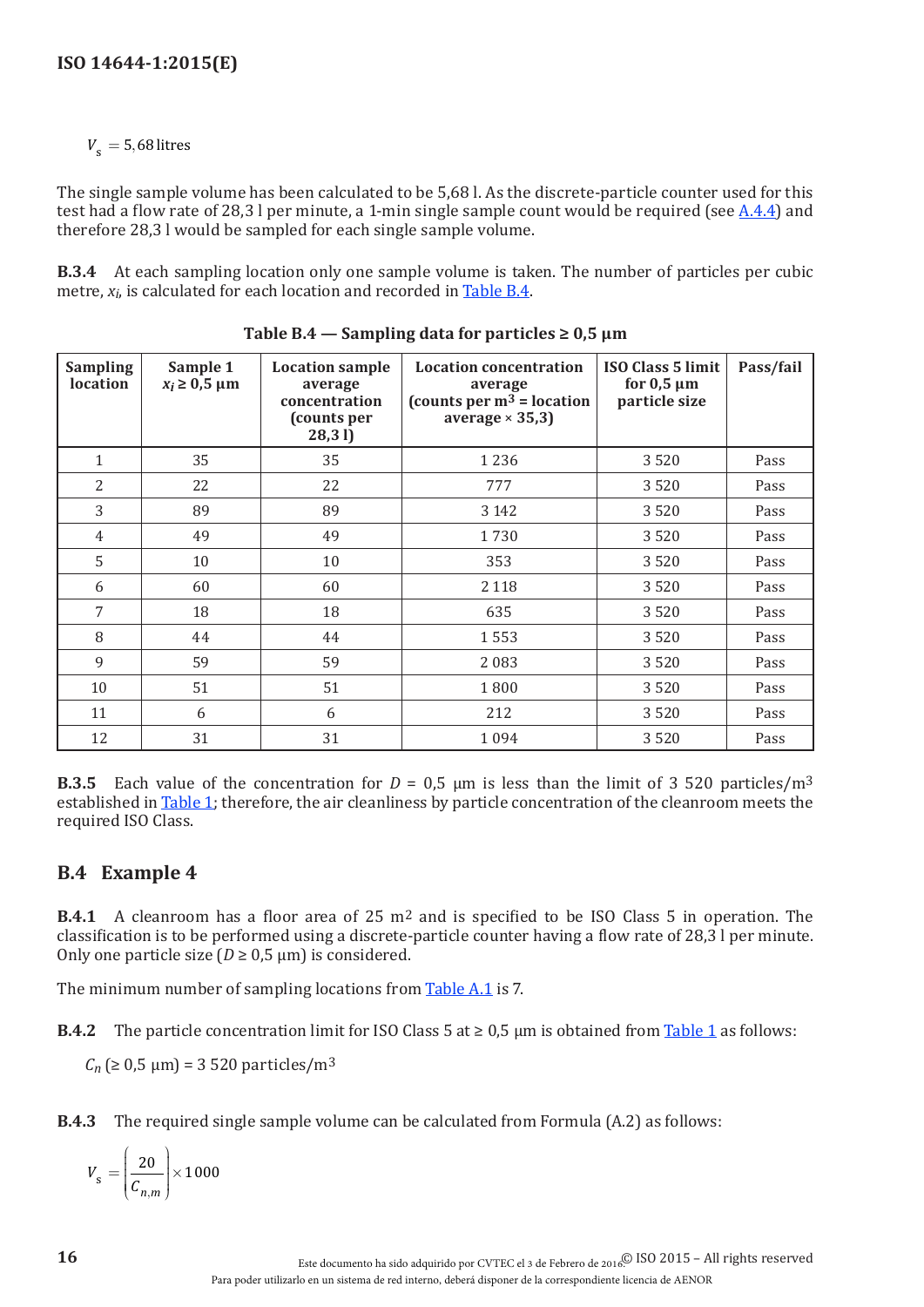$$
V_s = \left(\frac{20}{3520}\right) \times 1000
$$

$$
V_s = \left(0,00568\right) \times 1000
$$

$$
V_s = 5,68 \text{ litres}
$$

The single sample volume has been calculated to be 5,68 l. As the discrete-particle counter being used for this test had a flow rate of 28,3 l per minute, a 1-min single sample count would be required (see [A.4.4](#page-15-0)) and therefore 28,3 l would be sampled for each single sample volume.

**B.4.4** The number of sampling locations required from [Table](#page-14-0) A.1 is 7, however, this example shows that the customer and supplier have agreed to add an additional 3 locations, making 10 in total. At each sampling location the number of single sample volumes varies from 1 to 3.

**B.4.5** For recording purposes, the number of particles (concentration) per cubic metre,  $x_i$ , is calculated from the average count per unit volume (28,3 l) at each location (28,3  $\times$  35,3) as in [Table](#page-22-0) B.5.

| <b>Sampling</b><br>location | Sample 1<br>$x_i \geq 0.5$ µm<br>(counts per<br>28,31 | Sample 2<br>$x_i \geq 0.5 \mu m$<br>(counts per<br>28,31 | Sample 3<br>$x_i \geq 0.5$ µm<br>(counts per<br>28,31 | <b>Location</b><br>sample<br>average<br><b>(counts)</b><br>per<br>28,31 | Location<br>concentration<br>average<br>(counts per<br>$m3 = location$<br>average $\times$ 35,3) | <b>ISO Class</b><br>5 limit<br>for $\geq 0.5$ µm<br>particle size | Pass/fail |
|-----------------------------|-------------------------------------------------------|----------------------------------------------------------|-------------------------------------------------------|-------------------------------------------------------------------------|--------------------------------------------------------------------------------------------------|-------------------------------------------------------------------|-----------|
| $\mathbf{1}$                | 47                                                    | 57                                                       |                                                       | 52                                                                      | 1836                                                                                             | 3520                                                              | Pass      |
| $\overline{2}$              | 12                                                    |                                                          |                                                       | 12                                                                      | 424                                                                                              | 3520                                                              | Pass      |
| 3                           | 162                                                   | 78                                                       | 32                                                    | 91                                                                      | 3 2 0 1                                                                                          | 3520                                                              | Pass      |
| $\overline{4}$              | 148                                                   | 74                                                       | 132                                                   | 118                                                                     | 4 1 6 5                                                                                          | 3520                                                              | Fail      |
| 5                           | $\mathbf{1}$                                          | $\Omega$                                                 |                                                       | 0,5                                                                     | 18                                                                                               | 3520                                                              | Pass      |
| 6                           | 19                                                    | 22                                                       | 17                                                    | 19                                                                      | 682                                                                                              | 3520                                                              | Pass      |
| 7                           | 5                                                     | 15                                                       | 3                                                     | 8                                                                       | 271                                                                                              | 3520                                                              | Pass      |
| 8                           | 38                                                    | 21                                                       |                                                       | 30                                                                      | 1041                                                                                             | 3520                                                              | Pass      |
| 9                           | 54                                                    | 159                                                      | 78                                                    | 97                                                                      | 3424                                                                                             | 3520                                                              | Pass      |
| 10                          | 48                                                    | 62                                                       | 53                                                    | 54                                                                      | 1918                                                                                             | 3520                                                              | Pass      |

<span id="page-22-0"></span>**Table B.5 — Sampling data for particles ≥ 0.5 μm**

**B.4.6** At sampling location 4, the average sample volume concentration of 4 165 does not meet ISO Class 5 maximum particle count criteria of 3 520. At location 3 and location 9, one of the individual particle count concentrations does not meet the limit established in [Table](#page-10-1) 1; however, the average particle concentration for location 3 and the average particle concentration for location 9 do meet the limit established in [Table](#page-10-1) 1. Because location 4 does not meet the air cleanliness by particle concentration, the cleanroom does not meet the required ISO Class.

## **B.5 Example 5**

**B.5.1** A cleanroom has a floor area of 10,7 m2 and is specified to be ISO Class 7,5 in operation. The classification is to be performed using a discrete-particle counter having a flow rate of 28,3 litres per minute. Only one particle size ( $D \ge 0.5$  µm) is considered.

The number of sampling locations is determined to be 6, based on [Table](#page-14-0) A.1.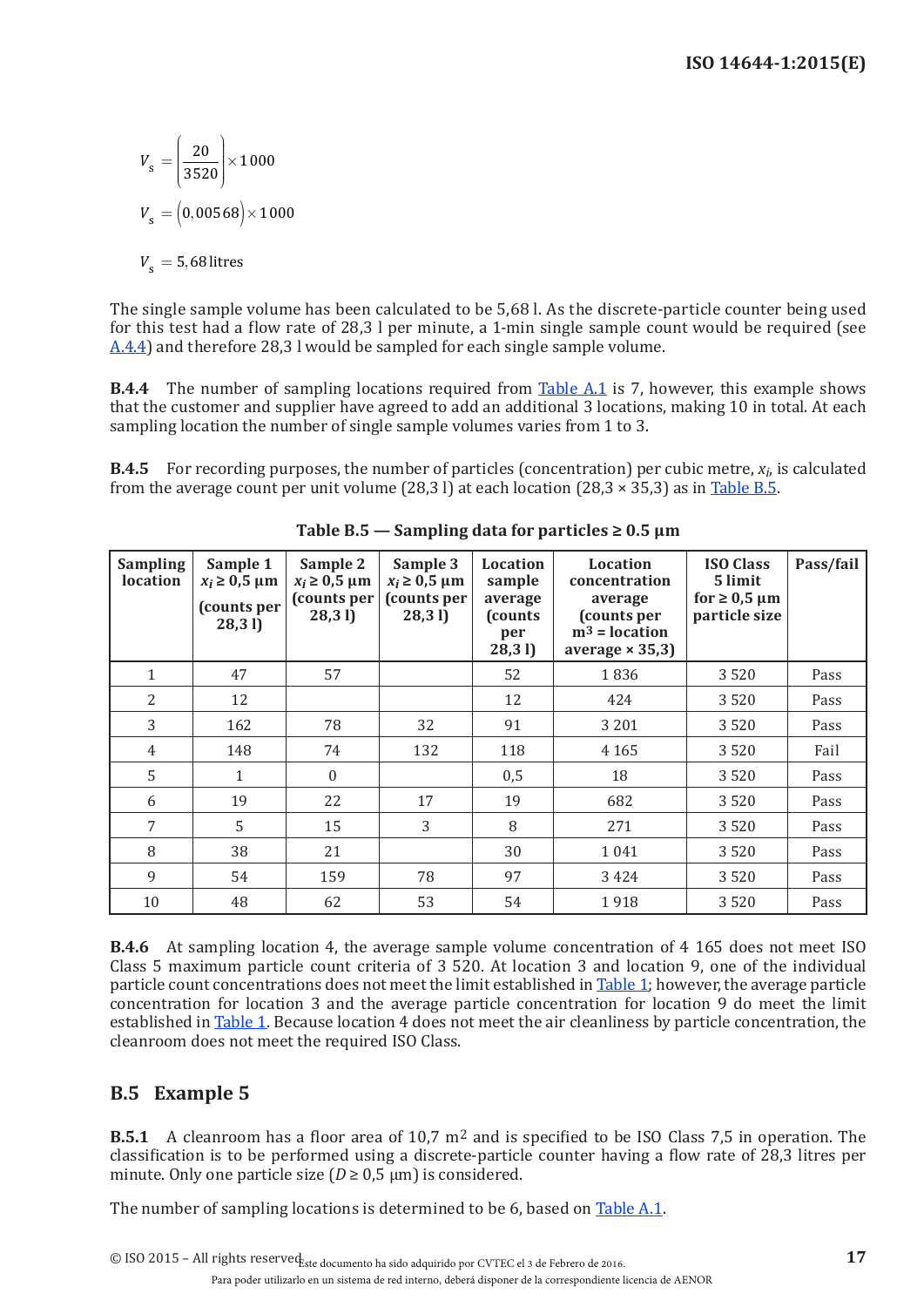**B.5.2** The particle concentration limit for ISO Class 7.5 at  $\geq 0.5$  µm is obtained from Table [E.1.](#page-39-3)

$$
C_n \left( \ge 0, 5\mu \text{m} \right) = 10^N \times \left( \frac{0,1}{D} \right)^{2,08} \text{ where } N = 7, 5 \text{ and } D = 0, 5\mu \text{m}
$$
  

$$
C_n \left( \ge 0, 5\mu \text{m} \right) = 10^{7,5} \times \left( \frac{0,1}{0,5} \right)^{2,08}
$$
  

$$
C_n \left( \ge 0, 5\mu \text{m} \right) = 31622777 \times 0,03516757
$$
  

$$
C_n \left( \ge 0, 5\mu \text{m} \right) = 1112096 \text{ rounded to three significant digits} = 1110000 \text{ particles/m}^3
$$

**B.5.3** The required single sample volume can be calculated from Formula (A.2) as follows:

$$
V_{\rm s} = \left(\frac{20}{C_{n,m}}\right) \times 1000
$$
  

$$
V_{\rm s} = \left(\frac{20}{1112000}\right) \times 1000 = 0,01799 \text{ litres}
$$

The single sample volume has been calculated to be 0,01799 l. As the discrete-particle counter being used for this test had a flow rate of 28,3 l per minute, a 1-min single sample count would be required (see  $A.4.4$ ) and therefore 28,3 l would be sampled for each single sample volume.

**B.5.4** At each sampling location the number of single sample volumes varies from 1 to 3. The number of particles per cubic metre, *xi*, is calculated for each location and recorded in [Table](#page-23-0) B.6.

| <b>Sampling</b><br>location | Sample 1<br>$x_i \geq 0.5$ µm<br>(counts per<br>28,31 | Sample 2<br>$x_i \geq 0.5$ µm<br>(counts per<br>28,31 | Sample 3<br>$x_i \geq 0.5 \mu m$<br>(counts per<br>28,31 | <b>Location</b><br>sample<br>average<br>(counts)<br>per 28,31) | Location<br>concentration<br>average<br>(counts per<br>$m3$ = location<br>average $\times$ 35,3) | <b>ISO Class</b><br>7,5 limit for<br>$0,5 \mu m$<br>particle<br>size | Pass/<br>fail |
|-----------------------------|-------------------------------------------------------|-------------------------------------------------------|----------------------------------------------------------|----------------------------------------------------------------|--------------------------------------------------------------------------------------------------|----------------------------------------------------------------------|---------------|
| 1                           | 11 679                                                |                                                       |                                                          | 11 679                                                         | 412 269                                                                                          | 1 1 1 0 0 0 0                                                        | Pass          |
| 2                           | 9045                                                  |                                                       |                                                          | 9045                                                           | 319 289                                                                                          | 1 1 1 0 0 0 0                                                        | Pass          |
| 3                           | 12699                                                 |                                                       |                                                          | 12699                                                          | 448 275                                                                                          | 1 110 000                                                            | Pass          |
| $\overline{4}$              | 26 232                                                | 27 555                                                | 34 6 32                                                  | 29 4 73                                                        | 1 040 397                                                                                        | 1 110 000                                                            | Pass          |
| 5                           | 7839                                                  |                                                       |                                                          | 7839                                                           | 276 717                                                                                          | 1 110 000                                                            | Pass          |
| 6                           | 13 6 6 9                                              |                                                       |                                                          | 13 6 6 9                                                       | 482 516                                                                                          | 1 110 000                                                            | Pass          |

<span id="page-23-0"></span>**Table B.6 — Sampling data for particles ≥ 0,5 μm**

**B.5.5** At sampling location 4, the third sample volume concentration of 1 222 507 (34 632 × 35,3) did not meet the ISO Class 7,5 maximum particle count criteria of 1 110 000. The concentration of each single sample volume does not meet the limit established by using [Table](#page-39-1) E.1; however, the average particle concentration for each of the sampling locations does meet the limit established by application of [Table](#page-39-1) E.1. Therefore, the air cleanliness by particle concentration of the cleanroom meets the required ISO Class.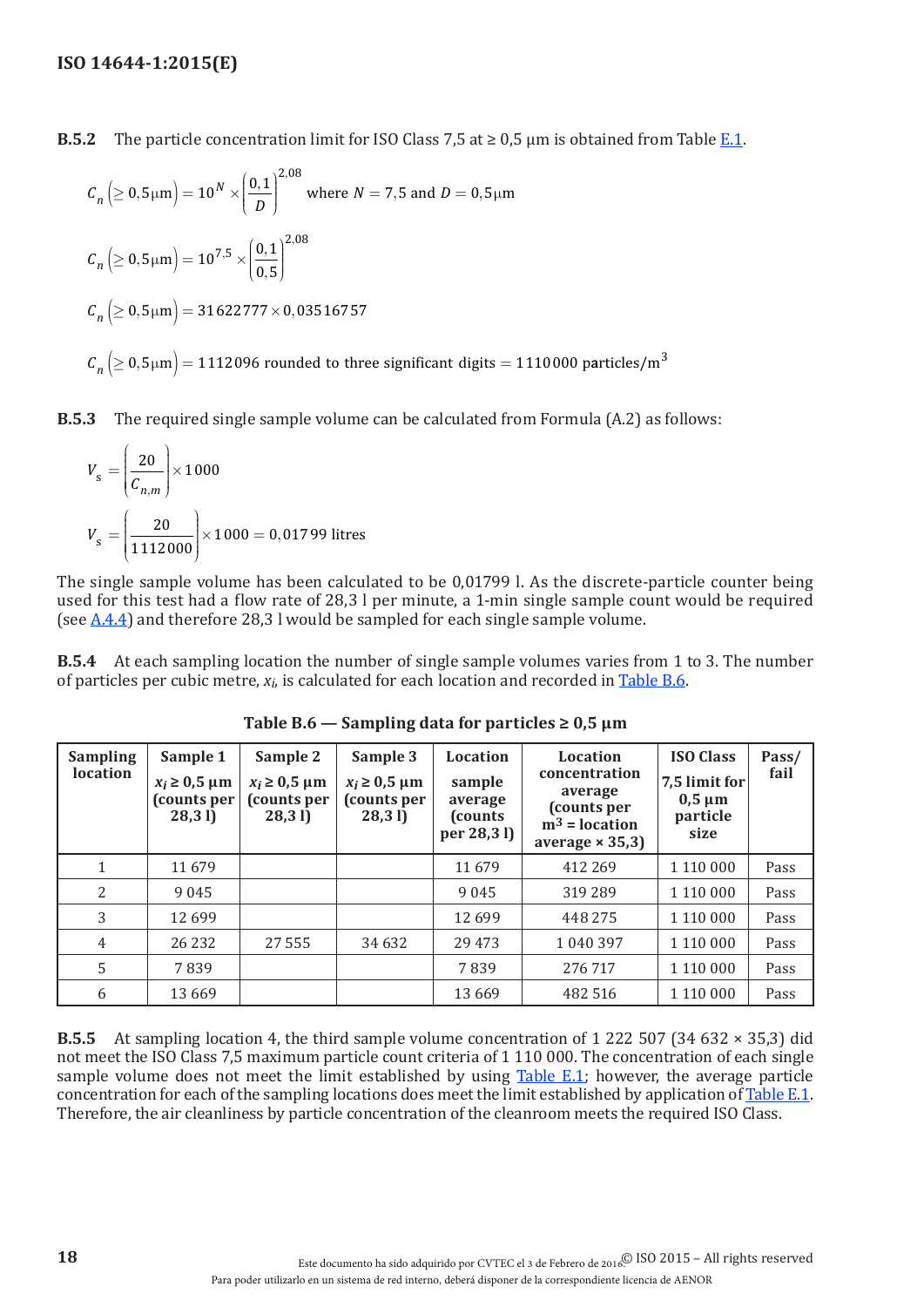## **B.6 Example 6**

**B.6.1** A cleanroom has a floor area of 2 100 m2 and is specified to be ISO Class 7 in operation. The classification is to be performed using a discrete-particle counter having a flow rate of 28,3 litres per minute. Only one particle size ( $D \ge 0.5$  µm) is considered.

The number of sampling locations,  $N_L$ , given by [Table](#page-14-0) A.1 is limited to cleanrooms of 1 000 m<sup>2</sup> area.

For a cleanroom of 2 100 m<sup>2</sup>, the number of sampling locations,  $N_L$ , is derived from Formula (A.1):

$$
2100 \times \left(\frac{27}{1000}\right) = 56,7 \text{ rounded to } 57
$$

**B.6.2** The particle concentration limit for ISO Class 7 at  $\geq 0.5$  µm is taken from [Table](#page-10-1) 1:

 $C_n$  ( $\geq 0.5$   $\mu$ m) = 352 000 particles/m<sup>3</sup>

**B.6.3** The required single sample volume can be calculated from Formula (A.2) as follows:

$$
V_s = \left(\frac{20}{C_{n,m}}\right) \times 1000
$$
  

$$
V_s = \left(\frac{20}{352000}\right) \times 1000
$$
  

$$
V_s = \left(0,0000568\right) \times 1000
$$
  

$$
V_s = 0,0568 \text{ litres}
$$

The single sample volume has been calculated to be 0,0568 l. As the discrete-particle counter being used for this test had a flow rate of 28,3 l per minute, a 1-min single sample count would be required (see  $A.4.4$ ) and therefore 28,3 l would be sampled for each single sample volume.

**B.6.4** At each sampling location only one sample volume is taken. The number of particles per cubic metre,  $x_i$ , is calculated for each location and recorded in [Table](#page-25-0) B.7.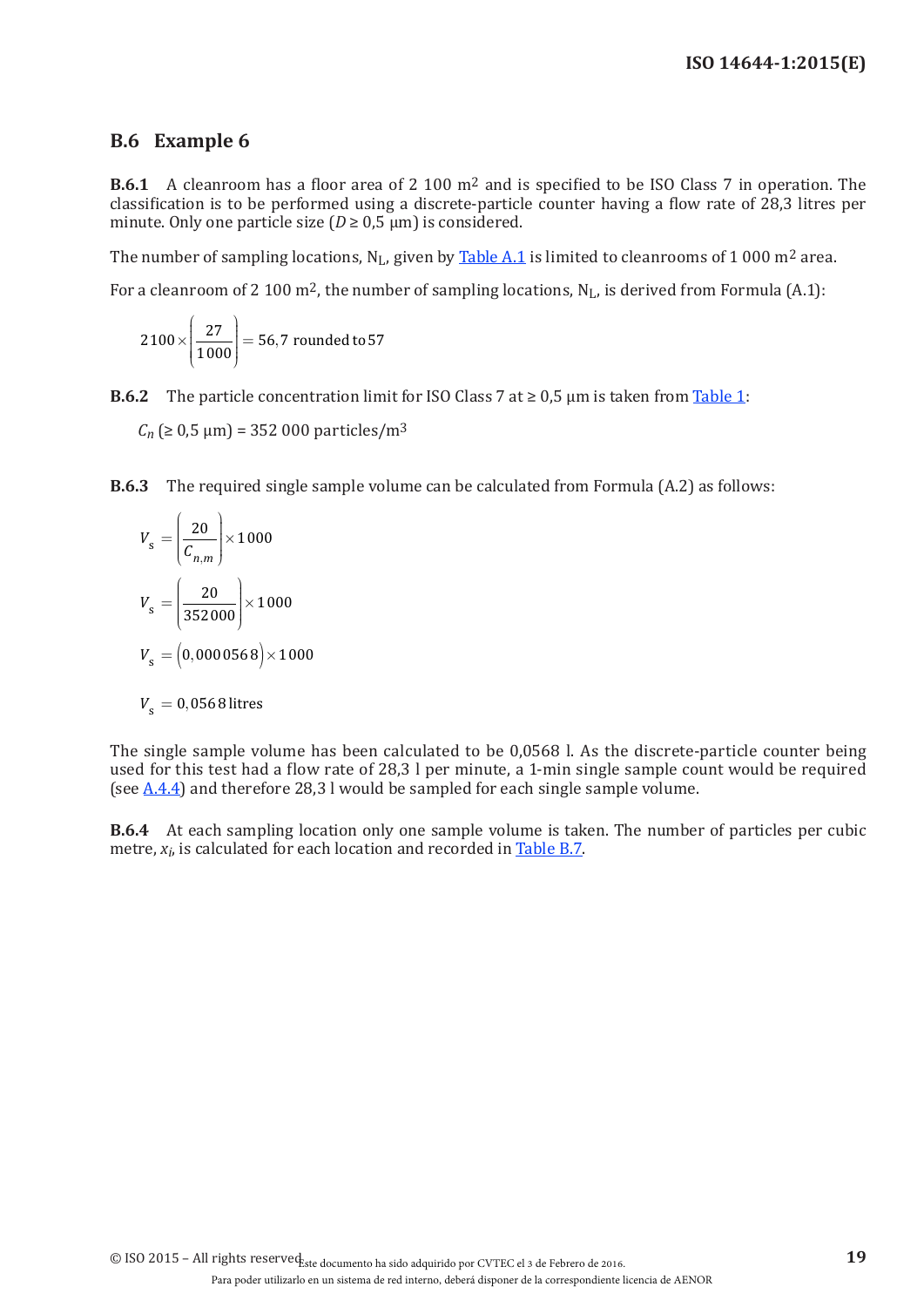| <b>Sampling</b><br>location | Sample 1<br><b>Location sample</b> |                              | <b>Location concentration</b>           | ISO Class 7 limit                | Pass/fail |
|-----------------------------|------------------------------------|------------------------------|-----------------------------------------|----------------------------------|-----------|
|                             | $x_i \geq 0.5 \mu m$               | average (counts per<br>28,31 | average<br>(counts per $m^3$ = location | for $0,5 \mu m$<br>particle size |           |
|                             | (counts per<br>28,31               |                              | average $\times$ 35,3)                  |                                  |           |
| $\mathbf{1}$                | 5678                               | 5678                         | 200 434                                 | 352 000                          | Pass      |
| $\overline{2}$              | 7654                               | 7654                         | 270 187                                 | 352 000                          | Pass      |
| 3                           | 2 3 9 8                            | 2 3 9 8                      | 84 650                                  | 352 000                          | Pass      |
| $\overline{4}$              | 4578                               | 4578                         | 161 604                                 | 352 000                          | Pass      |
| 5                           | 8765                               | 8765                         | 309 405                                 | 352 000                          | Pass      |
| 6                           | 4877                               | 4877                         | 172 159                                 | 352 000                          | Pass      |
| 7                           | 8723                               | 8723                         | 307 922                                 | 352 000                          | Pass      |
| 8                           | 7632                               | 7632                         | 269 410                                 | 352 000                          | Pass      |
| 9                           | 7643                               | 7643                         | 269798                                  | 352 000                          | Pass      |
| 10                          | 6756                               | 6756                         | 238 487                                 | 352 000                          | Pass      |
| 11                          | 5678                               | 5678                         | 200 434                                 | 352 000                          | Pass      |
| 12                          | 5 4 7 6                            | 5 4 7 6                      | 193 303                                 | 352 000                          | Pass      |
| 13                          | 8576                               | 8576                         | 302733                                  | 352 000                          | Pass      |
| 14                          | 7765                               | 7765                         | 274 105                                 | 352 000                          | Pass      |
| 15                          | 3 4 5 6                            | 3 4 5 6                      | 121 997                                 | 352 000                          | Pass      |
| 16                          | 5888                               | 5888                         | 207 847                                 | 352 000                          | Pass      |
| 17                          | 3 4 5 9                            | 3 4 5 9                      | 122 103                                 | 352 000                          | Pass      |
| 18                          | 7666                               | 7666                         | 270 610                                 | 352 000                          | Pass      |
| 19                          | 8567                               | 8567                         | 302 416                                 | 352 000                          | Pass      |
| 20                          | 8345                               | 8 3 4 5                      | 294 579                                 | 352 000                          | Pass      |
| 21                          | 7998                               | 7998                         | 282 330                                 | 352 000                          | Pass      |
| 22                          | 7665                               | 7665                         | 270 575                                 | 352 000                          | Pass      |
| 23                          | 7789                               | 7789                         | 274 952                                 | 352 000                          | Pass      |
| 24                          | 8446                               | 8446                         | 298 144                                 | 352 000                          | Pass      |
| 25                          | 8335                               | 8 3 3 5                      | 294 226                                 | 352 000                          | Pass      |
| 26                          | 7988                               | 7988                         | 281 977                                 | 352 000                          | Pass      |
| 27                          | 7823                               | 7823                         | 276 152                                 | 352 000                          | Pass      |
| 28                          | 7911                               | 7911                         | 279 259                                 | 352 000                          | Pass      |
| 29                          | 7683                               | 7683                         | 271 210                                 | 352 000                          | Pass      |
| 30                          | 7935                               | 7935                         | 280 106                                 | 352 000                          | Pass      |
| 31                          | 6534                               | 6534                         | 230 651                                 | 352 000                          | Pass      |
| 32                          | 4667                               | 4667                         | 164 746                                 | 352 000                          | Pass      |
| 33                          | 6565                               | 6565                         | 231745                                  | 352 000                          | Pass      |
| 34                          | 8771                               | 8771                         | 309 617                                 | 352 000                          | Pass      |
| 35                          | 5 0 7 6                            | 5 0 7 6                      | 179 183                                 | 352 000                          | Pass      |
| 36                          | 6678                               | 6678                         | 235 734                                 | 352 000                          | Pass      |
| 37                          | 7 1 0 0                            | 7 1 0 0                      | 250 630                                 | 352 000                          | Pass      |
| 38                          | 8603                               | 8603                         | 303 686                                 | 352 000                          | Pass      |

<span id="page-25-0"></span>**Table B.7 — Sampling data for particles ≥ 0,5 μm**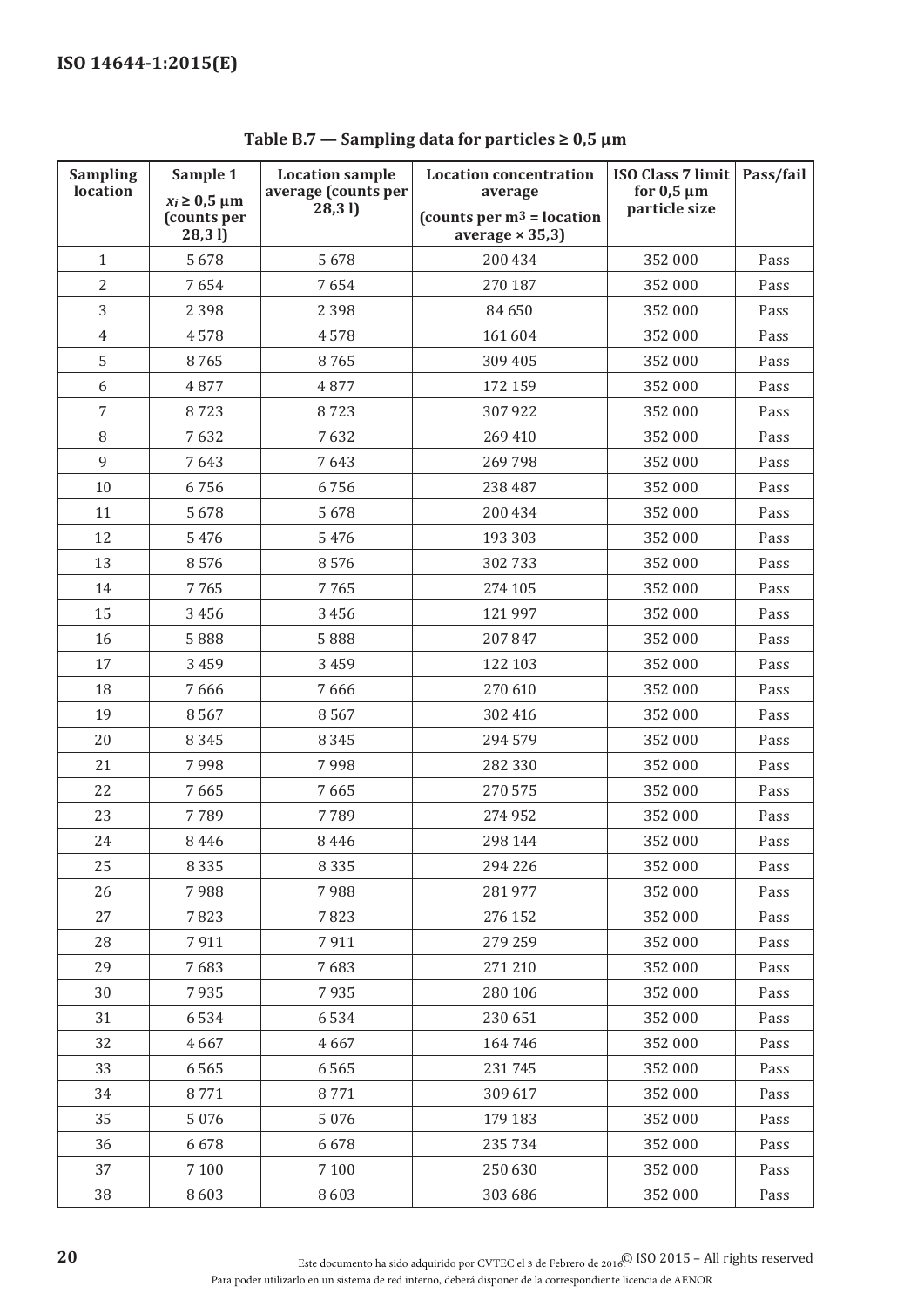| <b>Sampling</b><br>location | Sample 1<br>$x_i \geq 0.5 \mu m$<br>(counts per<br>28,31 | <b>Location sample</b><br>average (counts per<br>(28, 31) | <b>Location concentration</b><br>average<br>(counts per $m^3$ = location<br>average $\times$ 35,3) | <b>ISO Class 7 limit</b><br>for $0,5 \mu m$<br>particle size | Pass/fail |
|-----------------------------|----------------------------------------------------------|-----------------------------------------------------------|----------------------------------------------------------------------------------------------------|--------------------------------------------------------------|-----------|
| 39                          | 7609                                                     | 7609                                                      | 268 598                                                                                            | 352 000                                                      | Pass      |
| 40                          | 7956                                                     | 7956                                                      | 280 847                                                                                            | 352 000                                                      | Pass      |
| 41                          | 7477                                                     | 7477                                                      | 263 939                                                                                            | 352 000                                                      | Pass      |
| 42                          | 7 1 4 5                                                  | 7 1 4 5                                                   | 252 219                                                                                            | 352 000                                                      | Pass      |
| 43                          | 6998                                                     | 6998                                                      | 247 030                                                                                            | 352 000                                                      | Pass      |
| 44                          | 7653                                                     | 7653                                                      | 270 151                                                                                            | 352 000                                                      | Pass      |
| 45                          | 6538                                                     | 6538                                                      | 230 792                                                                                            | 352 000                                                      | Pass      |
| 46                          | 3679                                                     | 3679                                                      | 129 869                                                                                            | 352 000                                                      | Pass      |
| 47                          | 4887                                                     | 4887                                                      | 172 512                                                                                            | 352 000                                                      | Pass      |
| 48                          | 7648                                                     | 7648                                                      | 269 975                                                                                            | 352 000                                                      | Pass      |
| 49                          | 8748                                                     | 8748                                                      | 308 805                                                                                            | 352 000                                                      | Pass      |
| 50                          | 7689                                                     | 7689                                                      | 271 422                                                                                            | 352 000                                                      | Pass      |
| 51                          | 7345                                                     | 7345                                                      | 259 279                                                                                            | 352 000                                                      | Pass      |
| 52                          | 7888                                                     | 7888                                                      | 278 447                                                                                            | 352 000                                                      | Pass      |
| 53                          | 7765                                                     | 7765                                                      | 274 105                                                                                            | 352 000                                                      | Pass      |
| 54                          | 6997                                                     | 6997                                                      | 246 995                                                                                            | 352 000                                                      | Pass      |
| 55                          | 6913                                                     | 6913                                                      | 244 029                                                                                            | 352 000                                                      | Pass      |
| 56                          | 7474                                                     | 7474                                                      | 263833                                                                                             | 352 000                                                      | Pass      |
| 57                          | 8776                                                     | 8776                                                      | 309 793                                                                                            | 352 000                                                      | Pass      |

**Table B.7** *(continued)*

**B.6.5** Each value of the concentration for  $D \ge 0.5$  µm is less than the limit of 352 000 particles/m<sup>3</sup> established in [Table](#page-10-1) 1; therefore, the air cleanliness by particle concentration of the cleanroom meets the required ISO Class.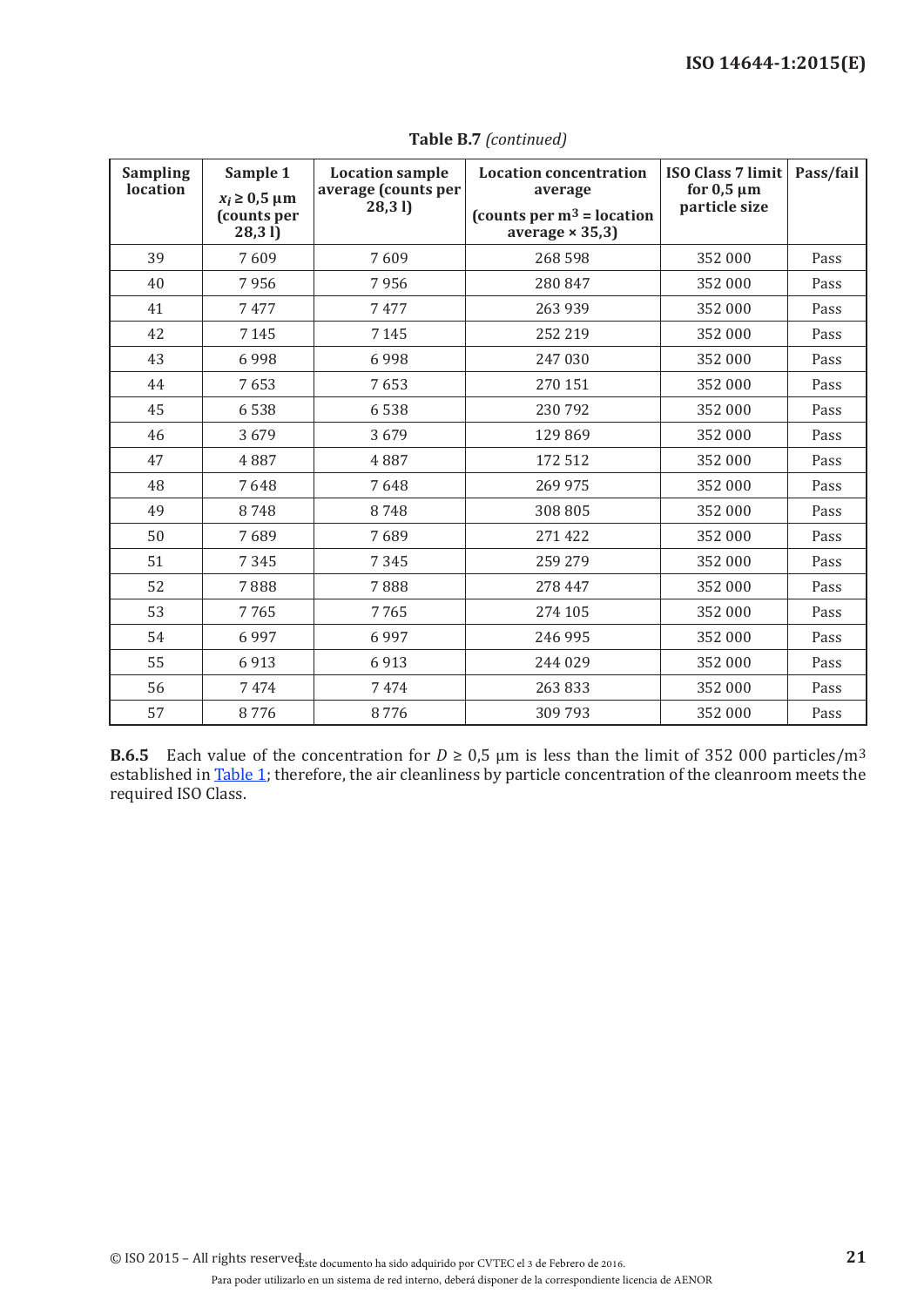## <span id="page-27-1"></span>**Annex C**

## (informative)

## <span id="page-27-0"></span>**Counting and sizing of airborne macroparticles**

## **C.1 Principle**

In some situations, typically those related to specific process requirements, alternative levels of air cleanliness may be specified on the basis of particle populations that are not within the size range applicable to classification. The maximum permitted concentration of such particles and the choice of test method to verify compliance are matters for agreement between the customer and the supplier. Considerations for test methods and prescribed formats for specification are given in [C.2.](#page-27-2)

## <span id="page-27-2"></span>**C.2 Consideration of particles larger than 5 µm (macroparticles) — M descriptor**

## **C.2.1 Application**

If contamination risks caused by particles larger than 5 µm are to be assessed, sampling devices and measurement procedures appropriate to the specific characteristics of such particles should be employed.

The measurement of airborne particle concentrations with size distributions having a threshold size between 5  $\mu$ m and 20  $\mu$ m can be made in any of three defined occupancy states: as-built, at-rest and operational.

As particle liberation within the process environment normally dominates the macroparticle fraction of the airborne particle population, the identification of an appropriate sampling device and measurement procedure should be addressed on an application-specific basis. Factors such as density, shape, volume and aerodynamic behaviour of the particles need to be taken into account. Also, it may be necessary to put special emphasis on specific components of the total airborne population, such as fibres.

### **C.2.2 M descriptor format**

The M descriptor may be specified as a complement to the air cleanliness class by particle concentration. The M descriptor is expressed in the format

"ISO *M* (*a*; *b*); *c*"

where

- *a* is the maximum permitted concentration of macroparticles (expressed as macroparticles per cubic metre of air);
- *b* is the equivalent diameter (or diameters) associated with the specified method for measuring macroparticles (expressed in micrometres);
- *c* is the specified measurement method.

EXAMPLE 1 To express an airborne concentration of 29 particles/m<sup>3</sup> in the particle size range  $\geq 5$  µm based on the use of an LSAPC, the designation would be: "ISO  $M$  (29;  $\geq$  5  $\mu$ m); LSAPC".

EXAMPLE 2 To express an airborne particle concentration of 2 500 particles/ $m<sup>3</sup>$  in the particle size range of > 10 µm based on the use of a time-of-flight aerosol particle counter to determine the aerodynamic diameter of the particles, the designation would be: "ISO  $M$  (2 500;  $\geq$  10  $\mu$ m); time-of-flight aerosol particle counter".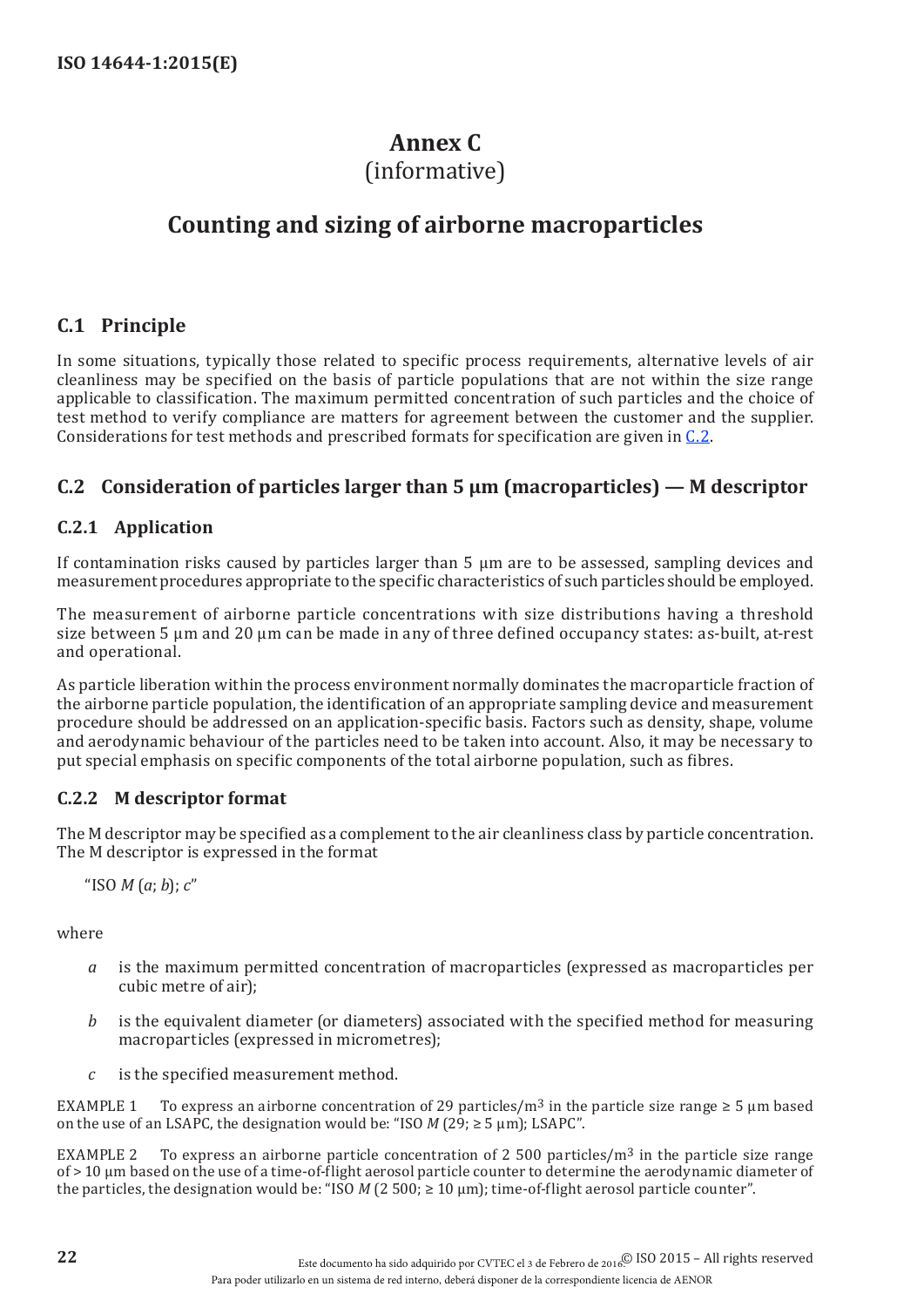EXAMPLE 3 To express an airborne particle concentration of 1 000 particles/m<sup>3</sup> in the particle size range of 10 to 20 µm, based on the use of a cascade impactor followed by microscopic sizing and counting, the designation would be: "ISO *M* (1 000; 10 to 20 µm); cascade impactor followed by microscopic sizing and counting".

If the population of airborne particles being sampled contains fibres, they can be accounted for by supplementing the M descriptor with a separate descriptor for fibres, which has the format " $M_{\text{fibre}}(a; b)$ ; *c*".

NOTE 2 Suitable methods of test for concentrations of airborne particles larger than 5 µm are given in IEST-G-CC1003.[[2](#page-42-2)]

## <span id="page-28-0"></span>**C.3 Airborne particle count for macroparticles**

#### **C.3.1 Principle**

This test method describes the measurement of airborne particles with a threshold size larger than 5 um in diameter (macroparticles). The procedure given in  $C_0$ , has been adapted from IEST-G-CC1003:1999.[\[2](#page-42-2)] Measurements can be made in a cleanroom or clean zone installation in any of the three designated occupancy states: as-built, at-rest or operational. The measurements are made to define the concentration of macroparticles, and the principles in [5.1,](#page-11-2) [5.2](#page-11-3) and [5.4](#page-11-1) may be applied. The need for proper sample acquisition and handling to minimize losses of macroparticles in the sample handling operations is emphasized.

#### **C.3.2 General**

The number of sampling locations, location selection and quantity of data required should be in accordance with  $\overrightarrow{A}A$ . The customer and supplier should agree upon the maximum permitted concentration of macro-particles, the equivalent diameter of the particles and the specified measurement method. Other appropriate methods of equivalent accuracy and which provide equivalent data may be used by agreement between customer and supplier. If no other method has been agreed upon, or in case of dispute, the reference method in [Annex](#page-27-1) C should be used.

#### **C.3.3 Sample handling considerations**

Careful sample collection and handling is required when working with macroparticles. A complete discussion of the requirements for systems, which can be used for isokinetic or anisokinetic sampling and particle transport to the point of measurement, is provided in IEST-G-CC1003:1999.[[2\]](#page-42-2)

#### **C.3.4 Measurement methods for macroparticles**

There are two general categories of macroparticle measurement methods. Comparable results may not be produced if different measurement methods are used. Correlation between different methods may not be possible for this reason. The methods and particle size information produced by the various methods is summarized in [C.3.4.1](#page-28-1) and [C.3.4.2.](#page-29-0)

#### <span id="page-28-1"></span>**C.3.4.1** *In situ* **measurement**

Using *in situ* measurement of the concentration and size of macroparticles with a time-of-flight particle counter or an LSAPC:

- a) LSAPC measurement  $(C.4.1.2)$  will report macroparticles using particle size based upon an equivalent optical diameter;
- b) time-of-flight particle size measurement ([C.4.1.3](#page-29-2)) will report macroparticles using particle size based upon an aerodynamic diameter.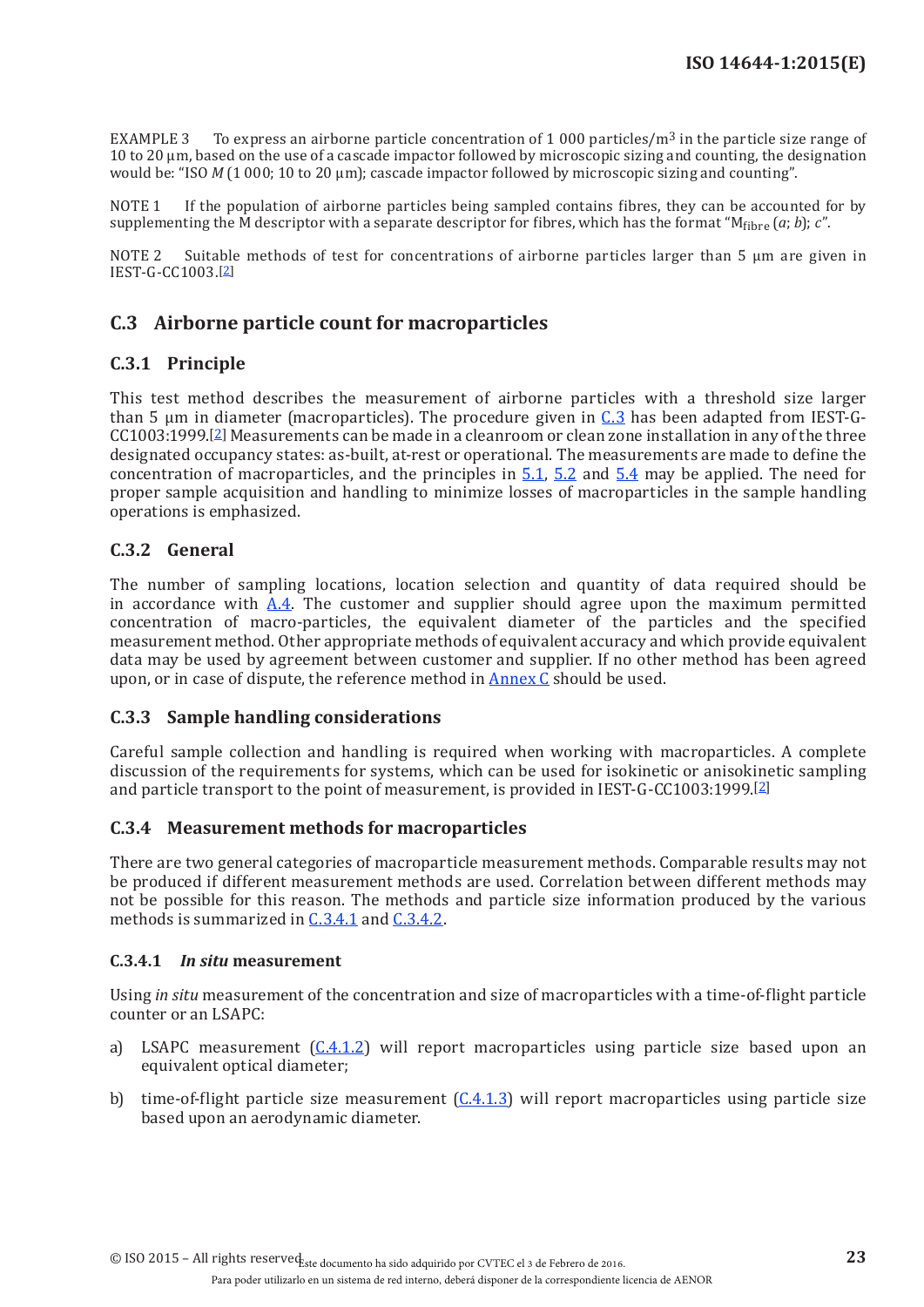### <span id="page-29-0"></span>**C.3.4.2 Collection**

Collection by filtration or inertial effects, followed by microscopic measurement of the number and size of collected particles:

- a) filter collection and microscopic measurement  $(C.4.2.2)$  $(C.4.2.2)$  will report macroparticles using particle size based upon the agreed diameter;
- b) cascade impactor collection and microscopic measurement  $(C.4.2.3)$  $(C.4.2.3)$  will report macroparticles using particle size based upon the choice of reported particle diameter.

## **C.4 Methods for macroparticle measurement**

### **C.4.1 Macroparticle measurement without particle collection**

#### **C.4.1.1 General**

Macroparticles can be measured without collecting particles from the air. The process involves optical measurement of the particles suspended in the air. An air sample is moved at a specific flow rate through a LSAPC, which reports either the equivalent optical diameter or the aerodynamic diameter of the particles.

#### <span id="page-29-1"></span>**C.4.1.2 Light-scattering particle counter (LSAPC) measurement**

Procedures for macroparticle measurement using an LSAPC are the same as those in [Annex](#page-13-1) A for airborne particle count with one exception. The exception is that the LSAPC in this case does not require sensitivity for detection of particles less than 1 um since data are required only for macroparticle counting. Care is required to ensure that the LSAPC samples directly from the air at the sampling location. The LSAPC should have a sample flow rate of at least 28,3 l/min and should be fitted with an inlet probe sized for isokinetic sampling in unidirectional flow zones. In areas where non-unidirectional flow exists, the LSAPC should be located with the sample inlet facing vertically upward.

A sampling probe should be selected to permit close to isokinetic sampling in areas with unidirectional flow. If this is not possible, set the sampling probe inlet facing into the predominant direction of the airflow; in locations where the airflow being sampled is not controlled or predictable (e.g. nonunidirectional airflow), the inlet of the sampling probe shall be directed vertically upward. The transit tube from the sampling probe inlet to the LSAPC sensor should be as short as possible. For sampling of particles larger than and equal to 1 µm, the transit tube length should not exceed the manufacturer's recommended length and diameter, and will typically be no longer than 1 m in length.

Sampling errors due to large particle loss in sampling systems should be minimised.

The LSAPC size range settings are established so that only macroparticles are detected. The data from one size below 5 µm should be recorded to ensure that the concentration of detected particles below the macroparticle size is not sufficiently high to cause coincidence error in the LSAPC measurement. The particle concentration in that lower size range, when added to the macroparticle concentration, should not exceed 50 % of the maximum recommended particle concentration specified for the LSAPC being used.

#### <span id="page-29-2"></span>**C.4.1.3 Time-of-flight particle size measurement**

Macroparticle dimensions can be measured with time-of-flight apparatus. An air sample is drawn into the apparatus and accelerated by expansion through a nozzle into a partial vacuum, where the measurement region is located. Any particle in that air sample will accelerate to match the air velocity in the measurement region. The particles' acceleration rate will vary inversely with mass of particle. The relationship between the air velocity and the particle velocity at the point of measurement can be used to determine the aerodynamic diameter of the particle. With knowledge of the pressure difference between the ambient air and the pressure at the measurement region, the air velocity can be calculated directly. The particle velocity is measured by the time of flight between two laser beams. The time-of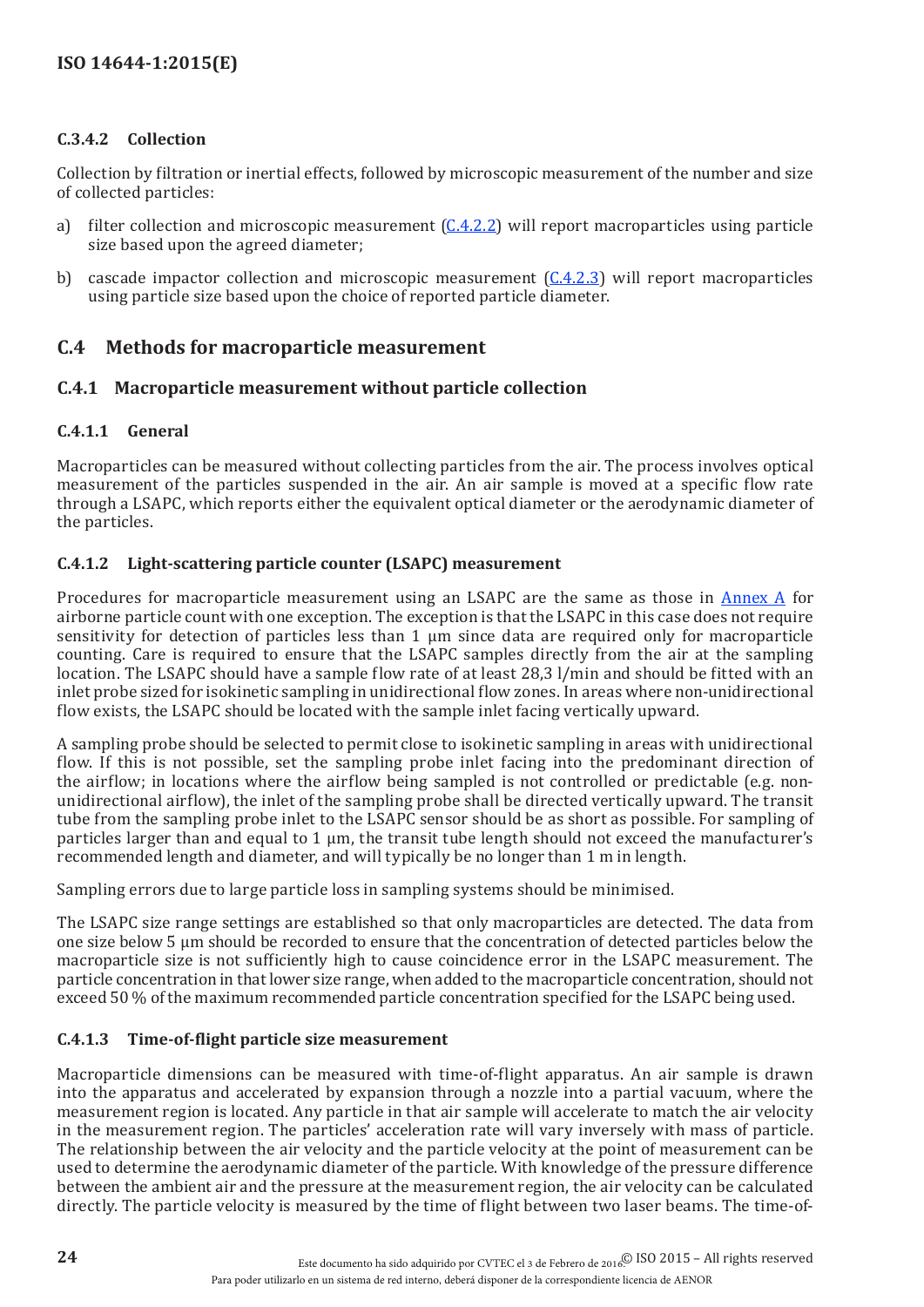flight apparatus should measure aerodynamic diameters of particles up to 20 µm. Sample acquisition procedures are the same as those required when using a LSAPC to measure macroparticles. In addition, the same procedures as for the LSAPC are used with this apparatus in order to establish the particle size ranges to be reported.

### **C.4.2 Macroparticle measurement with particle collection**

#### **C.4.2.1 General**

Macroparticles can be measured by collecting particles from the air. An air sample is transported at a specific flow rate through a collection device. Microscopic analysis is used to count the collected particles.

NOTE The mass of the collected particles can also be determined but since the air cleanliness is determined by number concentration this is not addressed in this part of ISO 14644.

#### <span id="page-30-0"></span>**C.4.2.2 Filter collection and microscopic measurement**

Select a membrane filter and a holder or a pre-assembled aerosol monitor; a membrane with pore size of 2 µm or fewer should be used. Label the filter holder to identify the filter holder location and installation. Connect the outlet to a vacuum source that will draw air at the required flow rate. If the sampling location in which macroparticle concentration is to be determined is a unidirectional flow area, the flow rate should be established to permit isokinetic sampling into the filter holder or aerosol monitor inlet and the inlet should face into the unidirectional flow.

Determine the sample volume required by using Formula (C.1).

Remove the cover from the membrane filter holder or aerosol monitor and store in a clean location. Sample the air at the sampling locations as determined by agreement between the customer and supplier. If a portable vacuum pump is used to draw air through the membrane filter, the exhaust from that pump should be vented outside the clean installation or through a suitable filter. After the sample collection has been completed, replace the cover on the filter holder or aerosol monitor. The sample holder should be transported in such a manner that the filter membrane is maintained in a horizontal position at all times and is not subjected to vibration or shock between the time the sample is captured and when it is analysed. Count the particles on the filter surface (see ASTM F312-08).[\[3](#page-42-3)]

#### <span id="page-30-1"></span>**C.4.2.3 Cascade impactor collection and measurement**

In a cascade impactor particle separation is carried out by inertial impaction of particles. The sampled airflow passes through a series of jets of decreasing orifice size. The larger particles are deposited directly below the largest orifices and smaller particles are deposited at each successive stage of the impactor. The aerodynamic diameter correlates directly with the regional collection of particles in the impactor flow path.

For the measurement of the air cleanliness by particle concentration a type of cascade impactor meant for collection and counting of macroparticles can be used. In this one the particles are deposited upon the surfaces of removable plates that are removed for subsequent microscopic examination. Sampling flow rates of 0, 47 litres/sec or more are typically used for this type of cascade impactor.

### **C.5 Procedure for macroparticle count**

Determine the "ISO *M* (*a*; *b*); *c*" descriptor concentration in the selected particle size range(s), as agreed between customer and supplier, and report the data.

At each sampling location, sample a volume of air sufficient to detect a minimum of 20 particles for the selected particle size at the determined concentration limit.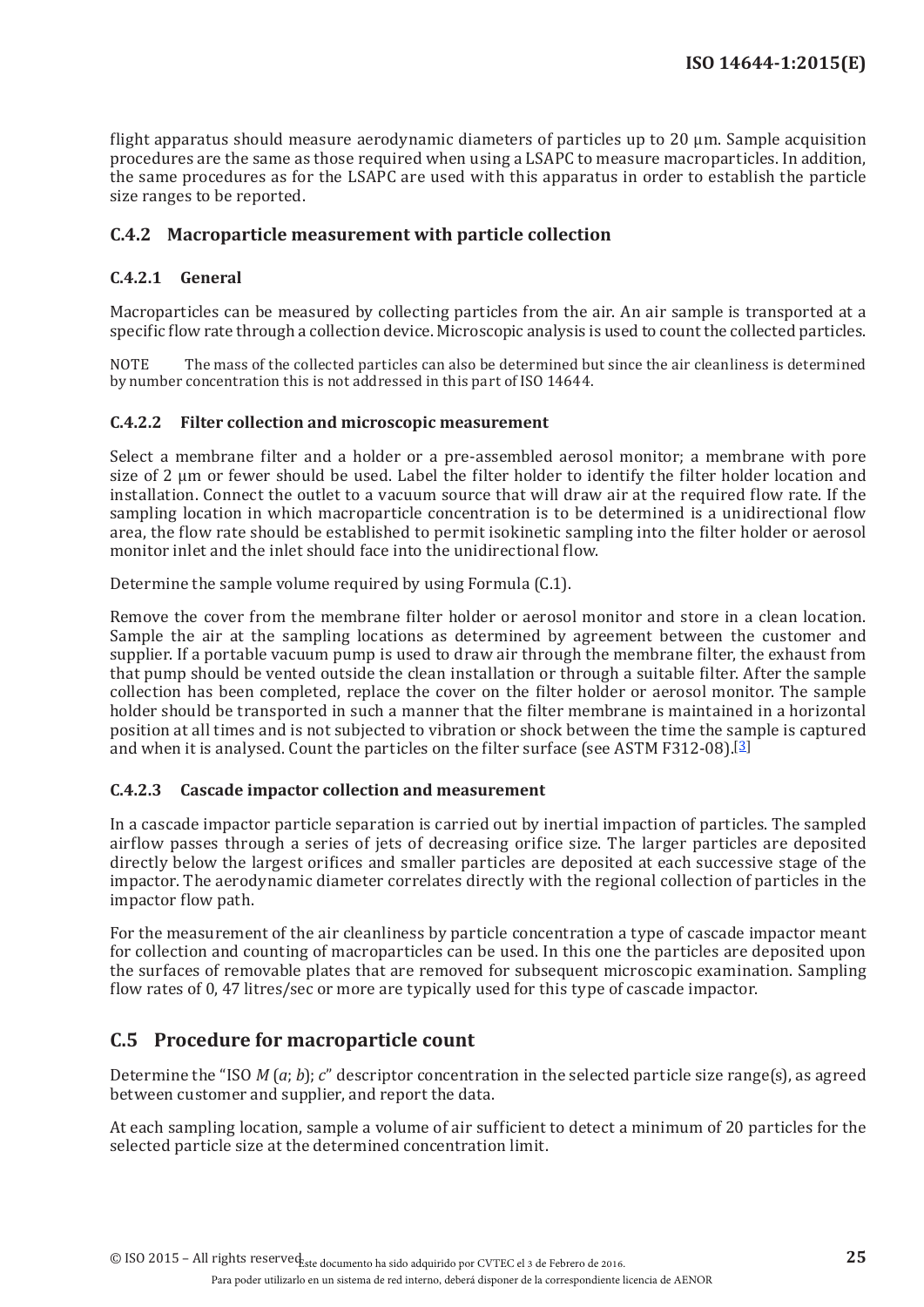The single sample volume, *Vs*, per sampling location is determined by using Formula (C.1):

$$
V_s = \left(\frac{20}{C_{n,m}}\right) \times 1000\tag{C.1}
$$

where

- *Vs* is the minimum single sample volume per location, expressed in litres (except see [D.4.2](#page-35-0));
- $C_{n,m}$  is the class limit (number of particles per cubic metre) for the largest considered particle size specified for the relevant class;
- 20 is the number of particles that could be counted if the particle concentration were at the class limit.

Where information on the stability of macroparticle concentration is required, make three or more measurements at selected locations at time intervals agreed between customer and supplier.

Set up the sample inlet probe of the selected apparatus and undertake the test.

## **C.6 Test reports for macroparticle sampling**

The following test information and data should be recorded:

- a) definition of the particle sizes to which the apparatus responds;
- b) measurement method;
- c) method of measurement of M descriptor level or limit as an adjunct to the ISO Class;
- d) type designations of each measurement instrument and apparatus used and its calibration status;
- e) ISO Class of the installation;
- f) macroparticle size range(s) and the counts for each size range reported;
- g) apparatus inlet sample flow rate and flow rate through sensing volume;
- h) sampling location(s);
- i) sampling schedule plan for classification or sampling protocol plan for testing;
- j) occupancy state(s);
- k) other relevant data for measurement such as stability of macroparticle concentration.

### <span id="page-31-0"></span>**C.7 Adaptation of the macroparticle descriptor to accommodate consideration of ≥ 5 µm particle size for ISO Class 5 cleanrooms**

In order to express an airborne concentration of 29 particles/m<sup>3</sup> in the particle size range  $\geq 5$  µm based on the use of an LSAPC, the designation would be "ISO *M* (29;  $\geq$  5 µm); LSAPC" and for 20 particle/m<sup>3</sup> the designation would be "ISO  $M$  (20;  $\geq$  5  $\mu$ m); LSAPC" (see [Table](#page-10-1) 1, Note f).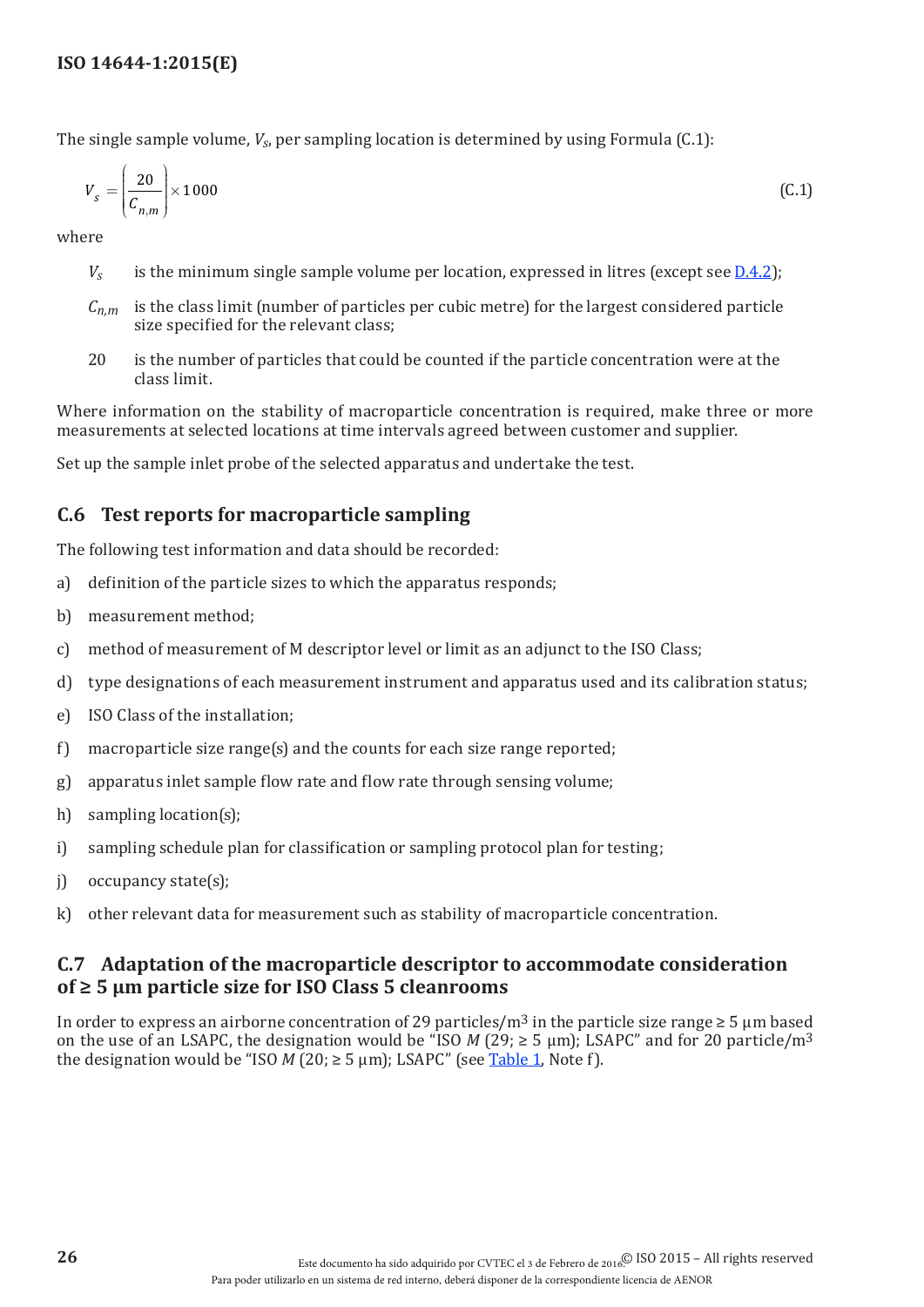## <span id="page-32-1"></span>**Annex D**

## (informative)

## **Sequential sampling procedure**

## <span id="page-32-0"></span>**D.1 Background and limitations**

## **D.1.1 Background**

In some circumstances where it is necessary or required to classify a clean controlled environment with a very low particle concentration at the class limit, sequential sampling is a useful technique that allows reduction of the sample volume and sampling time. The sequential sampling technique measures the rate of counting and predicts the likelihood of passing or failing to meet the requirements of the ISO Class. If the air being sampled is significantly more or significantly less contaminated than the specified class concentration limit for the considered particle size, use of the sequential sampling procedure can reduce sample volumes and sampling times, often dramatically.

Some savings may also to be realized when the concentration is near the specified limit. Sequential sampling is most appropriate for air cleanliness of ISO Class 4 or cleaner. It may also be used for other classes when the limit for the chosen particle size is low. In that case, the required sample volume may be too high for detecting 20 expected counts.

NOTE For further information on sequential sampling, see IEST-G-CC100[4](#page-42-4)[4] or JIS B 9920:2002.[[5](#page-42-5)]

### **D.1.2 Limitations**

The principal limitations of sequential sampling are

- a) the procedure is only applicable when expected counts from a single sample are < 20 for the largest particle size (see [A.4.4](#page-15-0)),
- b) each sample measurement requires supplementary monitoring and data analysis, which can be facilitated through computerised automation, and
- c) particle concentrations are not determined as precisely as with conventional sampling procedures due to the reduced sample volume.

## <span id="page-32-2"></span>**D.2 Basis for the procedure**

The procedure is based on comparison of real-time cumulative particle counts to reference count values. Reference values are derived from formulae for upper- and lower-limit boundaries:

upper limit: 
$$
C_{\text{fail}} = 3.96 + 1.03 E
$$
 (D.1)

lower limit: 
$$
C_{\text{pass}} = -3.96 + 1.03 E
$$
 (D.2)

where

*C*<sub>fail</sub> is the upper limit for the observed count;

 $C<sub>pass</sub>$  is the lower limit for the observed count;

*E* is the expected count (shown by Formula (D.5), the class limit).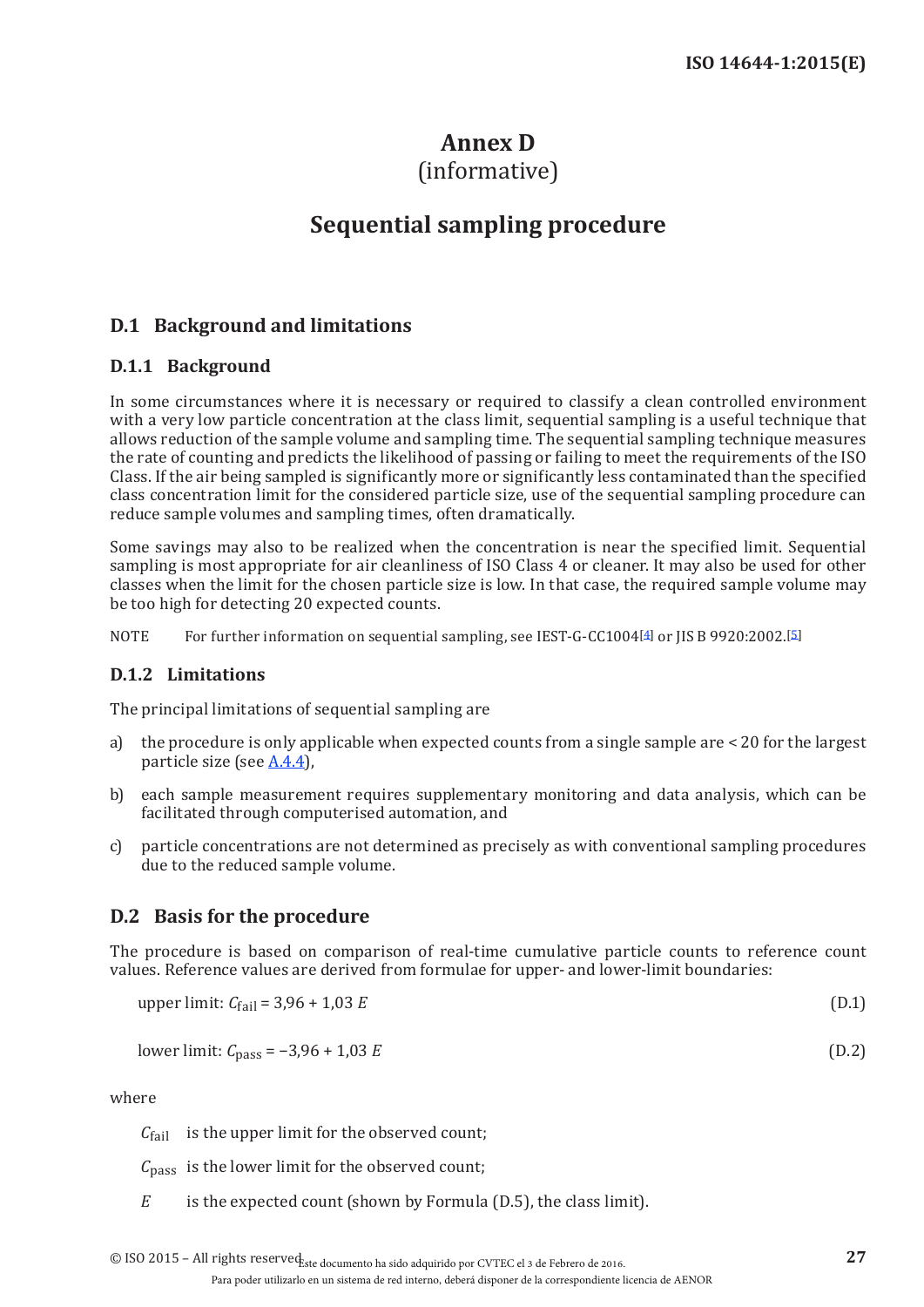According to Formula (A.2), the single sample volume, *Vs*, is calculated as follows:

$$
V_{\rm s} = \left(\frac{20}{C_{n,m}}\right) \times 1000\tag{D.3}
$$

where

- *V<sub>s</sub>* is the minimum single sample volume per location, expressed in litres;
- $C_{n,m}$  is the class limit (number of particles per cubic metre) for the considered particle size specified for the relevant class;
- 20 is the defined number of particles that could be counted if the particle concentration were at the class limit.

The total sampling time  $t_t$  is calculated as follows:

$$
t_t = \frac{V_s}{Q} \tag{D.4}
$$

where

- *V*<sup>s</sup> is the accumulative sample volume (litres);
- *Q* is the sampling flow rate of the particle counter (litres/s).

The expected count is defined as follows:

$$
E = \frac{Q \times t \times C_{n,m}}{1000}
$$
 (D.5)

where

*t* is sampling time (in seconds).

To aid in understanding, a graphical illustration of the sequential sampling procedure is provided in [Figure](#page-34-0) D.1. As air is being sampled at each designated sampling location, the running total particle count is continuously compared to the expected count for the proportion of the prescribed total volume that has been sampled. If the running total count is less than the lower limit  $C_{pass}$  corresponding to the expected count, the air being sampled is found to meet the specified class or concentration limit, and sampling is halted.

If the running count exceeds the upper limit  $C_{fail}$  corresponding to the expected count, the air being sampled fails to meet the specified class or concentration limit, and sampling is halted. As long as the running count remains between the upper and lower limits, sampling continues until the observed count becomes 20 or the cumulative sample volume, *V*, becomes equal to the minimum single sample volume, *Vs*, where the expected count becomes 20.

In [Figure](#page-34-0) D.1, the number of observed counts, *C*, is plotted versus the expected count, *E*, until either the sampling is halted or the count reaches 20.

## <span id="page-33-0"></span>**D.3 Procedure for sampling**

[Figure](#page-34-0) D.1 illustrates the boundaries established in Formulae (D.1) and (D.2), as truncated by the limitations of  $E = 20$ , representing the time required to collect a full sample, and  $C = 20$ , the maximum observed count allowed.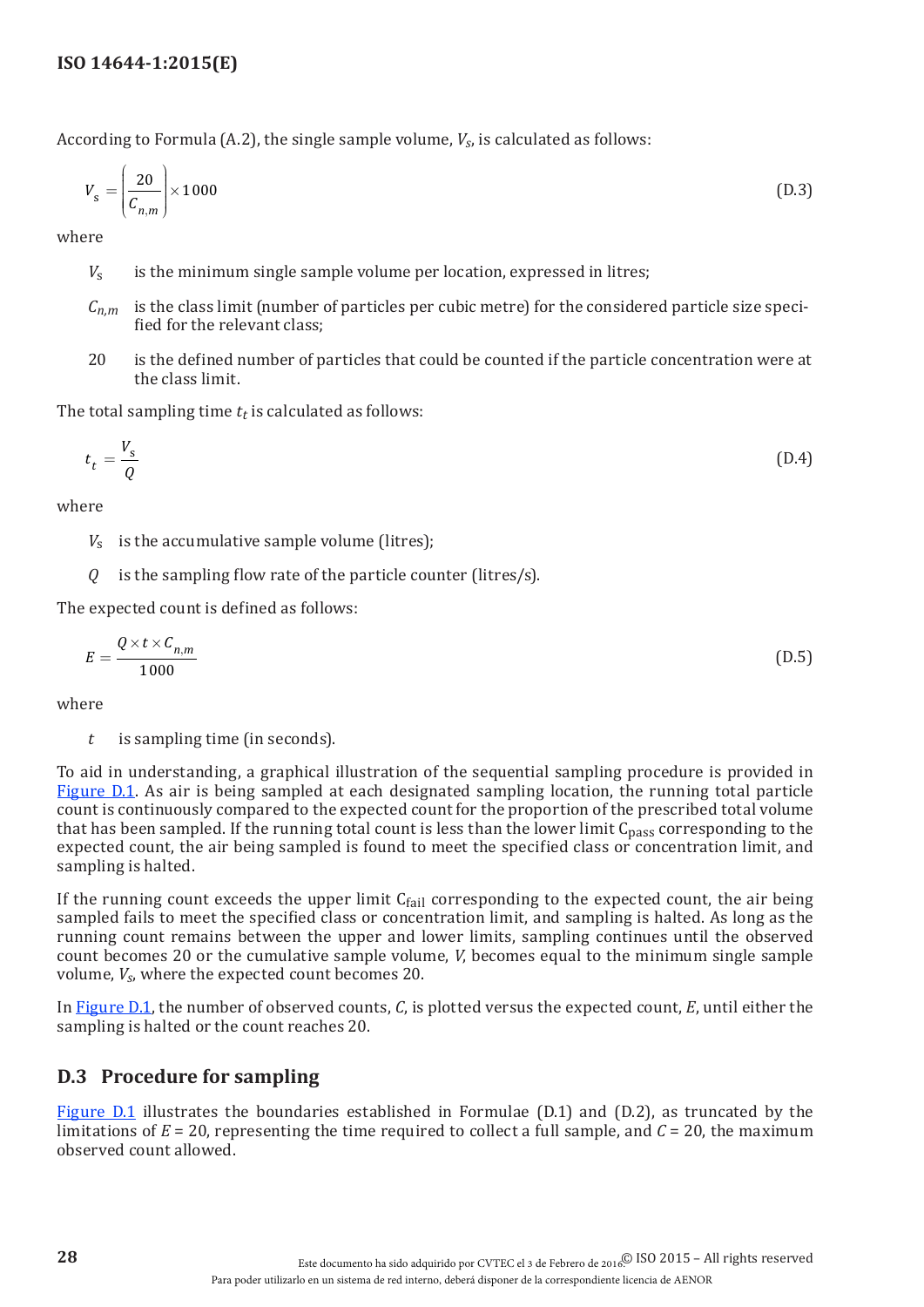

#### **Key**

- x expected count, *E*
- y observed count, *C*
- 1 stop counting, FAIL (*C* ≥ 3,96 + 1,03*E*)
- 2 continuous counting
- 3 stop counting, PASS (*C* ≤ −3,96 + 1,03*E*)

#### <span id="page-34-0"></span>**Figure D.1 — Boundaries for pass or fail by the sequential sampling procedure**

The observed count is plotted versus the expected count for air having a particle concentration precisely at the specified class level. The passage of time corresponds to increasing numbers of expected counts, with *E* = 20 representing the time required to accumulate a full sample volume if the particle concentration were at the class limit.

The procedure for sequential sampling using **Figure D.1** is as follows:

- 1) record the total number of particles counted as a function of time;
- 2) calculate the expected count following the procedure described in  $D.2$ , Formula (D.5);
- 3) plot the total count versus the expected count as in [Figure](#page-34-0) D.1;
- 4) compare the count with the upper and lower limit lines of [Figure](#page-34-0) D.1;
- 5) if the cumulative observed count crosses the upper line, sampling at the location is stopped and the air is reported to have failed compliance with the specified class limit;
- 6) if the cumulative observed count crosses the lower line, sampling is stopped and the air passes compliance with the specified class limit;
- 7) if the cumulative observed count remains between the upper and lower lines, sampling will continue.

If the total count is 20 or fewer at the end of the prescribed sampling period and has not crossed the upper line, the air is judged to have complied with the class limit.

### **D.4 Examples of sequential sampling**

#### **D.4.1 Example 1**

a) Evaluation of a cleanroom with a target air cleanliness of ISO Class 3 (0.1  $\mu$ m, 1 000 particles/m<sup>3</sup>) by the sequential sampling procedure. This procedure looks at the rate of count and seeks to predict likely pass or fail.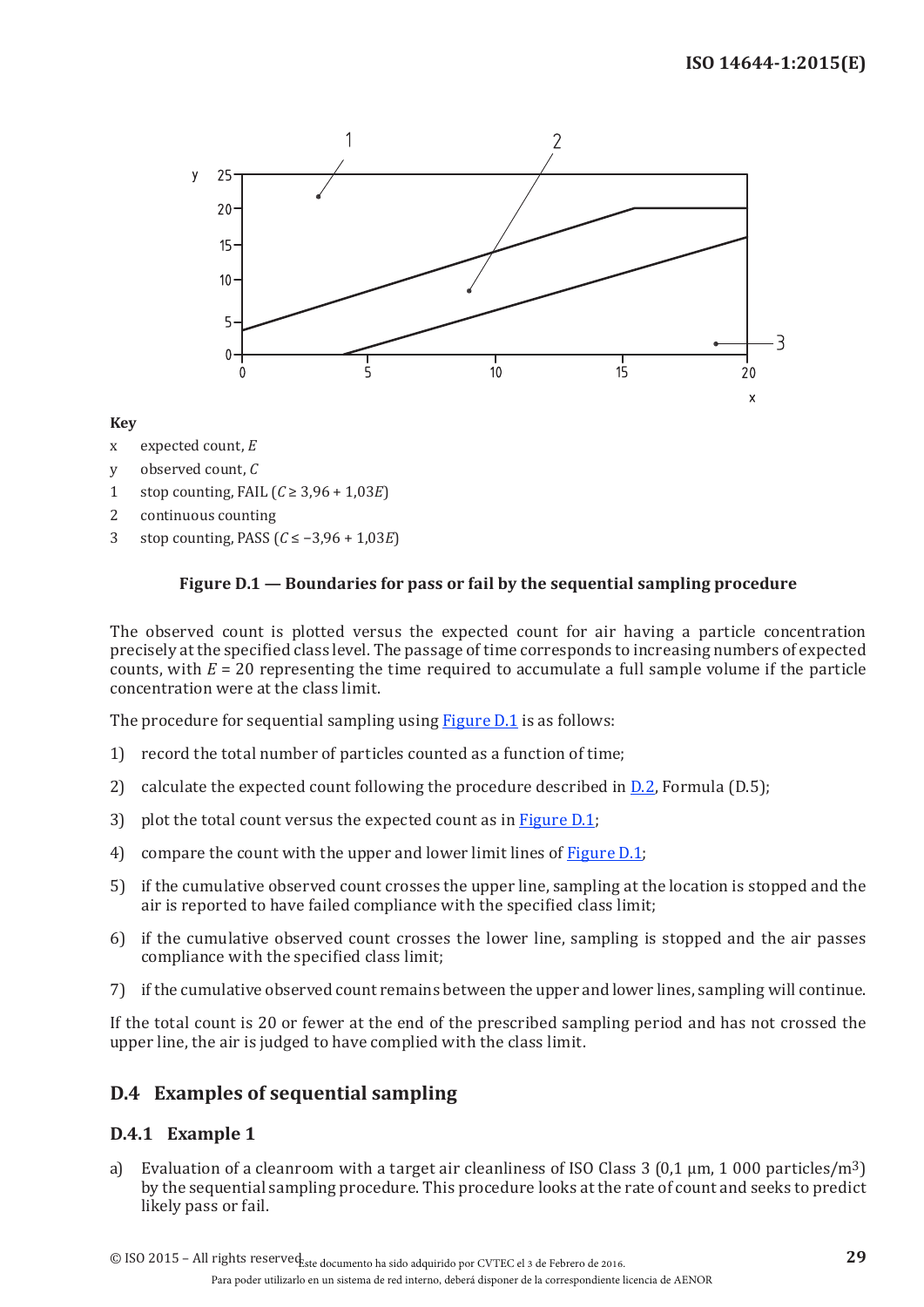NOTE The sampling flow rate of particle counter is  $0.0283 \text{ m}^3/\text{min}$  (28.3 l/min or 0.47 l/s).

b) Preparation before measurement — method for calculation of limit values.

[Table](#page-35-1) D.1 shows the calculation result. First, the expected count is calculated based on sampling time. Next, the upper reference count and the lower reference count are calculated by using Formulae (D.1) and (D.2), or **Figure D.1**.

| <b>Measurement</b><br>period | <b>Sampling</b><br>time(s) | <b>Total</b><br>sampled air<br>volume | <b>Expected count</b> | <b>Upper limit for the</b><br>observed count | <b>Lower limit for</b><br>the observed<br>count |
|------------------------------|----------------------------|---------------------------------------|-----------------------|----------------------------------------------|-------------------------------------------------|
|                              | $\boldsymbol{t}$           | litre                                 | According to          | $C_{\text{fail}}$ =                          | $C_{\text{pass}} =$                             |
|                              |                            |                                       | Formula (D.5)         | $3,96 + 1,03 E$                              | $-3,96 + 1,03 E$                                |
| 1st                          | 5                          | 2,4                                   | 2,4                   | 7(6,4)                                       | $N.A. (-1,5)$                                   |
| 2nd                          | 10                         | 4,7                                   | 4,7                   | 9(8,8)                                       | 0(0,9)                                          |
| 3rd                          | 15                         | 7,1                                   | 7,1                   | 12(11,2)                                     | 3(3,3)                                          |
| 4th                          | 20                         | 9,4                                   | 9,4                   | 14(13,7)                                     | 5(5,8)                                          |
| 5th                          | 25                         | 11,8                                  | 11,8                  | 17(16,1)                                     | 8(8,2)                                          |
| 6th                          | 30                         | 14,2                                  | 14,1                  | 19(18,5)                                     | 10(10,6)                                        |
| 7th                          | 35                         | 16,5                                  | 16,5                  | 20(21,0)                                     | 13(13,0)                                        |
| 8th                          | 40                         | 18,9                                  | 18,9                  | 20(23,4)                                     | 15(15,5)                                        |
| 9th                          | 45                         | 21,2                                  | 21,2                  | 21                                           | 20                                              |

<span id="page-35-1"></span>**Table D.1 — Calculation tabulation of the upper and lower reference count**

NOTE The numeric value in parentheses shows the result of calculation of the upper and lower limits for the observed count to one decimal place. However, as the actual data are integer values, each calculated value is handled at the time of evaluation as the integer value shown.

The upper limit for the observed count is rounded up to the first decimal place of calculated value.

The lower limit for the observed count is rounded down to the first decimal place of calculated value.

When *C*pass calculated according to Formula (D.2) is negative, it is denoted by 'N.A.' (not applicable). In this case, we cannot conclude that the air cleanliness satisfies the target ISO Class, even if the observed count is zero.

#### c) Evaluation using sequential sampling procedure.

The expected count provided in the first measurement is 2,4; it is judged to "FAIL" when the observed count is greater or equal to 7. However, when the observed count during this sampling period is between 0 and 6, the result cannot be judged. In this case, sampling is continued. When sampling is continued, the cumulative observed count may increase. Sampling is continued until either the prescribed single sample volume is achieved or the observed count has crossed one of the lines for  $C_{\text{pass}}$  or  $C_{\text{fail}}$ , respectively. If the cumulative observed count is 20 or fewer at the end of the prescribed sampling period and has not crossed the upper line, the air cleanliness classification is judged to "PASS". If the cumulative observed count is less than or equal to the rounded down values for Cpass before achieving the full sampling period, the sampling is stopped and the classification is judged to "PASS".

### <span id="page-35-0"></span>**D.4.2 Example 2**

Evaluation of a cleanroom with a target air cleanliness of ISO Class  $3 \times 0.5 \mu m$ , 35 particles/m3) by the sequential sampling procedure. The sampling flow rate of the particle counter (0) is  $0.0283 \text{ m}^3/\text{min} = 0.47 \text{ l/s}.$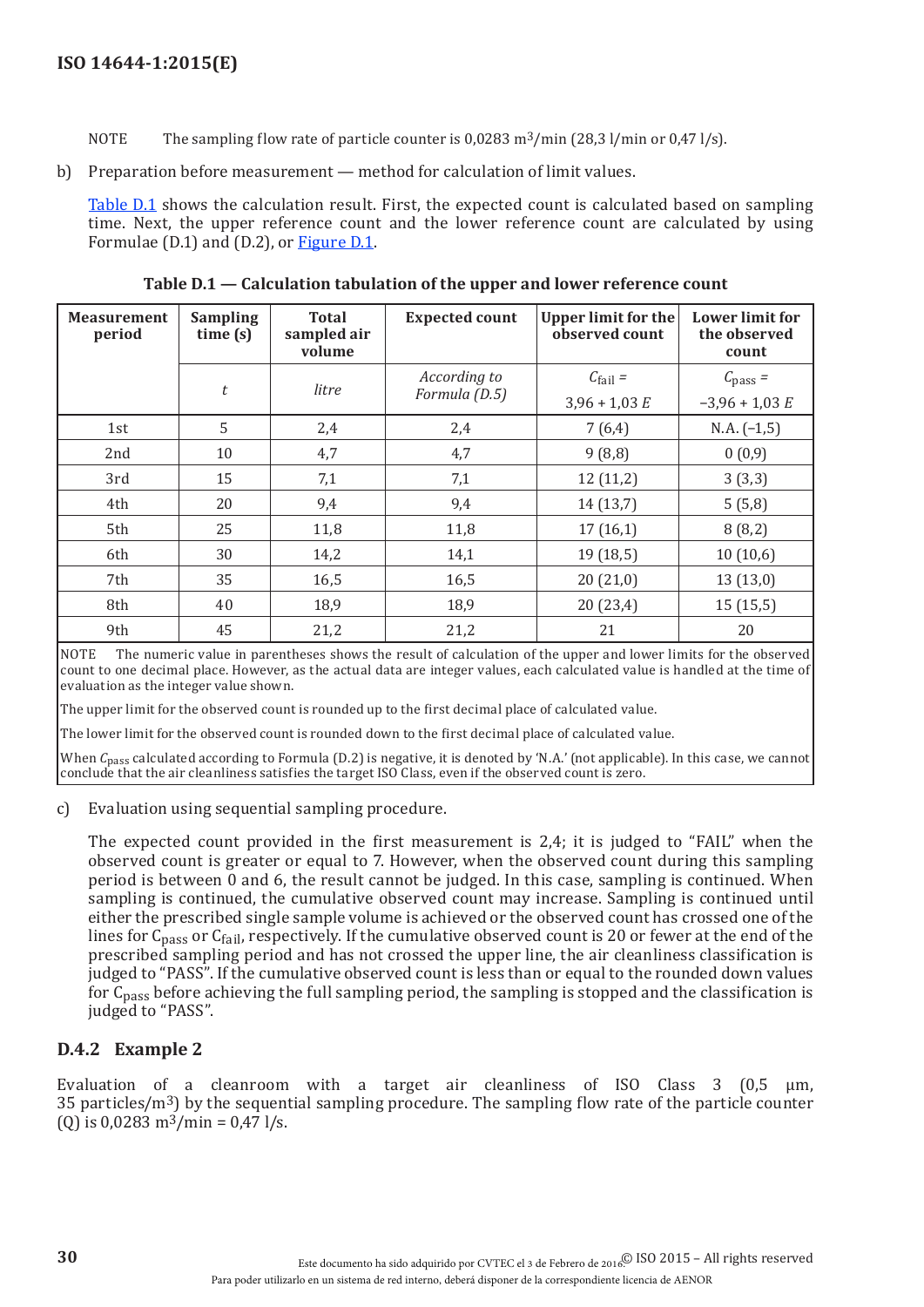Calculate the single sample volume,  $V_S$ , according to Formula (D.3).

$$
V_{\rm s} = \left(\frac{20}{C_{n,m}}\right) \times 1000 = \frac{20}{35} \times 1000 = 571,429 \text{ litres}
$$
 (D.6)

Calculate the total sampling time,  $t_t$ , according to Formula (D.4). This is the longest time necessary to evaluate the sampling location. The sequential sampling procedure should shorten this time.

$$
t_t = \frac{V_s}{Q} = 1211,5s = 20,19 \text{ min}
$$
 (D.7)

Calculate the result table:

1) calculate the expected count, *E*, according to Formula (D.5);

$$
E = \frac{Q \times t \times C_{n,m}}{1000} \tag{D.8}
$$

- 2) calculate the upper and lower limit for the observed count according to Formulae (D.1) and (D.2);
- 3) the calculation result is shown in [Table](#page-36-0) D.2 and [Figure](#page-37-0) D.2.

#### <span id="page-36-0"></span>**Table D.2 — Calculation result of the total sample air volume, expected count, upper limit and lower limit**

| t              | $\boldsymbol{t}$ | <b>Total sampled air</b> | <b>Expected count,</b> | Limits    |                   |  |
|----------------|------------------|--------------------------|------------------------|-----------|-------------------|--|
| (min)          | (s)              | volume, $Q \times t$     | E                      |           | Lower, $C_{pass}$ |  |
| $\mathbf{1}$   | 60               | 28,3                     | 1,0                    | 5(5,0)    | $N.A. (-2,9)$     |  |
| $\overline{2}$ | 120              | 56,6                     | 2,0                    | 7(6,0)    | $N.A. (-1,9)$     |  |
| 3              | 180              | 84,9                     | 3,0                    | 8(7,0)    | $N.A. (-0,9)$     |  |
| $\overline{4}$ | 240              | 113,2                    | 4,0                    | 9(8,0)    | 0(0,1)            |  |
| 5              | 300              | 141,5                    | 5,0                    | 10(9,1)   | 1(1,1)            |  |
| 6              | 360              | 169,8                    | 5,9                    | 11(10,1)  | 2(2,2)            |  |
| $\overline{7}$ | 420              | 198,1                    | 6,9                    | 12(11,1)  | 3(3,2)            |  |
| 8              | 480              | 226,4                    | 7,9                    | 13(12,1)  | 4(4,2)            |  |
| 9              | 540              | 254,7                    | 8,9                    | 14(13,1)  | 5(5,2)            |  |
| 10             | 600              | 283,0                    | 9,9                    | 15 (14,2) | 6(6,2)            |  |
| 11             | 660              | 311,3                    | 10,9                   | 16(15,2)  | 7(7,3)            |  |
| 12             | 720              | 339,6                    | 11,9                   | 17(16,2)  | 8(8,3)            |  |
| 13             | 780              | 367,9                    | 12,9                   | 18 (17,2) | 9(9,3)            |  |
| 14             | 840              | 396,2                    | 13,9                   | 19 (18,2) | 10(10,3)          |  |
| 15             | 900              | 424,5                    | 14,9                   | 20 (19,3) | 11(11,3)          |  |
| 16             | 960              | 452,8                    | 15,8                   | 20(20,3)  | 12 (12,4)         |  |
| 17             | 1 0 2 0          | 481,1                    | 16,8                   | 20 (21,3) | 13 (13,4)         |  |
| 18             | 1080             | 509,4                    | 17,8                   | 20 (22,3) | 14 (14,4)         |  |
| 19             | 1 1 4 0          | 537,7                    | 18,8                   | 20(23,3)  | 15(15,4)          |  |
| 20             | 1 2 0 0          | 566,0                    | 19,8                   | 20 (24,4) | 16(16,4)          |  |
| $20,19 = t_t$  | 1 2 1 1,5        | $571,429 = V_s$          | 20                     | 21        | $20\,$            |  |

In [Figure](#page-37-0) D.2, the upper and lower limits for the observed count are plotted versus the count acquisition time. Each vertical bar shows the limits (upper and lower) at 1-min intervals.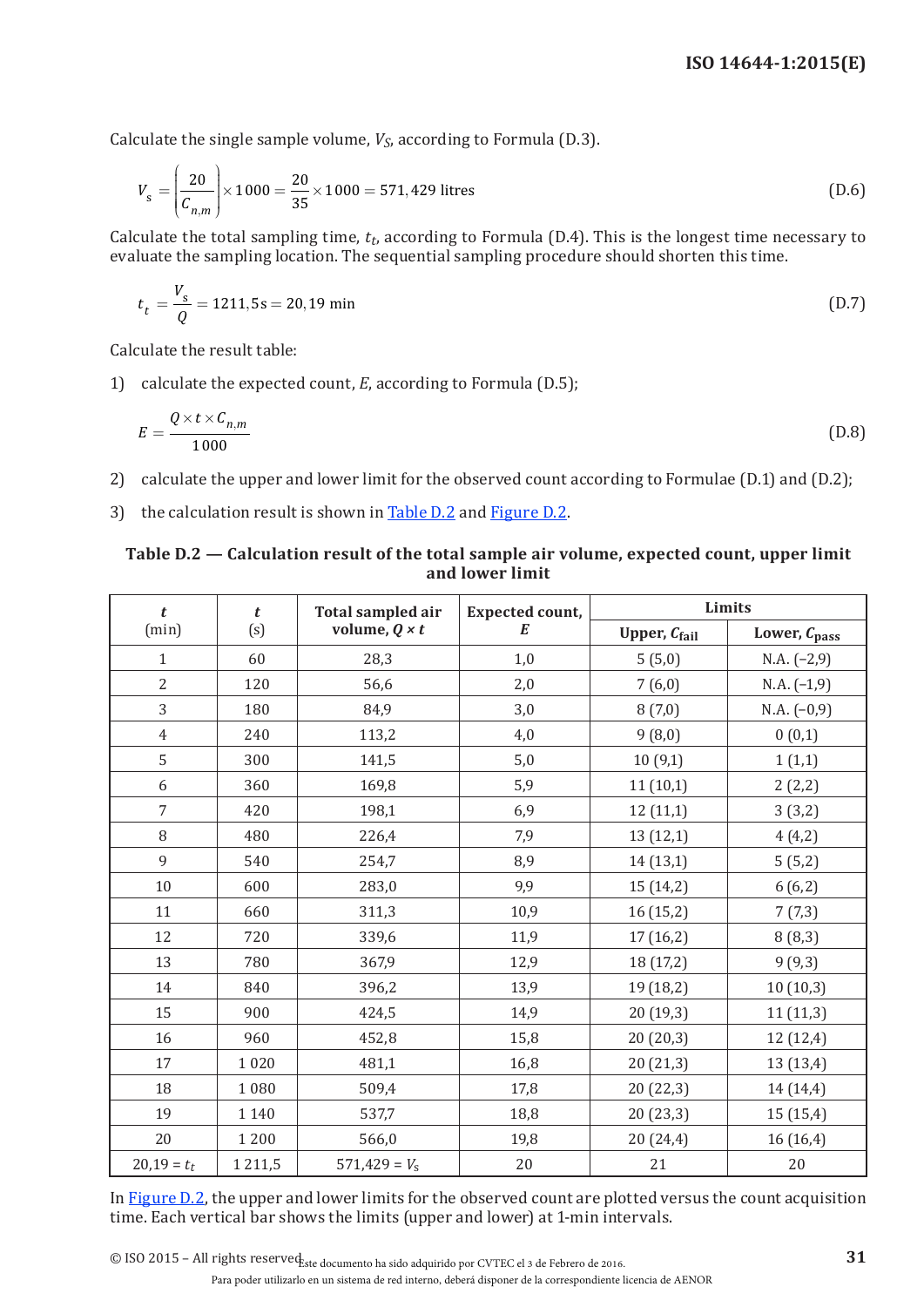

y count limits (particles)

**Key**

upper limit for the observed count

lower limit for the observed count

### <span id="page-37-0"></span>**Figure D.2 — Graphical representation of the pass or fail boundaries for sequential sampling**

Compare the cumulative observed count and the upper and lower limits and apply the procedure described in [D.3.](#page-33-0)

a) Fail situation, see [Table](#page-37-1) D.3.

| t(s)<br>$t$ (min) |          | <b>Expected</b>          | Limit for the cumulative ob-<br>served count |      | <b>Observed</b><br>count<br>during<br>interval | Cumulative<br>observed<br>count, $C$ | <b>Result</b> |
|-------------------|----------|--------------------------|----------------------------------------------|------|------------------------------------------------|--------------------------------------|---------------|
|                   | count, E | Upper, $C_{\text{fail}}$ | Lower, $C_{pass}$                            |      |                                                |                                      |               |
|                   | 60       | 1,0                      | 5                                            | N.A. | 2                                              |                                      | Continue      |
| $\overline{c}$    | 120      | 2,0                      |                                              | N.A. | 3                                              |                                      | Continue      |
| 3                 | 180      | 3,0                      | 8                                            | N.A. |                                                | 6                                    | Continue      |
| 4                 | 240      | 4,0                      | 9                                            |      | 0                                              | 6                                    | Continue      |
|                   | 300      | 5,0                      | 10                                           |      |                                                | 11                                   | FAIL          |

<span id="page-37-1"></span>**Table D.3 — Example sequential sampling particle counts**

The expected count provided in the first measurement is 1,0; the cumulative observed count is judged to "FAIL" when it is greater than or equal to 5. However, when the cumulative observed count is between 0 and 5, it cannot be judged. In the present example, the sampling has to be continued. When the sampling is continued, the cumulative observed count increases. However, it is easy to judge because both the expected count and the reference count increase. In the 5th measurement  $(t = 300 \text{ s})$ , the cumulative observed count is 11 and exceeds the upper limit (10). Then it is judged to "FAIL."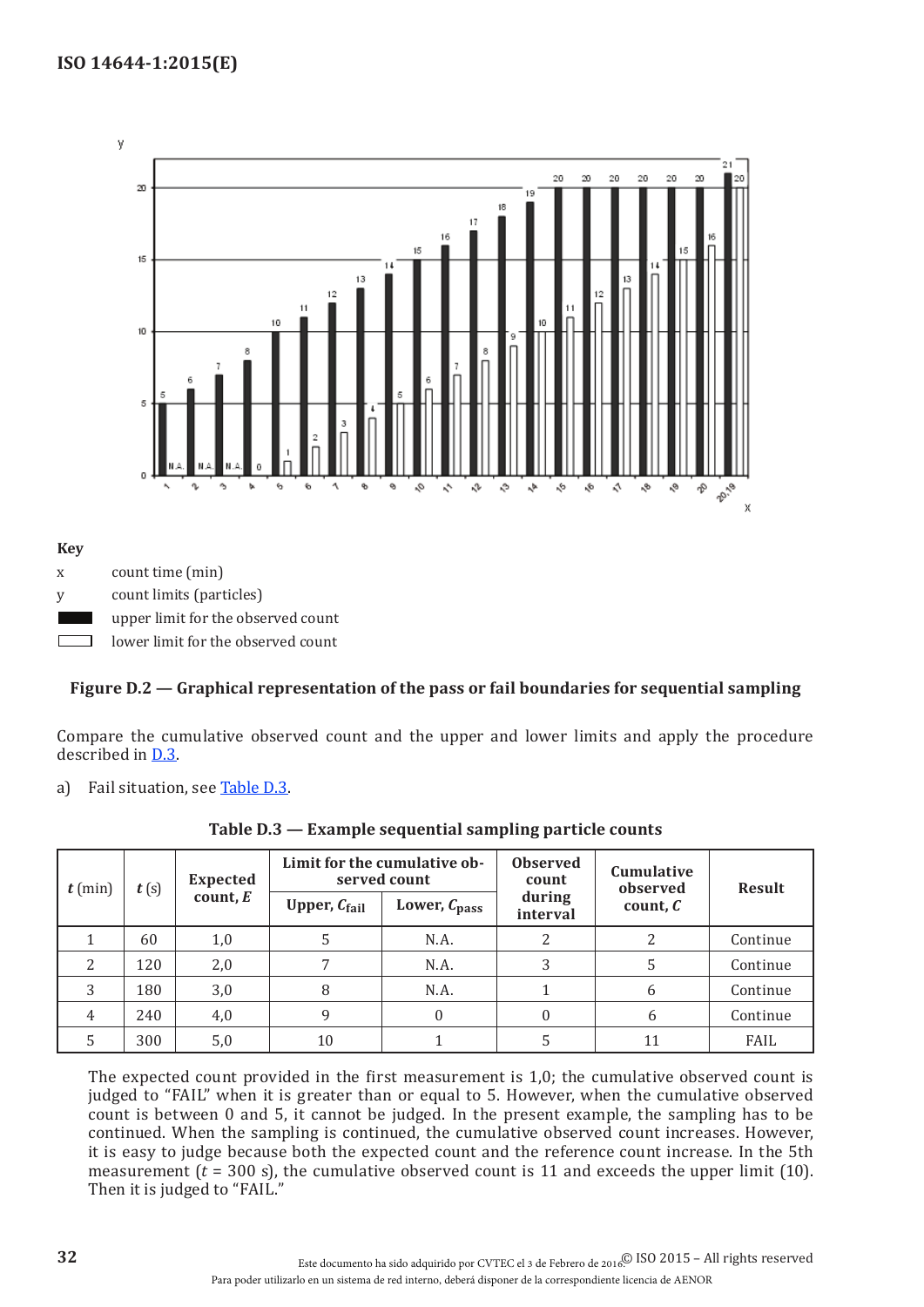#### b) Pass situation see [Table](#page-38-0) D.4.

|   |                            | <b>Expected</b> | Limits for the cumulative<br>observed count |                          | <b>Observed</b><br>count during | Cumulative<br>observed | <b>Result</b> |
|---|----------------------------|-----------------|---------------------------------------------|--------------------------|---------------------------------|------------------------|---------------|
|   | (s)<br>count, $E$<br>(min) |                 | Upper, $C_{\text{fail}}$                    | Lower, $C_{\text{pass}}$ | interval                        | count, $C$             |               |
|   | 60                         | 1.0             |                                             | N.A.                     |                                 |                        | Continue      |
| ി | 120                        | 2.0             |                                             | N.A.                     |                                 |                        | Continue      |
|   | 180                        | 3.0             |                                             | N.A.                     |                                 |                        | Continue      |
|   | 240                        | 4.0             |                                             |                          |                                 |                        | PASS          |

#### <span id="page-38-0"></span>**Table D.4 — Example sequential sampling particle counts**

The expected count provided in the first measurement is 1,0, the cumulative observed count is judged to "FAIL" when it is greater than or equal to 5. However, when the observed count is between 0 and 5, it cannot be judged. In the present example, the sampling is continued, but the cumulative observed count does not increase. In the 4th measurement  $(t = 240 \text{ s})$ , the cumulative observed count is 0 and is equal to the lower limit  $(0)$ . Then it is judged to "PASS."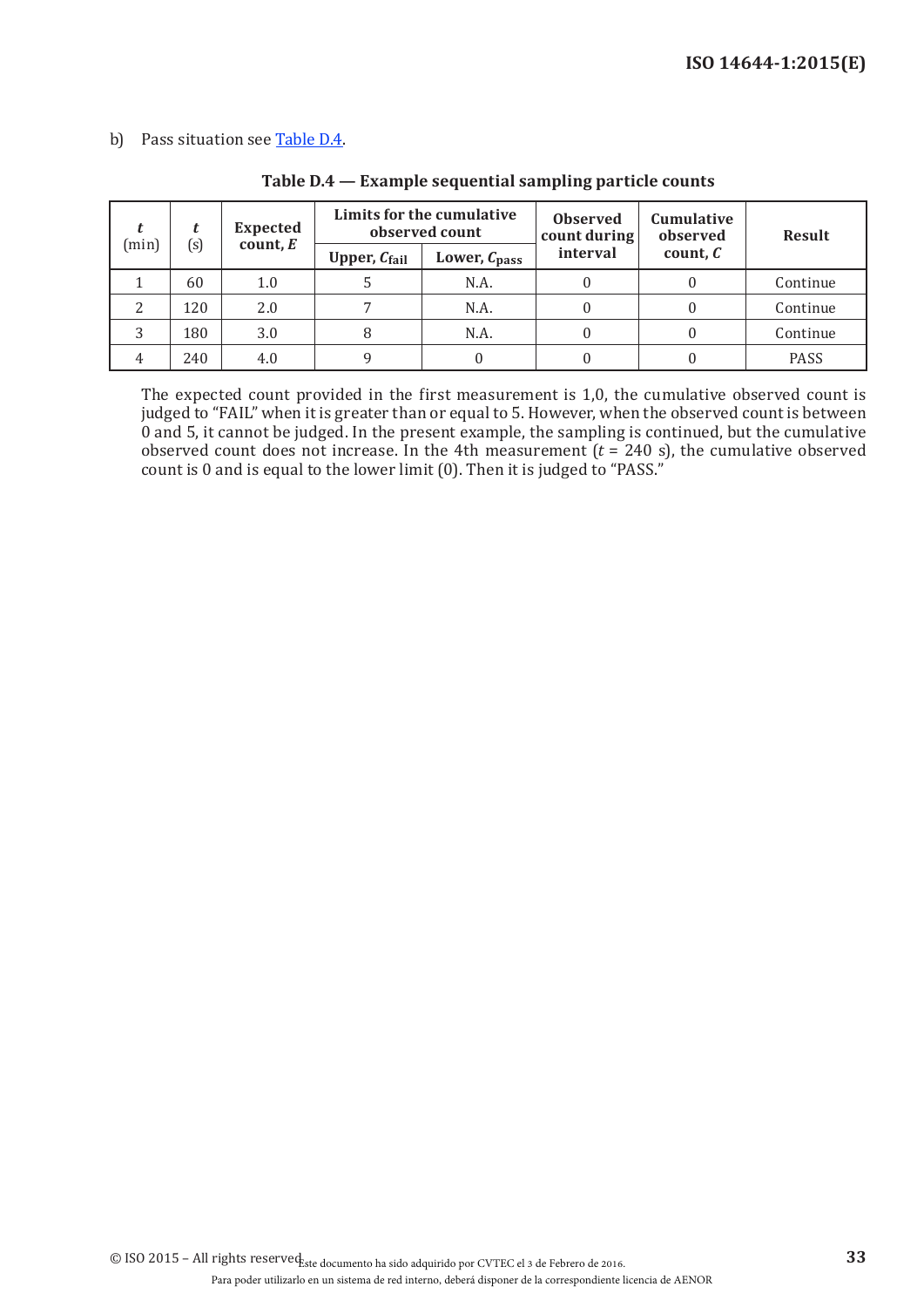## <span id="page-39-2"></span>**Annex E**

## (informative)

## <span id="page-39-0"></span>**Specification of intermediate decimal cleanliness classes and particle size thresholds**

#### <span id="page-39-3"></span>**E.1 Intermediate decimal cleanliness classes**

If intermediate decimal cleanliness classes are required, [Table](#page-39-1) E.1 should be used.

[Table](#page-39-1) E.1 provides the permitted intermediate decimal air cleanliness classes. Uncertainties associated with particle measurement make increments of less than 0,5 inappropriate, and the notes beneath the table identify restrictions due to sampling and particle collection limitations.

|                         |              | <b>Concentration of particles (particles/m<sup>3</sup>)</b> a |              |            |         |         |
|-------------------------|--------------|---------------------------------------------------------------|--------------|------------|---------|---------|
| ISO Class number<br>(N) | 0,1          | 0,2                                                           | 0,3          | 0,5        | 1,0     | 5,0     |
| ISO Class 1,5           | $[32]^{b}$   | d                                                             | d            | d          | d       | e       |
| ISO Class 2,5           | 316          | [75]                                                          | $[32]^{b}$   | d          | d       | e       |
| ISO Class 3,5           | 3 1 6 0      | 748                                                           | 322          | 111        | d       | e       |
| ISO Class 4,5           | 31 600       | 7480                                                          | 3 2 2 0      | 1 1 1 0    | 263     | e       |
| ISO Class 5,5           | 316 000      | 74 800                                                        | 32 200       | 11 100     | 2630    | e       |
| ISO Class 6,5           | 3 160 000    | 748 000                                                       | 322 000      | 111 000    | 26 300  | 925     |
| ISO Class 7,5           | $\mathsf{C}$ | $\mathsf{C}$                                                  | $\mathsf{C}$ | 1 110 000  | 263 000 | 9 2 5 0 |
| ISO Class 8,5f          | C            | C                                                             | C            | 11 100 000 | 2630000 | 92 500  |

#### <span id="page-39-1"></span>**Table E.1 — Intermediate decimal air cleanliness classes by particle concentration**

All concentrations in the table are cumulative, e.g. for ISO Class 5,5, the 11 100 particles shown at 0,5  $\mu$ m include all particles equal to and greater than this size.

 $b$  These concentrations will lead to large air sample volumes for classification. See [Annex](#page-32-1) D, Sequential sampling procedure.

 $c$  Concentration limits are not applicable in this region of the table due to very high particle concentration.

d Sampling and statistical limitations for particles in low concentrations make classification inappropriate.

Sample collection limitations for both particles in low concentrations and sizes greater than  $1 \mu m$  make classification inappropriate, due to potential particle losses in the sampling system.

This class is only applicable for the in-operation state.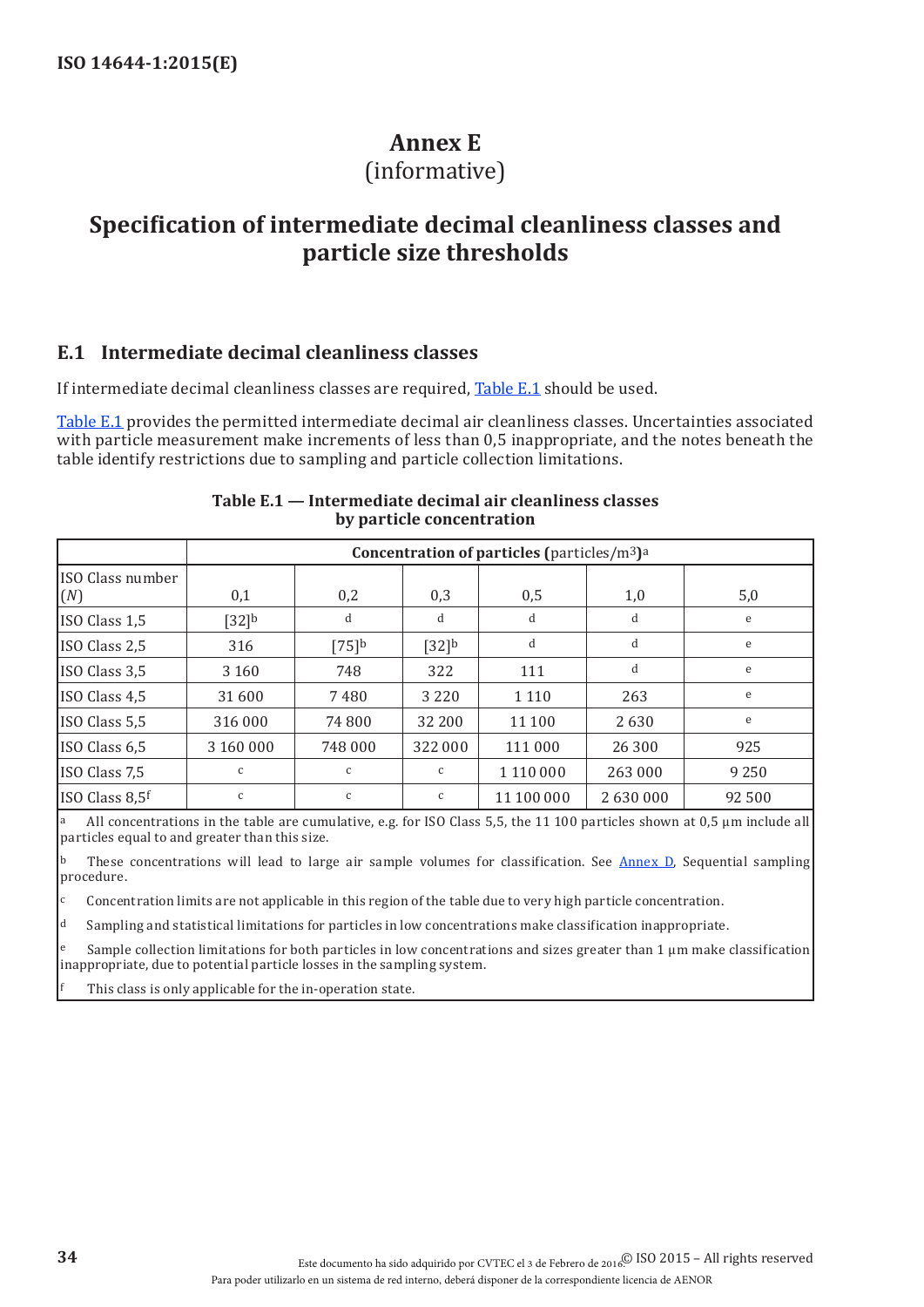## **E.2 Intermediate particle sizes**

If intermediate particle sizes are required for any integer or decimal class, Formula (E.1) may be used to determine the maximum particle concentration at the considered particle size:

$$
C_n = 10^N \times \left(\frac{\text{K}}{D}\right)^{2.08} \tag{E.1}
$$

where

- $C_n$  is the maximum permitted concentration (particles per cubic metre) of airborne particles that are equal to and greater than the considered particle size.  $C_n$  is rounded to the nearest whole number, using no more than three significant figures;
- *N* is the ISO Class number, which shall not exceed a value of 9 or be less than 1;
- *D* is the considered particle size, in micrometres, that is not listed in [Table](#page-10-1) 1;
- K is a constant, 0,1, expressed in micrometres.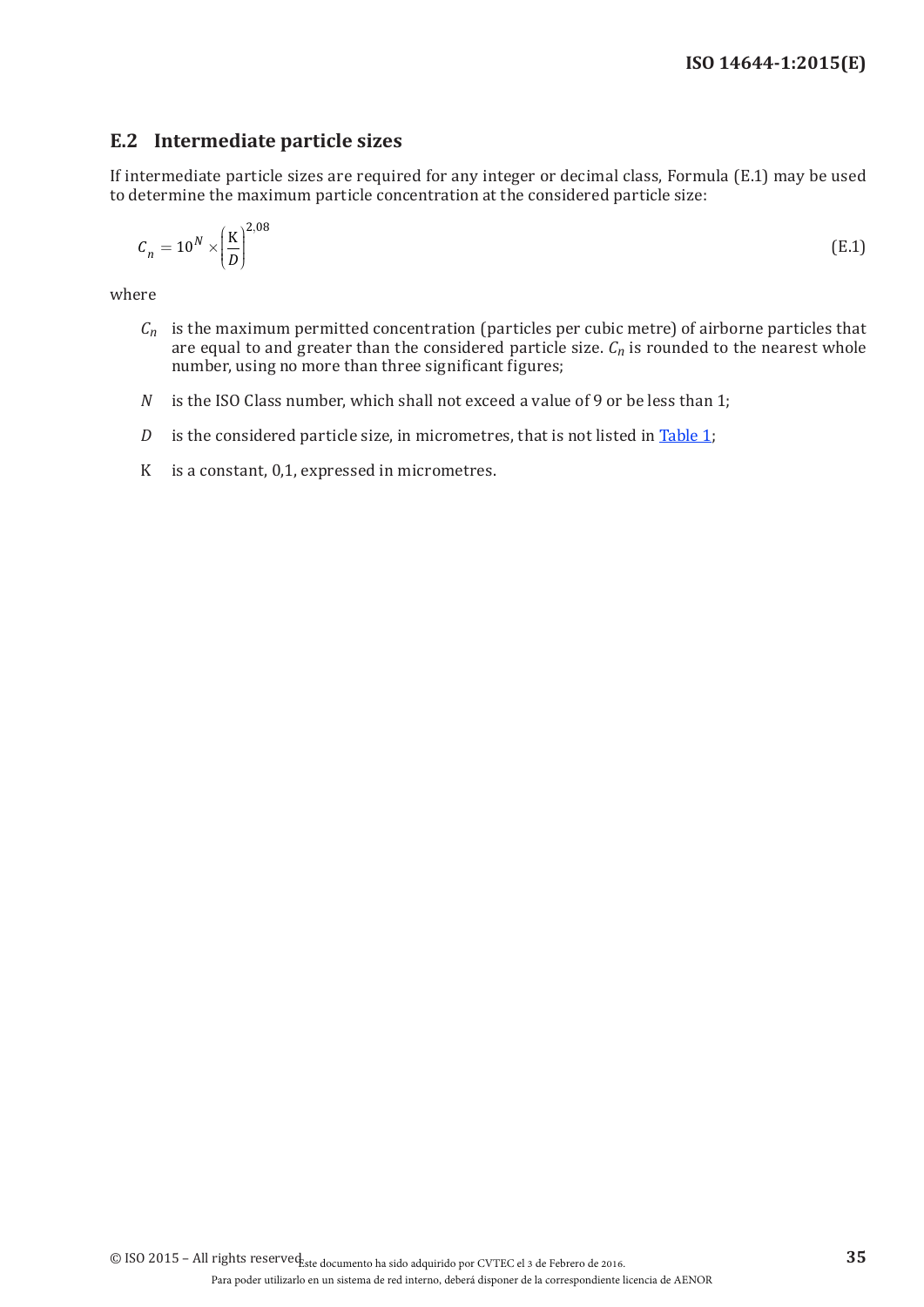## <span id="page-41-1"></span>**Annex F**  (informative)

## **Test instruments**

## <span id="page-41-0"></span>**F.1 Introduction**

This annex describes the measuring apparatus that should be used for the recommended tests given in [Annexes](#page-13-1) A, [C](#page-27-1) and [D](#page-32-1).

In this annex, data given in [Tables](#page-41-2)  $F.1$  and  $F.2$  indicate the minimum necessary requirements for each item of apparatus. Measuring apparatus should be chosen subject to agreement between the customer and supplier.

This annex is informative, and should not prevent the use of improved apparatus as it becomes available. Alternative test apparatus may be appropriate and may be used subject to agreement between customer and supplier.

## **F.2 Instrument specifications**

The following instruments should be used for the recommended tests given in [Annexes](#page-13-1) A, [C](#page-27-1) and [D](#page-32-1):

a) light scattering (discrete) airborne particle counter (LSAPC);

NOTE The specifications for the LSAPC are given in ISO 21501-4:2007.[\[1](#page-42-1)]

- b) discrete-macroparticle counter;
- c) time-of-flight particle sizing apparatus;
- d) microscopic measurement of particles collected on filter paper. See ASTM F312-8.[\[3](#page-42-3)]

The terms and definitions for these instruments are given in [Clause 3](#page-6-1).

| Item              | <b>Specification</b>                                                                                                                                                                                                                                                                                                                |
|-------------------|-------------------------------------------------------------------------------------------------------------------------------------------------------------------------------------------------------------------------------------------------------------------------------------------------------------------------------------|
| Measuring limits  | The minimum detectable size should be in the range 5 to 80 µm and be<br>appropriate for the particle size under consideration and the instrument<br>capability. The maximum particle number concentration of the LSAPC should<br>be equal to or higher than maximum expected concentration for the particles<br>under consideration |
| <b>Resolution</b> | 20 % for calibration particles of a size specified by the manufacturer                                                                                                                                                                                                                                                              |
|                   | Maximum permissible error $20\%$ for particle count at a specified size setting                                                                                                                                                                                                                                                     |

<span id="page-41-2"></span>**Table F.1 — Specifications for discrete-macroparticle counter**

#### <span id="page-41-3"></span>**Table F.2 — Specifications for time-of-flight particle sizing apparatus**

| Item                                                           | <b>Specification</b>                                                                                                      |
|----------------------------------------------------------------|---------------------------------------------------------------------------------------------------------------------------|
| Measuring limits                                               | Particle size 0,5 to 20 µm; Particle concentration $1,0 \times 10^3$ /m <sup>3</sup> to $1,0 \times 10^8$ /m <sup>3</sup> |
| Resolution                                                     | aerodynamic diameter: $0.02 \mu m$ at $1.0 \mu m$ ; $0.03 \mu m$ at $10 \mu m$                                            |
| $\vert$ Maximum permissible error $\vert$ 10 % of full reading |                                                                                                                           |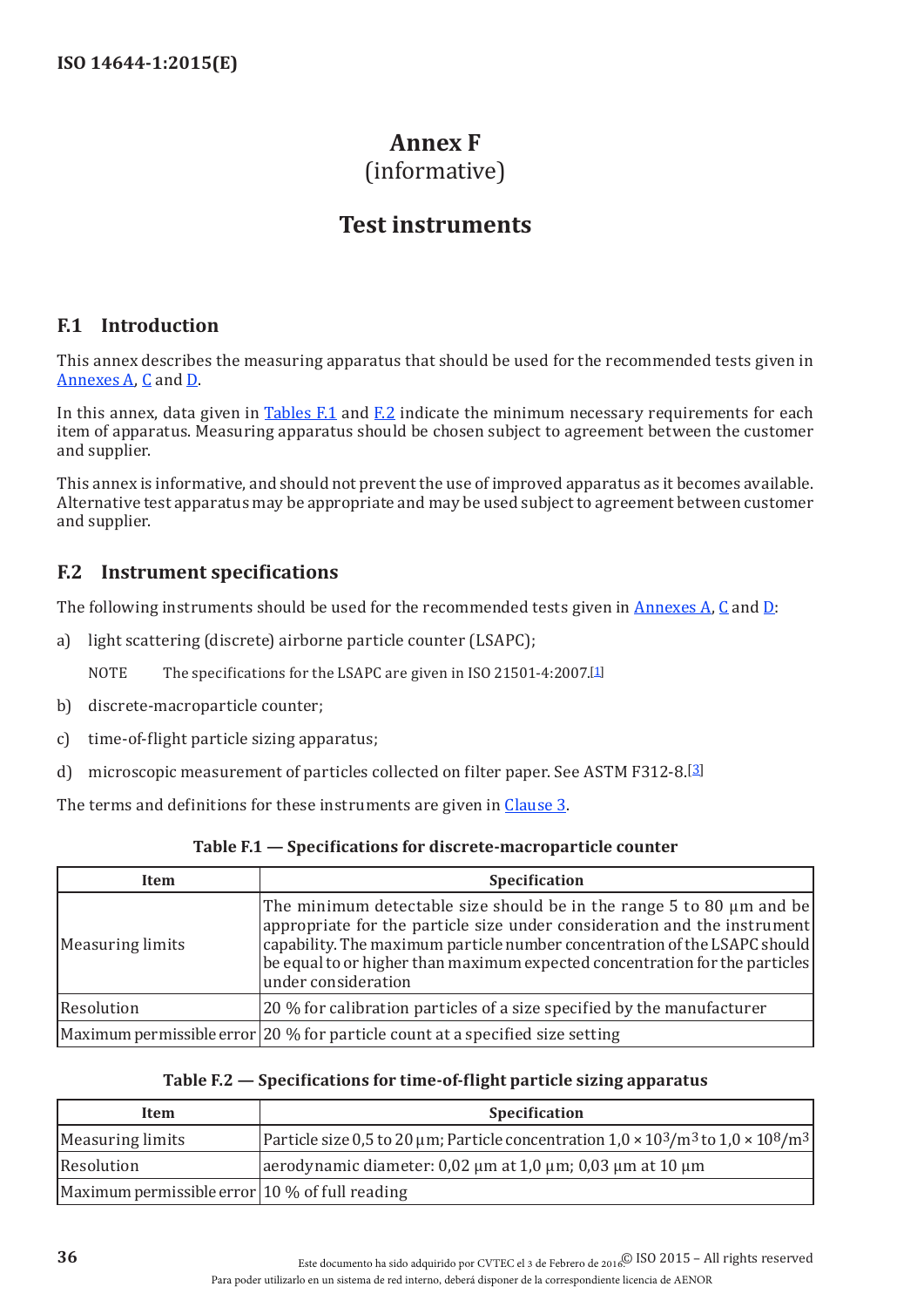## **Bibliography**

- <span id="page-42-1"></span><span id="page-42-0"></span>[1] ISO 21501-4:2007, *Determination of particle size distribution — Single particle light interaction methods — Part 4: Light scattering airborne particle counter for clean spaces*
- <span id="page-42-2"></span>[2] ASTM F312-08, *Standard Test Methods for Microscopical Sizing and Counting Particles from Aerospace Fluids on Membrane Filters. ASTM International*
- <span id="page-42-3"></span>[3] IEST-G-CC1003. Measurement of Airborne Macroparticles. Institute of Environmental Sciences and Technology, Arlington Heights, Illinois, 1999
- <span id="page-42-4"></span>[4] IEST-G-CC1004. Sequential-Sampling Plan for Use in Classification of the Particulate Cleanliness of Air in Cleanrooms and Clean Zones. Institute of Environmental Sciences and Technology, Arlington Heights, Illinois, 1999
- <span id="page-42-5"></span>[5] JIS B 9920:2002, *Classification of air cleanliness for cleanrooms. Japanese Standards Association*